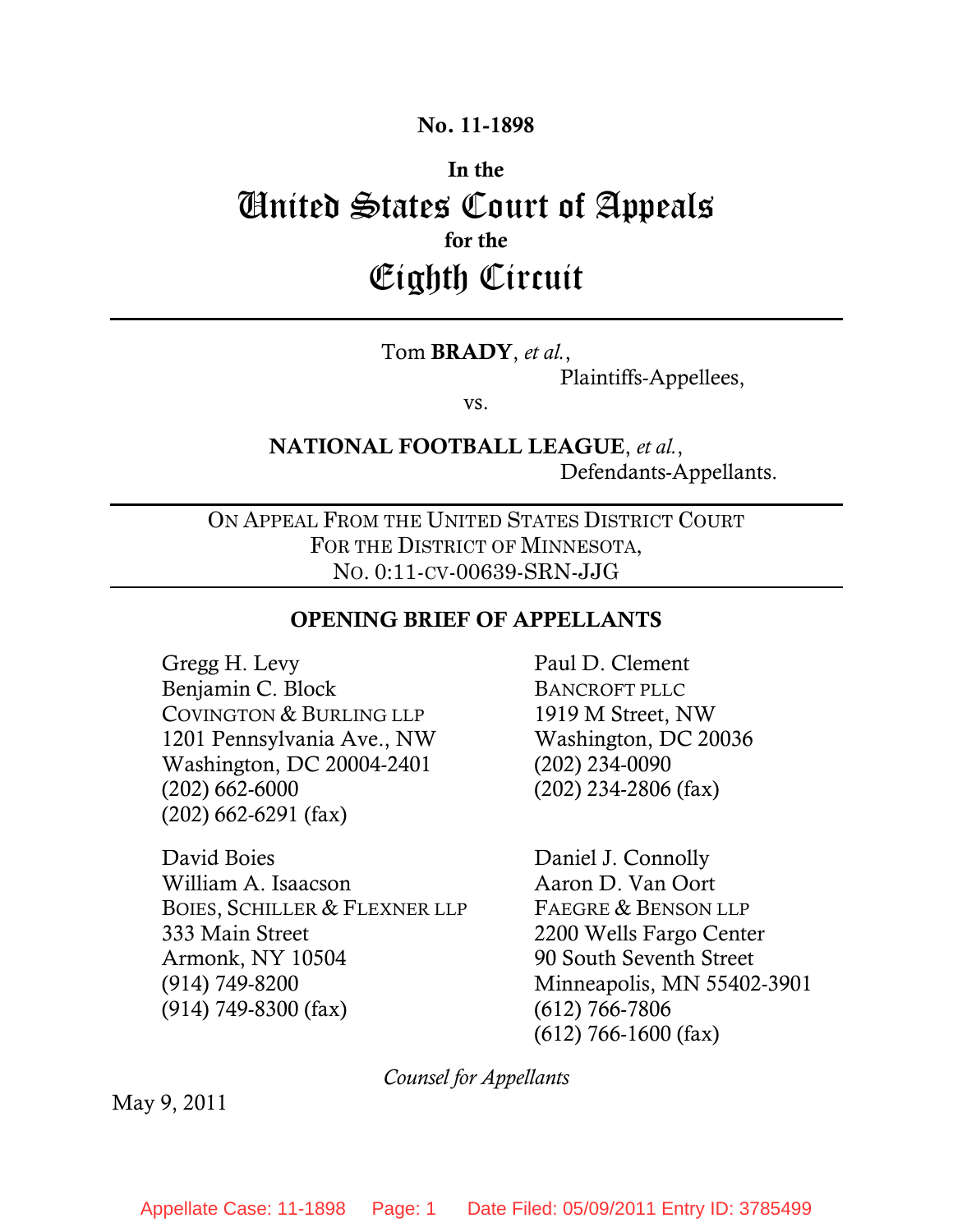#### **SUMMARY OF THE CASE**

This is an appeal from a preliminary injunction issued in a case involving or growing out of a labor dispute between the National Football League and its member clubs (collectively, the "NFL") and their player-employees. The District Court enjoined the NFL clubs from exercising their federal labor law right to lock out those employees.

This case presents important legal issues addressing (i) whether, in light of the Norris-LaGuardia Act, the District Court had jurisdiction to issue the injunction; (ii) the doctrine of primary jurisdiction, because, notwithstanding a pending charge before the National Labor Relations Board challenging the validity of the purported disclaimer of the plaintiffs' union, the District Court concluded on its own that the disclaimer was valid; and (iii) the scope and contours of the nonstatutory labor exemption, which does not expire until a case is "sufficiently distant in time and in circumstances" from the collective bargaining process that a rule permitting antitrust liability would not undermine federal labor policy, a conclusion that a court should not reach "without the detailed views of the Board." *Brown v. Pro Football, Inc.*, 518 U.S. 231, 250 (1996).

This Court recognized the importance of the issues presented in its briefing order, which grants oral argument and allocates 30 minutes to each side.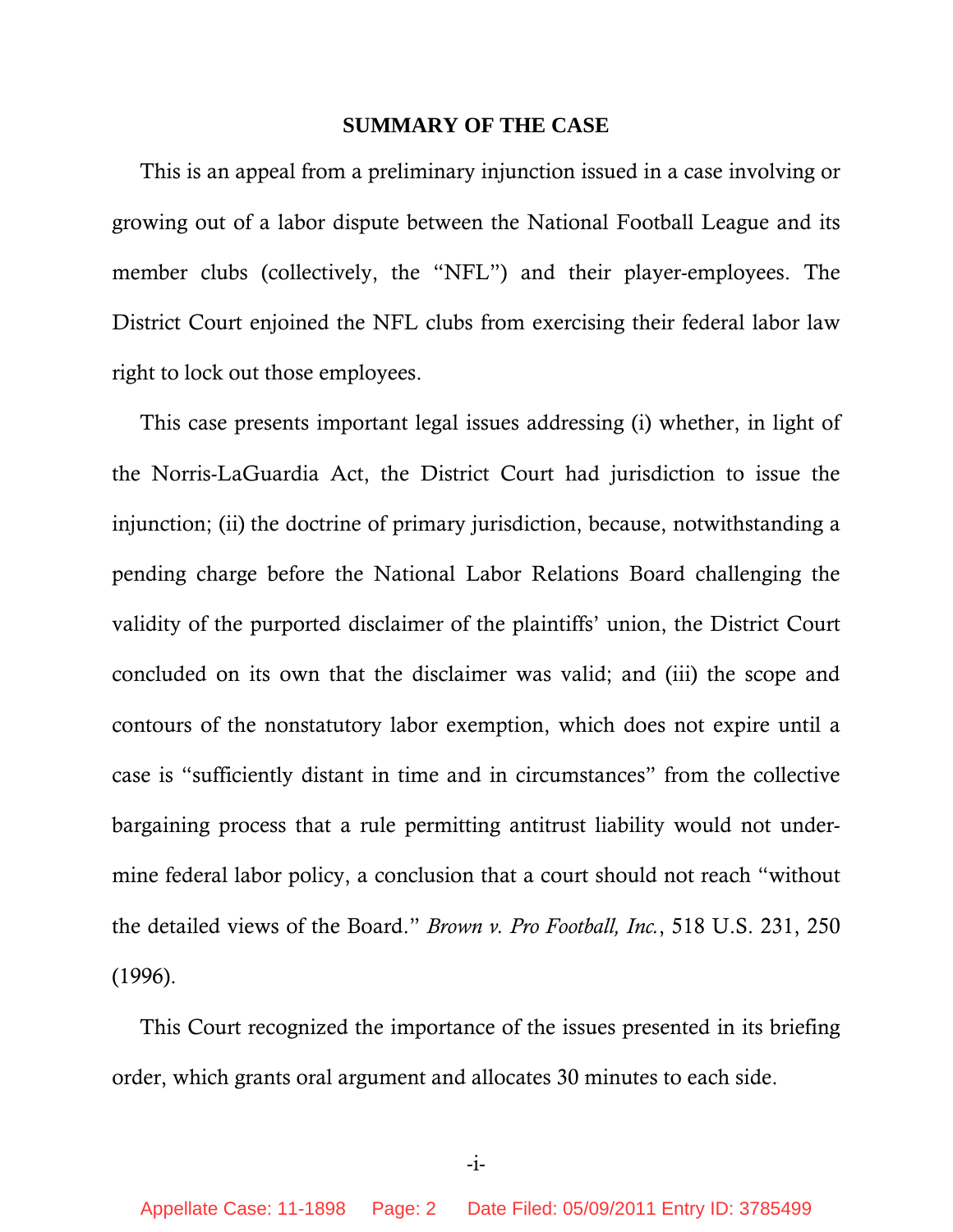### **CORPORATE DISCLOSURE STATEMENT**

The NFL is an unincorporated association, organized under the laws of

New York, of 32 member clubs. The member clubs are:

Arizona Cardinals Football Club, LLC Atlanta Falcons Football Club, LLC Baltimore Ravens Limited Partnership Buffalo Bills, Inc. Panthers Football, LLC The Chicago Bears Football Club, Inc. Cincinnati Bengals, Inc. Cleveland Browns Football Company LLC Dallas Cowboys Football Club, Ltd PDB Sports, Ltd. (d/b/a The Denver Broncos Football Club, Ltd.) The Detroit Lions, Inc. Green Bay Packers, Inc. Houston NFL Holdings, L.P. Indianapolis Colts, Inc. Jacksonville Jaguars, Ltd. Kansas City Chiefs Football Club, Inc. Miami Dolphins, Ltd. Minnesota Vikings Football, LLC New England Patriots L.P. New Orleans Louisiana Saints, L.L.C. New York Football Giants, Inc. New York Jets LLC The Oakland Raiders, L.P. Philadelphia Eagles, LLC Pittsburgh Steelers LLC The St. Louis Rams LLC Chargers Football Company, LLC San Francisco Forty Niners, Limited Football Northwest LLC Buccaneers Limited Partnership Tennessee Football, Inc. Pro-Football, Inc.

-ii-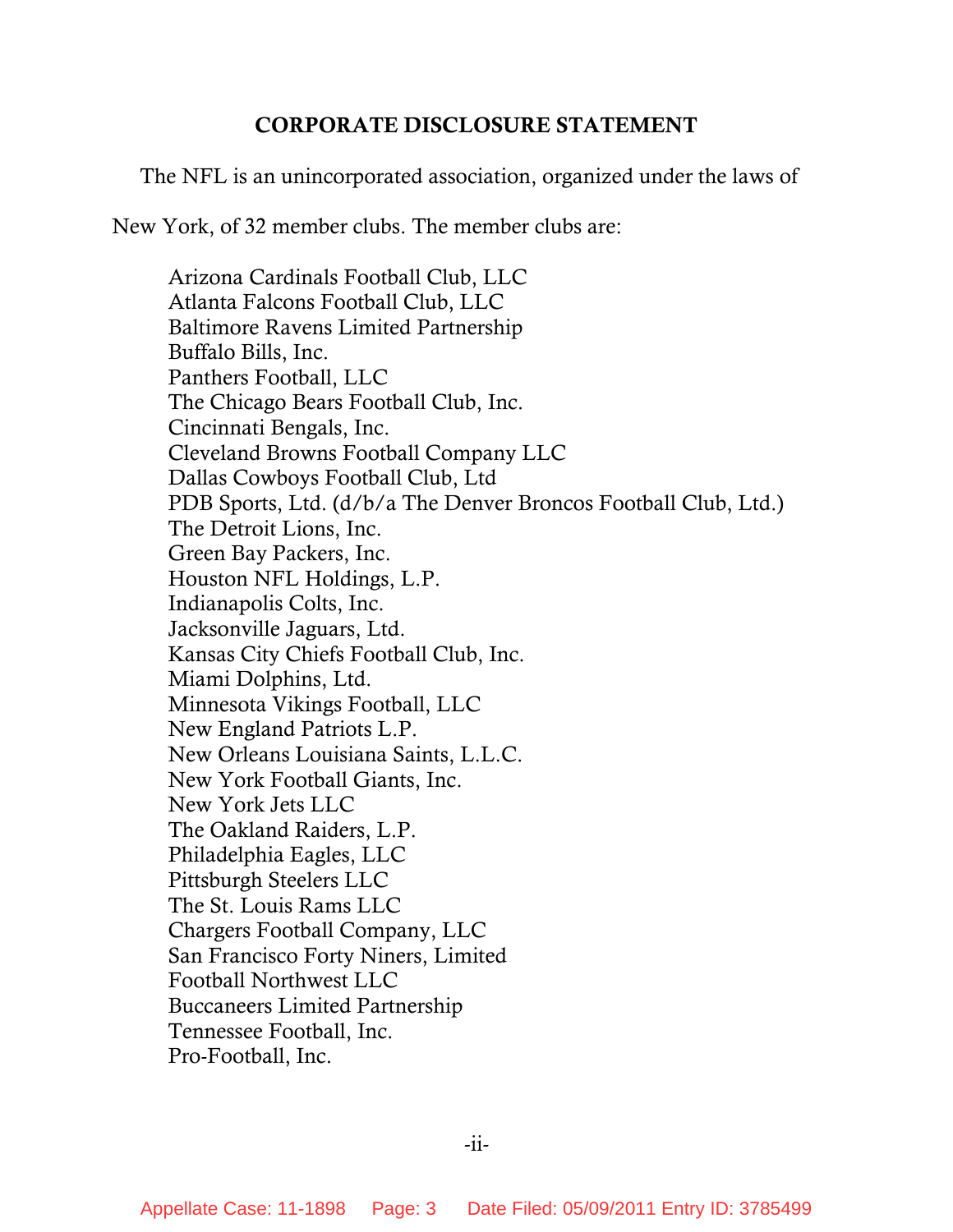Two of the NFL clubs have parent corporations: KSA Industries, Inc. (Tennessee Football, Inc.); Washington Football, Inc. and WFI Group, Inc. (Pro-Football, Inc.). The other NFL member clubs do not have parent corporations.

No publicly-held corporation owns 10 percent or more of any of the abovelisted member club's stock.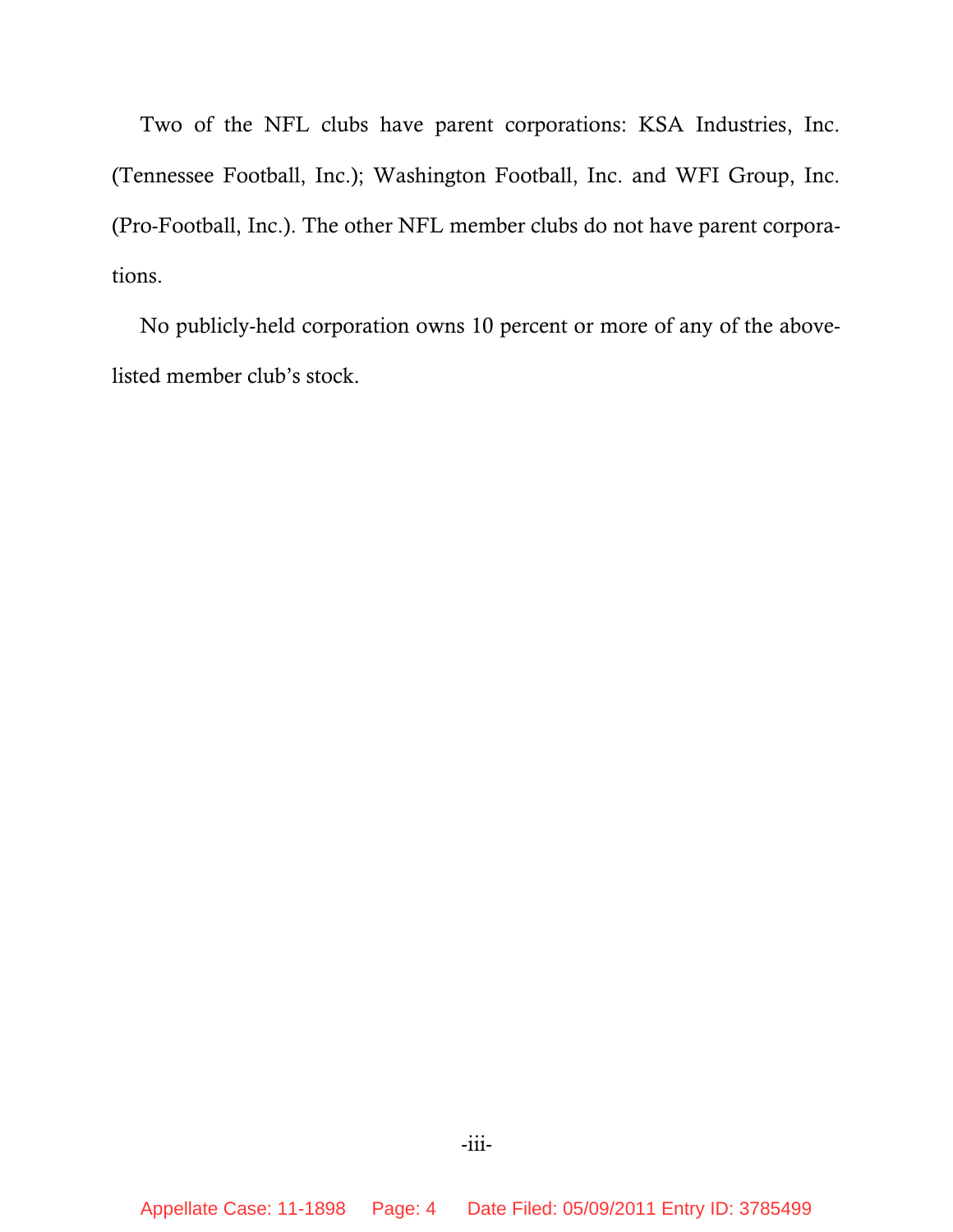### **TABLE OF CONTENTS**

|     |                                                                                                                                   |    | STATEMENT OF ISSUES PRESENTED FOR REVIEW  1                                                                                      |  |
|-----|-----------------------------------------------------------------------------------------------------------------------------------|----|----------------------------------------------------------------------------------------------------------------------------------|--|
|     |                                                                                                                                   |    |                                                                                                                                  |  |
|     |                                                                                                                                   |    |                                                                                                                                  |  |
|     |                                                                                                                                   |    |                                                                                                                                  |  |
|     |                                                                                                                                   |    |                                                                                                                                  |  |
|     |                                                                                                                                   |    |                                                                                                                                  |  |
|     |                                                                                                                                   |    |                                                                                                                                  |  |
| Ι.  |                                                                                                                                   |    | The District Court Lacked Jurisdiction To Enjoin the Lockout.  15                                                                |  |
|     | A.                                                                                                                                |    | The background and framework of the Norris-LaGuardia                                                                             |  |
|     | <b>B.</b>                                                                                                                         |    | This case involves and grows out of a labor dispute.  17                                                                         |  |
|     | C.                                                                                                                                |    |                                                                                                                                  |  |
|     |                                                                                                                                   | 1. | The Act applies regardless of whether a union is                                                                                 |  |
|     |                                                                                                                                   | 2. | Even if a "labor dispute" requires a union, the Act<br>applies because this case "grows out of" a dispute with                   |  |
|     | D.                                                                                                                                |    | Section 4(a) bars injunctions against lockouts.  24                                                                              |  |
|     | Ε.                                                                                                                                |    | The District Court lacked jurisdiction even if Section 7,<br>rather than Section 4, applies to injunctions against lockouts.  29 |  |
| II. | The Doctrine of Primary Jurisdiction Required the District Court<br>To Defer Consideration of the Issues in this Case Pending the |    |                                                                                                                                  |  |
|     | A.                                                                                                                                |    |                                                                                                                                  |  |
|     | В.                                                                                                                                |    | The doctrine of primary jurisdiction applies in this case 32                                                                     |  |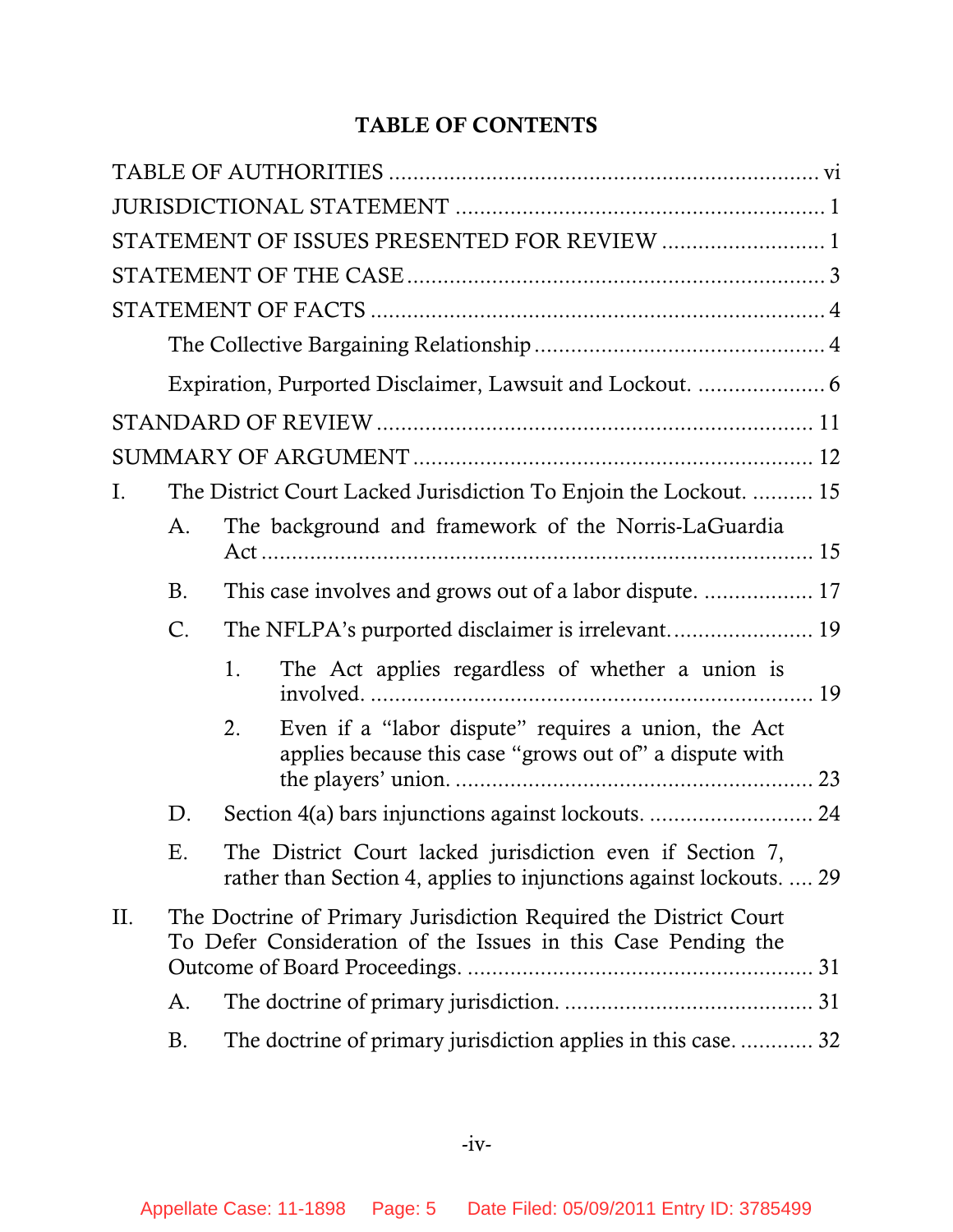| III. |    | Plaintiffs' Antitrust Claims Are Barred by the Nonstatutory Labor  |  |
|------|----|--------------------------------------------------------------------|--|
|      |    |                                                                    |  |
|      | А. |                                                                    |  |
|      | B. |                                                                    |  |
|      | C. |                                                                    |  |
|      | D. | Under <i>Powell</i> , the exemption must apply at least until the  |  |
| IV.  |    | The District Court Erred in Applying the Factors for a Preliminary |  |
|      | А. | The District Court erred in assessing the likelihood of            |  |
|      | B. |                                                                    |  |
|      |    |                                                                    |  |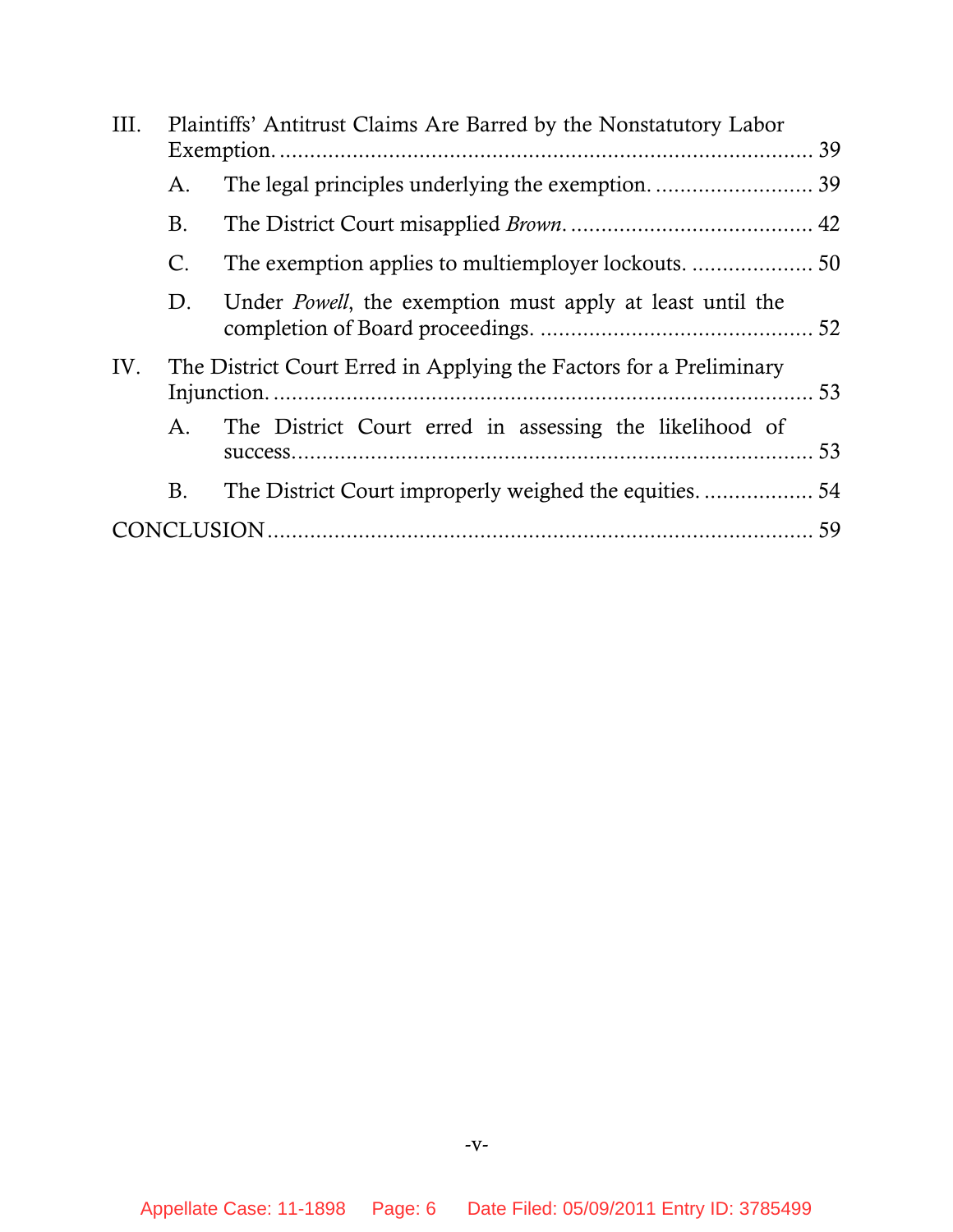### **TABLE OF AUTHORITIES**

### <span id="page-6-0"></span>**CASES**

| Amalgamated Meat Cutters v. Jewel Tea,                                                                        |  |
|---------------------------------------------------------------------------------------------------------------|--|
| Amazon Cotton Mill Co. v. Textile Workers Union of Am.,                                                       |  |
| Am. Fed. of Musicians v. Carroll,                                                                             |  |
| Am. Needle, Inc. v. NFL,                                                                                      |  |
| Am. Ship Bldg. Co. v. NLRB,                                                                                   |  |
| Atchison, Topeka & Santa Fe Ry. v. Wichita Bd. of Trade,                                                      |  |
| Auto. Transp. Chauffeurs, Demonstrators & Helpers, Local Union No. 604 v.<br>Paddock Chrysler-Plymouth, Inc., |  |
| Brennan v. Chestnut,                                                                                          |  |
| <i>Brown v. Pro Football, Inc.,</i>                                                                           |  |
| <i>Brown v. Pro Football, Inc.,</i>                                                                           |  |
| Burlington N. R.R. Co. v. Bhd. of Maint. of Way Emps.,                                                        |  |
| Burlington N. Santa Fe Ry. Co. v. Int'l Bh'd of Teamsters Local 174,                                          |  |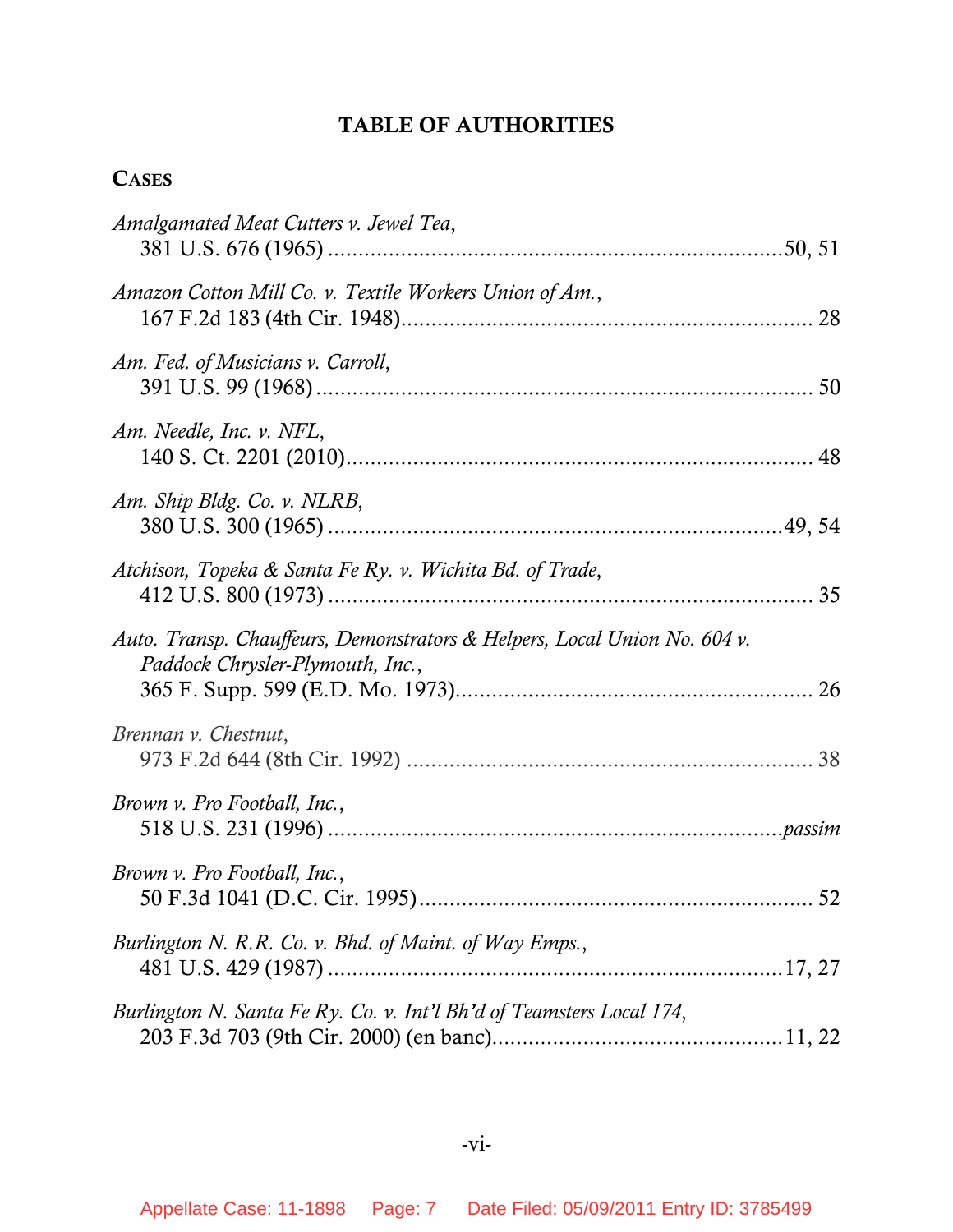| Capitol Market No. 1,                                                                                                    |
|--------------------------------------------------------------------------------------------------------------------------|
| CDI Energy Servs., Inc. v. W. River Pumps, Inc.,                                                                         |
| Chelsea Indus., Inc. v. NLRB,                                                                                            |
| Chi. Midtown Milk Distribs., Inc. v. Dean Foods Co.,<br>1970 WL 2761 (7th Cir. July 9, 1970) (per curiam)  1, 16, 26, 29 |
| Clune v. Publ'rs Ass'n,<br>214 F. Supp. 520 (S.D.N.Y. 1963), aff'd, 314 F.2d 343 (2d Cir. 1963)                          |
| Columbia River Packers Ass'n v. Hinton,                                                                                  |
| Congresio de Uniones Industriales v. VCS Nat'l Packing Co.,                                                              |
| Connell Constr. Co. v. Plumbers & Steamfitters,                                                                          |
| Denver Rockets v. All-Pro Mgmt, Inc.,                                                                                    |
| In re Dist. No. $1$ ,                                                                                                    |
| Dist. 29, United Mine Workers of Am. v. New Beckley Mining Corp.,                                                        |
| Donnelly Garment Co. v. Dubinsky,                                                                                        |
| E. St. Louis Laborers' Local 100 v. Bellon Wrecking & Salvage Co.,                                                       |
| Ellis v. Tribune Television Co.,                                                                                         |

### -vii-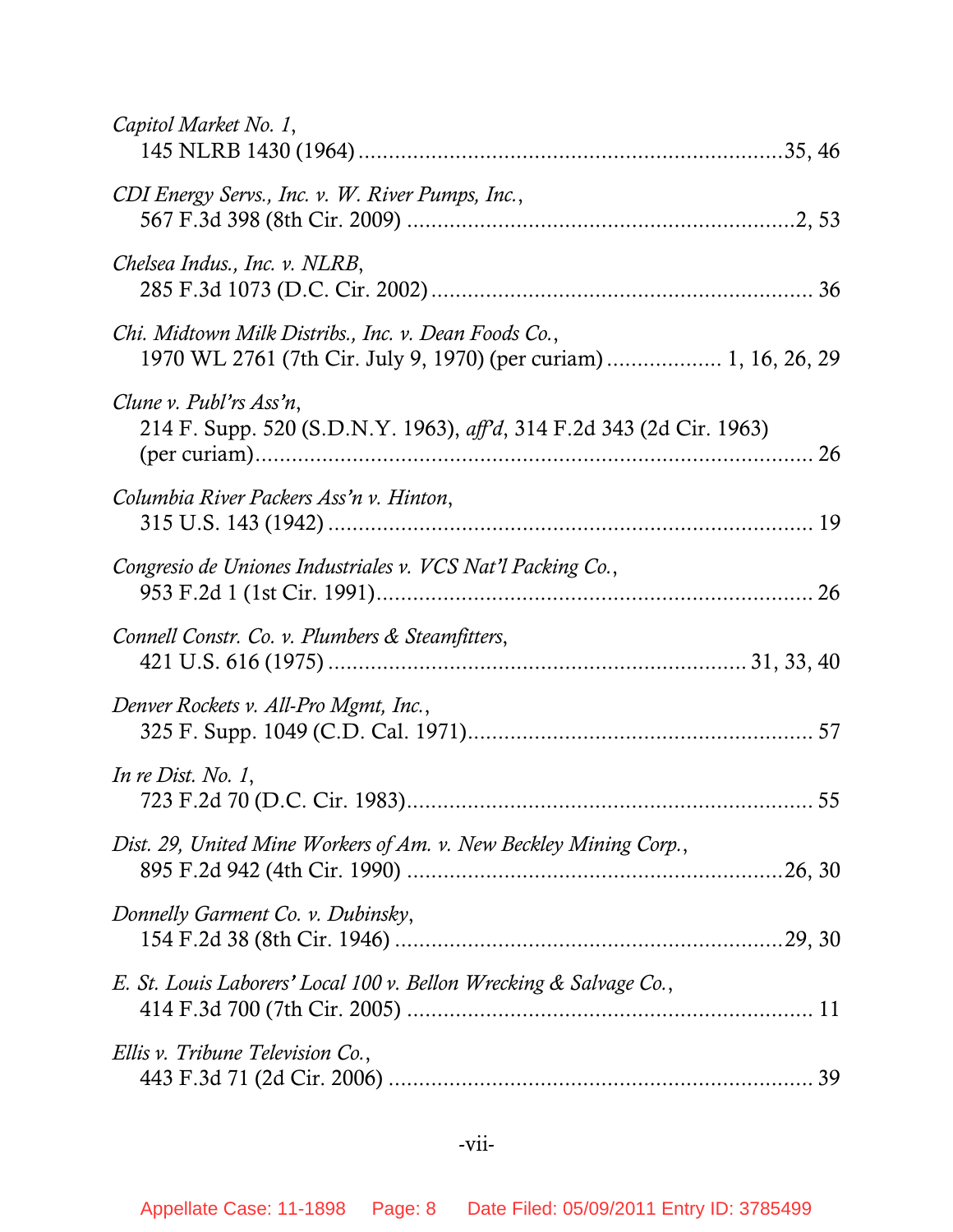| Gen. Motors Corp. v. Harry Brown's, LLC,                                  |
|---------------------------------------------------------------------------|
| Glenwood Bridge, Inc. v. City of Minneapolis,                             |
| H.A. Artists & Assocs., Inc. v. Actors' Equity Ass'n,                     |
| IBEW & Local 159 (Texlite, Inc.),                                         |
| Int'l Ass'n of Bridge, Structural & Ornamental Iron Workers v. Pauly Jail |
| Int'l Travel Arrangers, Inc. v. W. Airlines, Inc.,                        |
| Jackson v. NFL,                                                           |
| Jacksonville Bulk Terminals, Inc. v. Int'l Longshoremen's Ass'n,          |
| Kaiser Steel Co. v. Mullins,                                              |
| Koon v. United States,                                                    |
| Lauf v. E.G. Shinner & Co.,                                               |
| Lewis v. City of Chicago,                                                 |
| Marine Cooks & Stewards, AFL v. Panama S.S. Co.,                          |
| McNeil v. NFL (sub. nom Powell v. NFL),                                   |

## -viii-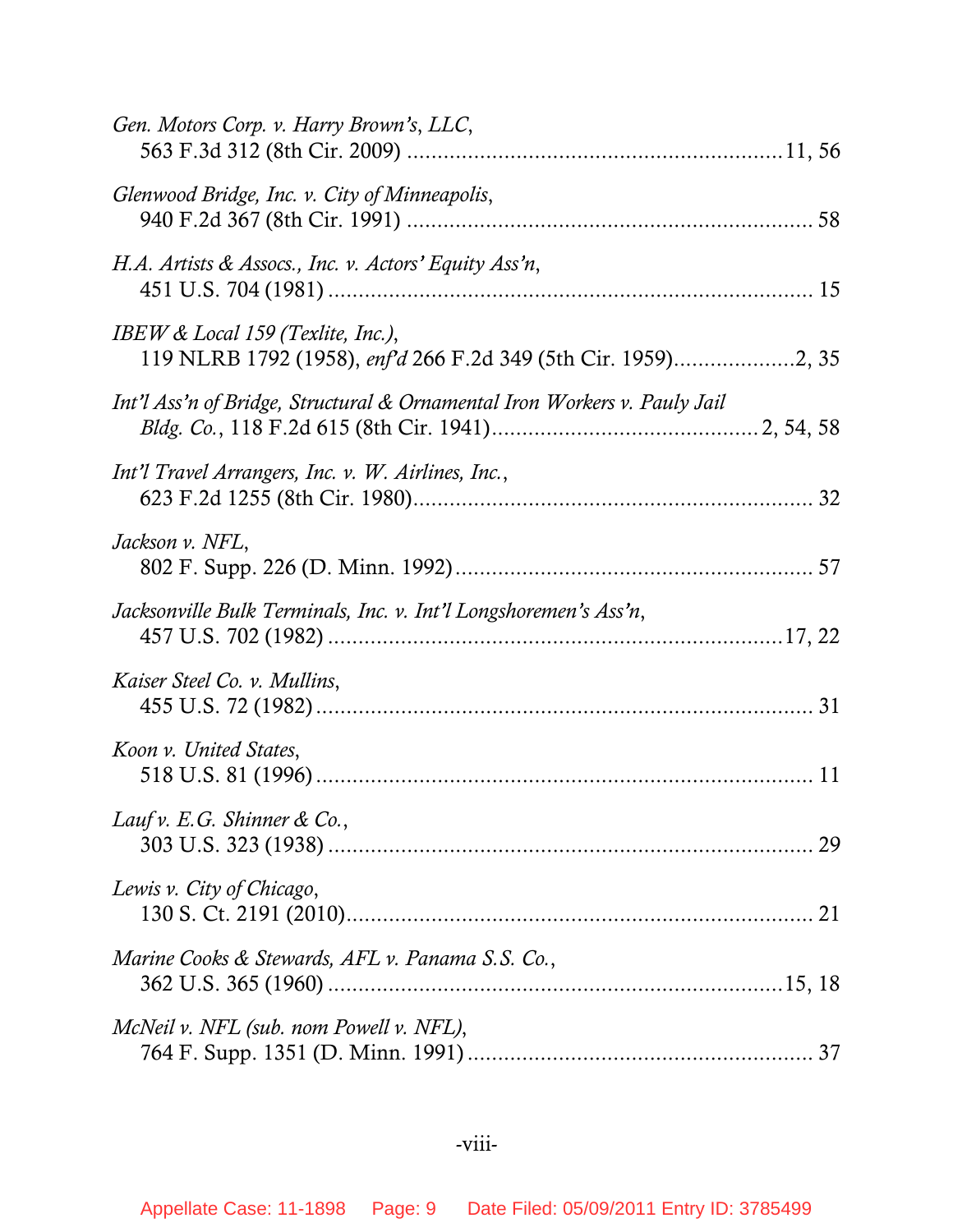| Milk Wagon Drivers' Union, Local No. 753 v. Lake Valley Farm Prods., |  |
|----------------------------------------------------------------------|--|
| Munaf v. Geren,                                                      |  |
| N. Star Steel Co. v. MidAmerican Energy Holdings Co.,                |  |
| NBA v. Williams,                                                     |  |
| New Negro Alliance v. Sanitary Grocery Co.,                          |  |
| News-Press Publ'g $Co$ ,                                             |  |
| Newspaper Drivers & Handlers' Local No. 372 v. NLRB,                 |  |
| NFLPA v. NFL,                                                        |  |
| NLRB v. Cabot Carbon Co.,                                            |  |
| Oncale v. Sundowner Offshore Services, Inc.,                         |  |
| Planned Parenthood v. Rounds,                                        |  |
| Plumbers & Steamfitters Local 598 v. Morris,                         |  |
| Powell v. NFL,                                                       |  |
| Powell v. NFL,                                                       |  |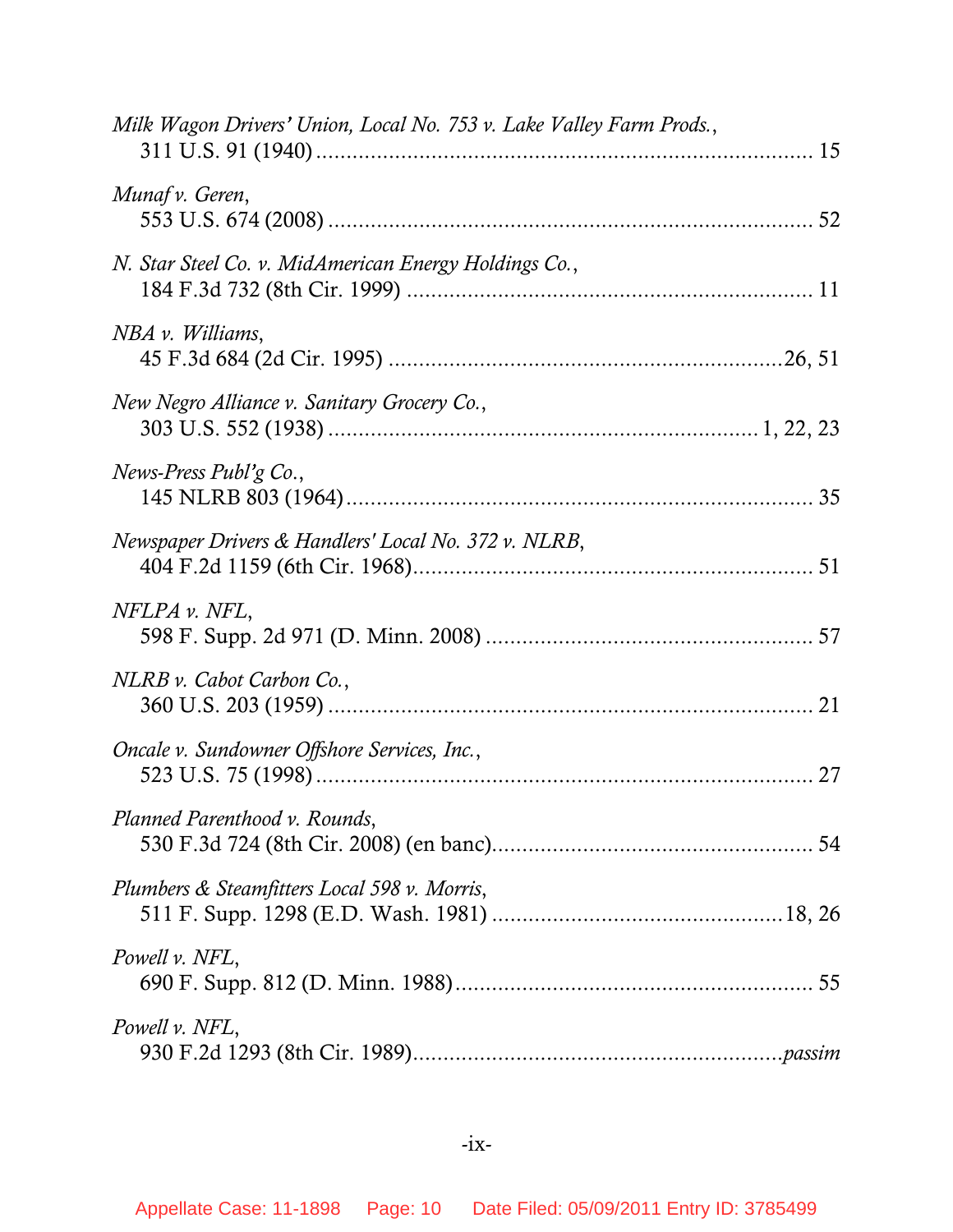| In re Raynor,                                                               |
|-----------------------------------------------------------------------------|
| Retail Assocs., Inc.,                                                       |
| Reynolds v. NFL,                                                            |
| Ricci v. Chi. Mercantile Exch.,                                             |
| Rittmiller v. Blex Oil, Inc.,                                               |
| San Diego Bldg. Trades Council v. Garmon,                                   |
| Spritzer v. Ford Instrument Div.,                                           |
| Taylor v. Sw. Bell Tel. Co.,                                                |
| Teamsters Local Union 682 v. KCI Constr. Co.,                               |
| United Mine Workers of Am. v. Pennington,                                   |
| United States v. Hutcheson,                                                 |
| United States v. Rice,                                                      |
| United States v. W. Pac. R.R. Co.,                                          |
| USPS,<br>345 NLRB 1203 (2005), enfd, 254 Fed. Appx. 582 (9th Cir. 2007)  37 |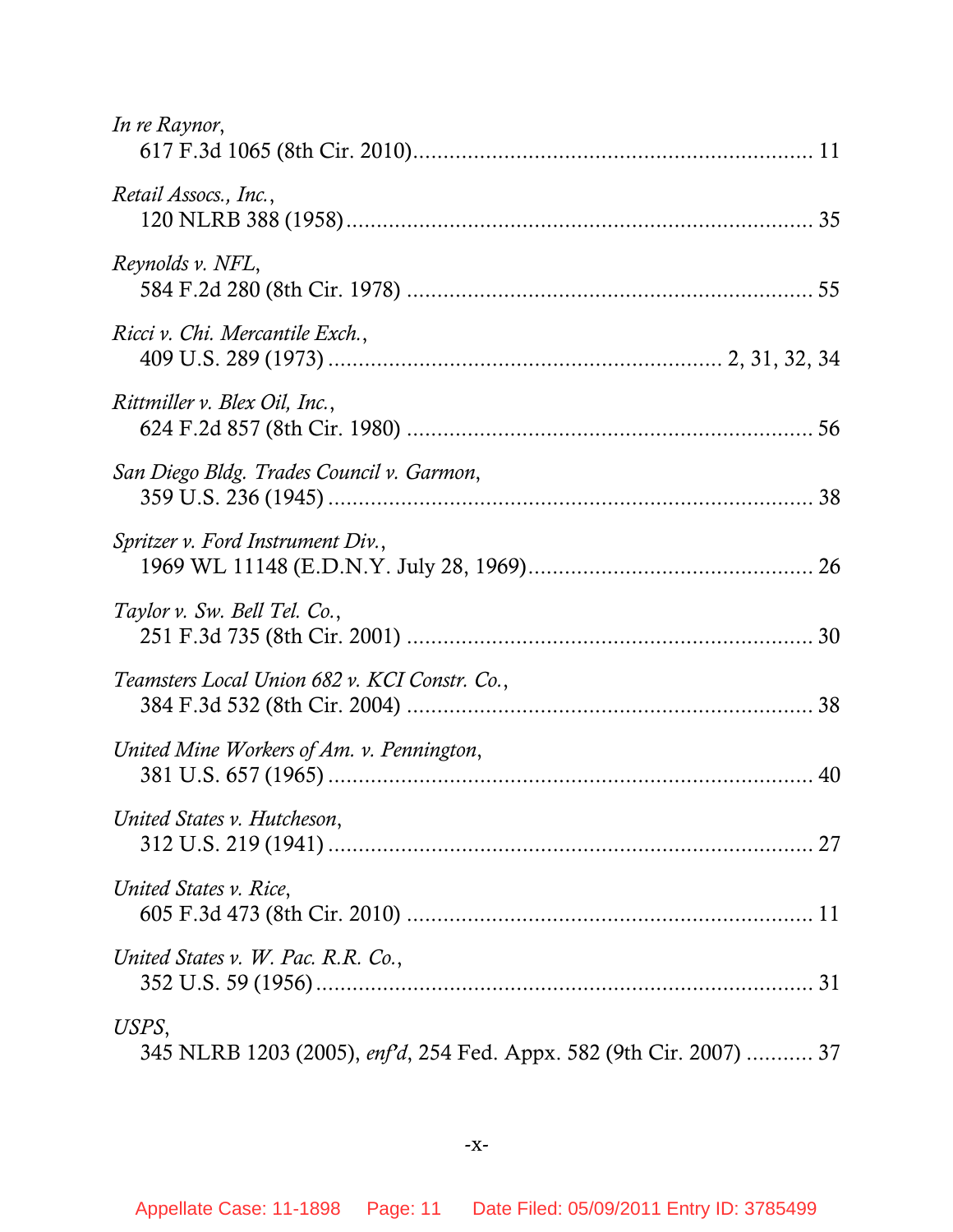| Vonage Holdings Corp. v. Neb. Pub. Serv. Comm'n, |  |
|--------------------------------------------------|--|
| W. Gulf Mar. Ass'n v. ILA Deep Sea Local 24,     |  |
| White v. NFL,                                    |  |
| White v. NFL,                                    |  |
| <b>STATUTES</b>                                  |  |
|                                                  |  |
|                                                  |  |
|                                                  |  |
|                                                  |  |
|                                                  |  |
|                                                  |  |
|                                                  |  |
|                                                  |  |
|                                                  |  |
|                                                  |  |
|                                                  |  |
|                                                  |  |
|                                                  |  |
|                                                  |  |
|                                                  |  |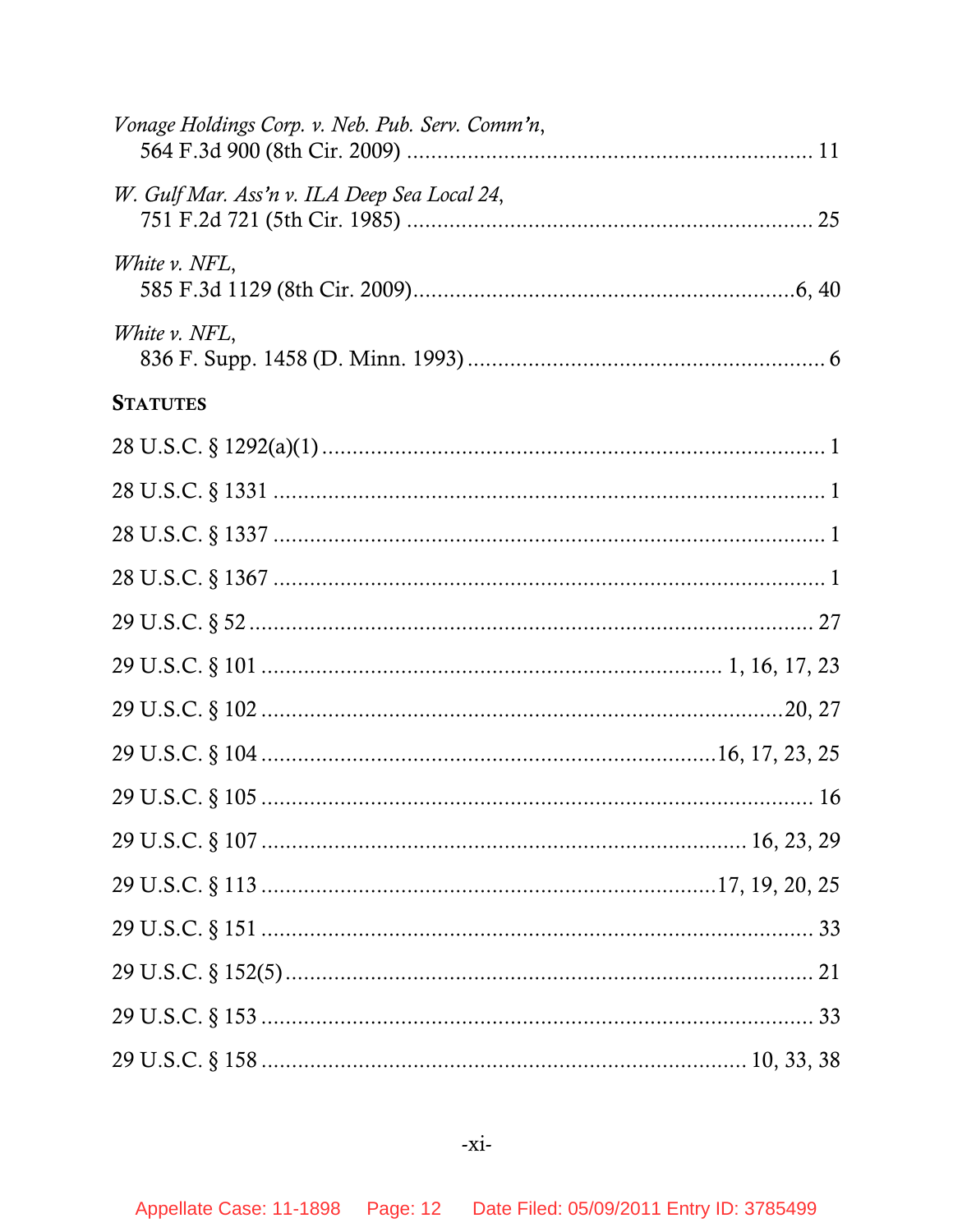| <b>OTHER AUTHORITIES</b>                                            |  |
|---------------------------------------------------------------------|--|
|                                                                     |  |
|                                                                     |  |
| Br. for Resp., New Negro Alliance v. Sanitary Grocery Co.           |  |
| Pittsburgh Steelers, Inc.,                                          |  |
| RANDOM HOUSE DICTIONARY OF THE ENGLISH LANGUAGE (1967)  24          |  |
| Donald H. Wollett & Harry H. Wellington, Federalism & Breach of the |  |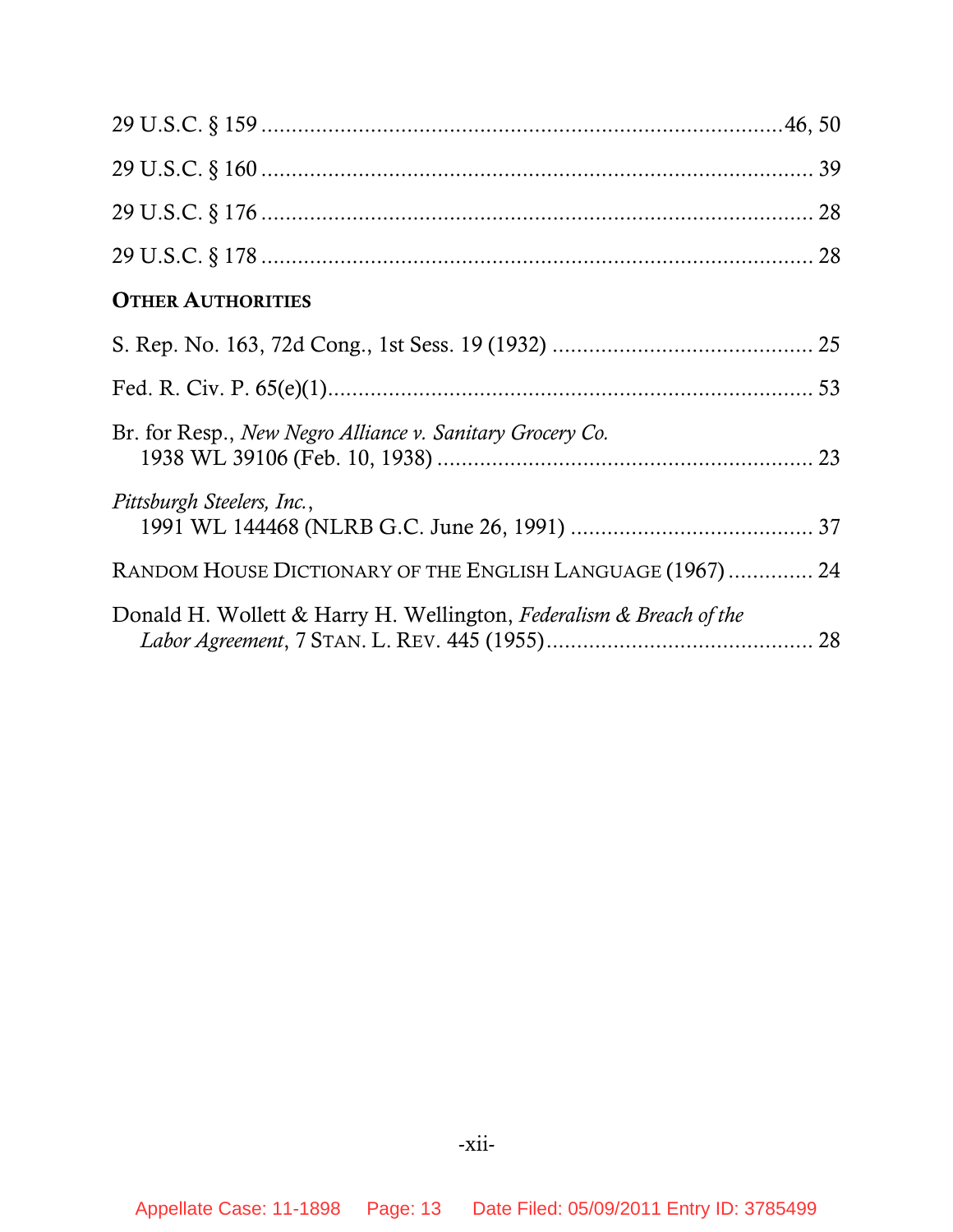### **JURISDICTIONAL STATEMENT**

<span id="page-13-0"></span>This appeal is from the District Court's order granting a preliminary injunc-tion entered April 25, 20[1](#page-13-1)1. (Add. 1-89.<sup>1</sup>) The NFL filed its timely notice of appeal on April 25, 2011. (App. 471.) This Court has appellate jurisdiction under 28 U.S.C. § 1292(a)(1).

Plaintiffs alleged both federal and state law claims. The District Court had subject matter jurisdiction under 28 U.S.C. §§ 1331, 1337, and 1367. Under the Norris-LaGuardia Act, 29 U.S.C. §§ 101 *et seq.*, the District Court lacked jurisdiction to enter an injunction.

### **STATEMENT OF ISSUES PRESENTED FOR REVIEW**

1. Whether the District Court, by granting a preliminary injunction against the NFL clubs' lockout of their player-employees, exceeded the jurisdictional constraints of the Norris-LaGuardia Act, 29 U.S.C. §§ 101 *et seq.* 

 $\geq 29$  U.S.C. §§ 101-113

 $\overline{a}$ 

- ¾ *New Negro Alliance v. Sanitary Grocery Co.*, 303 U.S. 552 (1938)
- ¾ *Chi. Midtown Milk Distribs., Inc. v. Dean Foods Co.*, 1970 WL 2761 (7th Cir. July 9, 1970) (per curiam)

<span id="page-13-1"></span> $<sup>1</sup>$  "Add.  $<sup>1</sup>$ " refers to the Addendum to this Brief. "App.  $<sup>2</sup>$ " refers to Appellants'</sup></sup></sup> Separate Appendix, filed concurrently.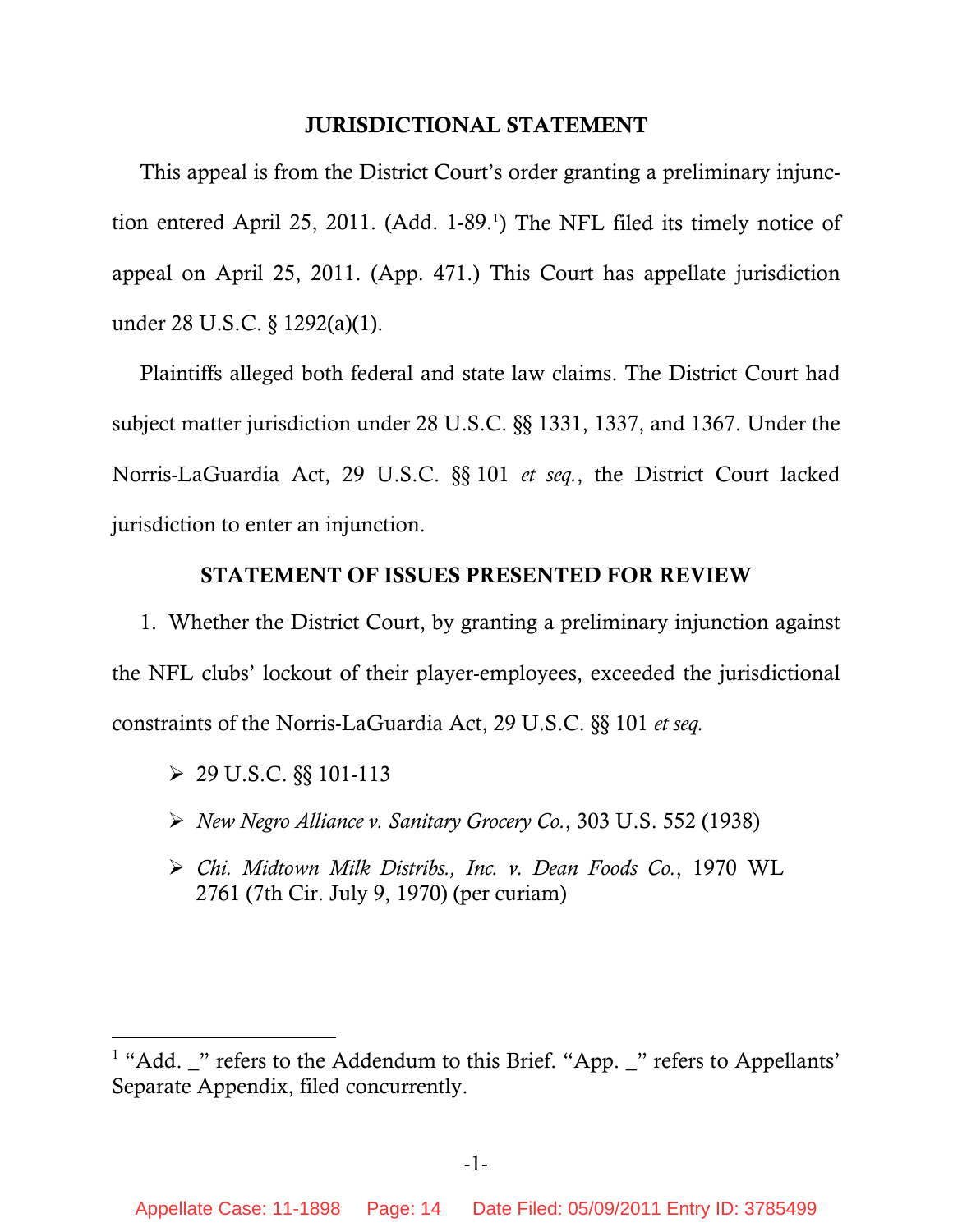2. Whether the District Court erred by not staying the case pending resolution by the NLRB of a disputed issue, squarely within the Board's primary jurisdiction, addressing the essential predicate of plaintiffs' claims.

### ¾ *Ricci v. Chi. Mercantile Exch.,* 409 U.S. 289 (1973)

¾ *IBEW & Local 159 (Texlite, Inc.)*, 119 NLRB 1792 (1958), *enf'd* 266 F.2d 349 (5th Cir. 1959)

3. Whether the District Court erred by determining that plaintiffs' antitrust claims are not barred by the nonstatutory labor exemption.

¾ *Brown v. Pro Football, Inc.,* 518 U.S. 231 (1996)

¾ *Powell v. NFL*, 930 F.2d 1293 (8th Cir. 1989)

4. Whether the District Court erred in its application of the traditional in-

junctive relief factors by failing to recognize that plaintiffs have no likelihood of success on the merits and by improperly weighing the equities.

- ¾ *CDI Energy Servs., Inc. v. W. River Pumps, Inc.*, 567 F.3d 402 (8th Cir. 2009)
- ¾ *Int'l Ass'n of Bridge, Structural & Ornamental Iron Workers v. Pauly Jail Bldg. Co.*, 118 F.2d 615 (8th Cir. 1941)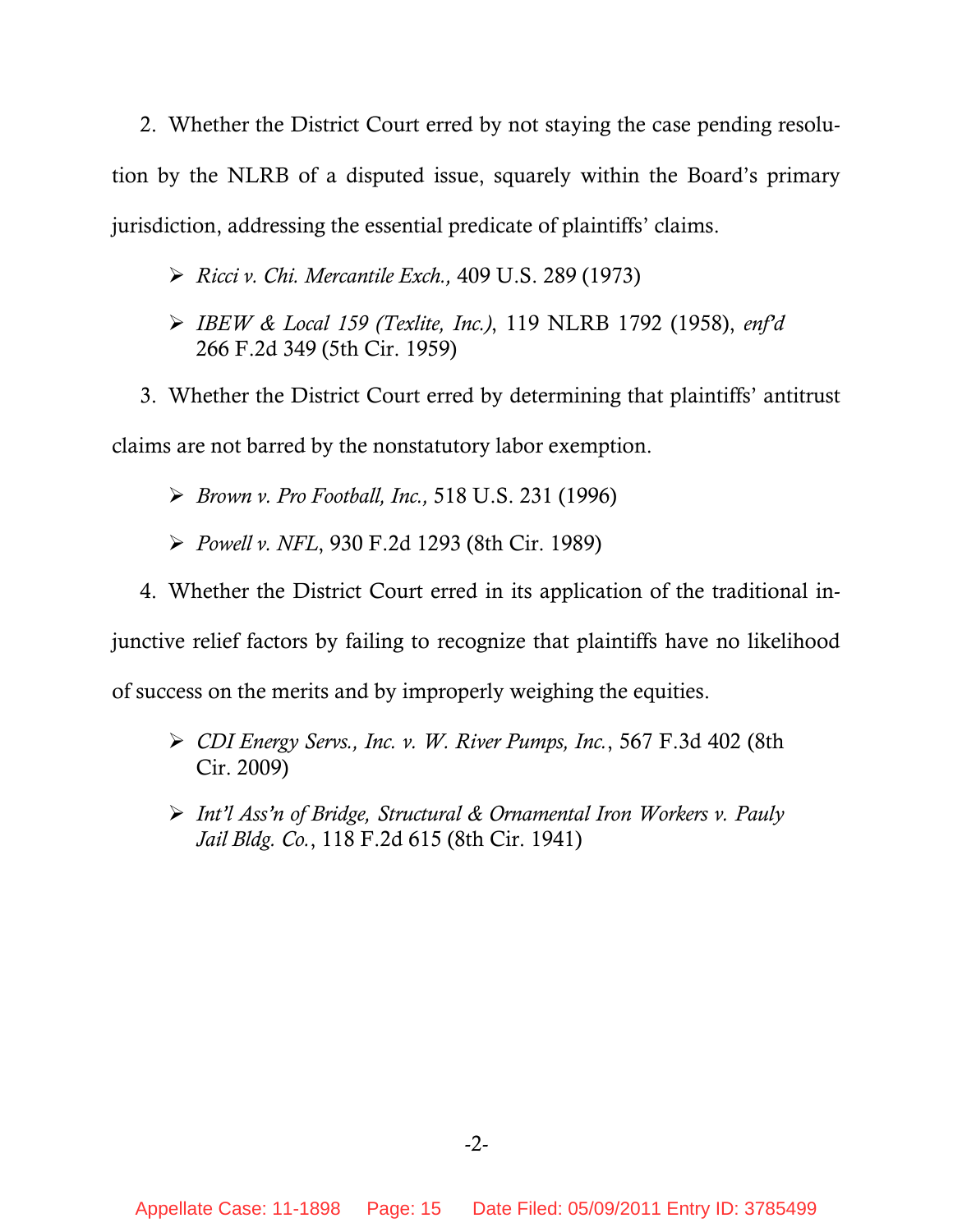#### **STATEMENT OF THE CASE**

<span id="page-15-0"></span>On March 11, 2011, nine NFL players and one prospective player ("plaintiffs") filed a complaint against the National Football League and its member clubs alleging violations of the Sherman Act as well as state law claims. (App. 22-74.) The complaint also sought certification of a class. (*Id.*) The complaint challenged the NFL's decision to lock out the players as well as "any restrictions on free agency" to which the NFL clubs might agree. (*Compare id.* ¶¶125- 30 *with id.* ¶¶131-36.)

At the same time, plaintiffs filed a motion seeking a preliminary injunction against the lockout. (App. 75.) The District Court heard oral argument on the motion on April 6. (App. 482.) Despite the NFL's express request, the District Court did not hold an evidentiary hearing as required by Section 7 of the Norris-LaGuardia Act. (App. 521, 600-05).

On April 25, the District Court granted the plaintiffs' motion and enjoined the lockout. (Add. 1-89.) The District Court rejected the NFL's threshold arguments that the Norris-LaGuardia Act eliminated jurisdiction to enter the injunction and that resolution of merits issues improperly intruded on the primary jurisdiction of the NLRB. (Add. 19-67.) Also rejecting the NFL's argument that plaintiffs' antitrust claims were barred on the merits by the nonstatutory labor exemption, the District Court concluded that plaintiffs had

-3-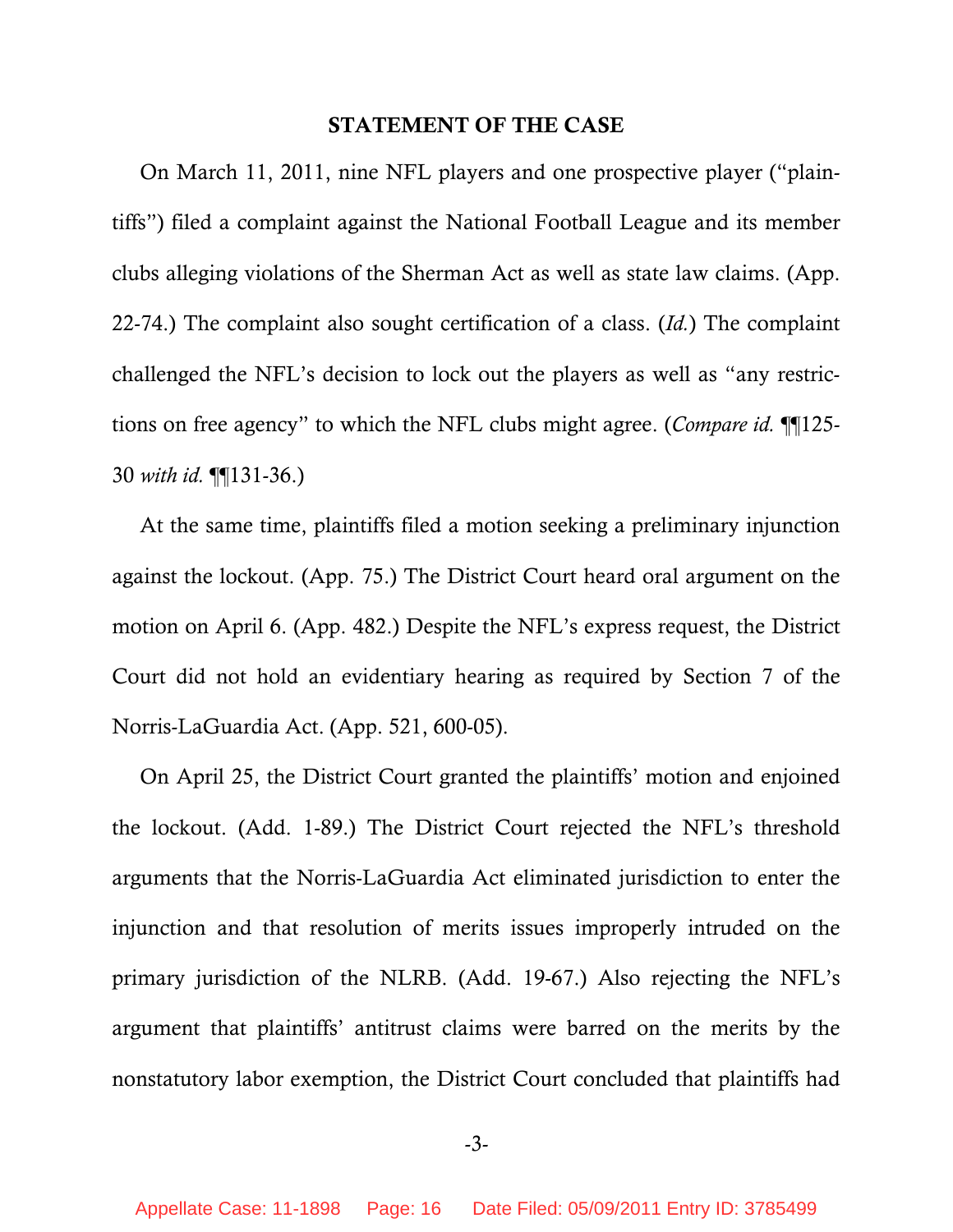<span id="page-16-0"></span>a "fair chance of success on the merits" of their antitrust challenge to the lockout and that the balance of the equities favored an injunction. (Add.  $71-87.$ )<sup>[2](#page-16-1)</sup>

The NFL immediately filed a notice of appeal and moved for a stay pending appeal. (App. 471, 478.) On April 27, the District Court denied the NFL's request for a stay. (Add. 90-109.) That same day, the NFL moved in this Court for a stay pending appeal, a temporary stay, and an expedited appeal. On April 29, this Court granted a temporary stay of the District Court's order. On May 3, this Court granted the motion for expedited review.

### **STATEMENT OF FACTS**

### *The Collective Bargaining Relationship*

 $\overline{a}$ 

Since 1970, the National Football League Players Association ("NFLPA" or "Union") has been the sole and exclusive collective bargaining representative of all NFL players, including plaintiffs. The 32 NFL member clubs bargain with the Union through their multiemployer bargaining unit, the National Football League Management Council ("NFLMC").

<span id="page-16-1"></span><sup>2</sup> Four retired players (the *Eller* plaintiffs) filed an antitrust claim on March 28; they moved for a preliminary injunction against the lockout on March 30. The two actions were consolidated. (App. 415.) In granting the *Brad*y plaintiffs' motion for a preliminary injunction, the District Court denied the *Eller* plaintiffs' motion as moot (Add. 2, 89); they have not appealed.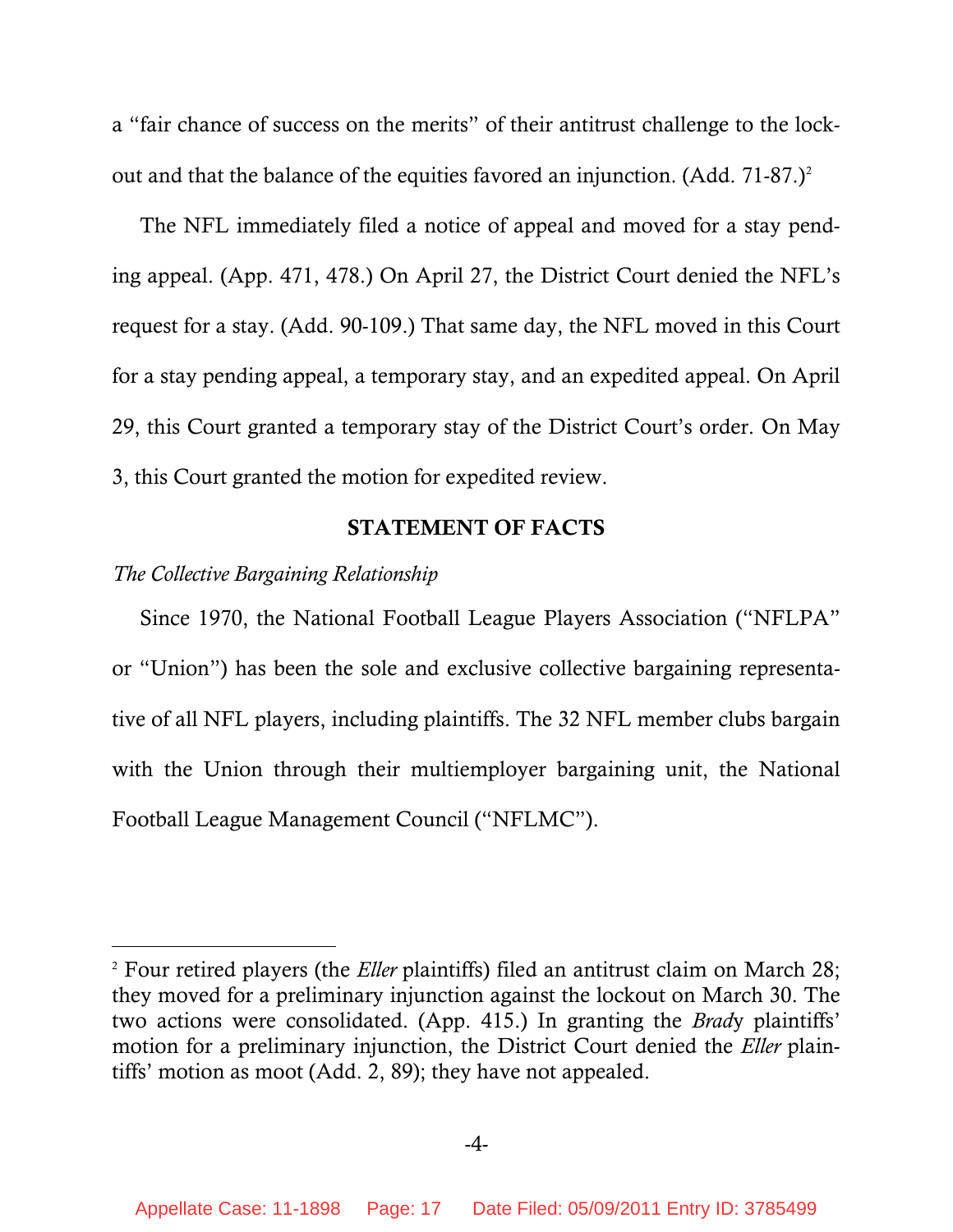Since 1970, the NFLPA and NFLMC have negotiated several collective bargaining agreements ("CBAs"), often after work stoppages, but their labor relations have been punctuated by antitrust litigation.

In 1987, after expiration of a CBA, the NFLPA filed an antitrust suit challenging NFL rules pertaining to free agency. In *Powell v. NFL*, 930 F.2d 1293, 1303-04 (8th Cir. 1989), this Court ruled that the suit could not proceed "as long as there is a possibility that proceedings may be commenced before the Board, or until final resolution of Board proceedings and appeals therefrom," because at least until such final resolution, the nonstatutory labor exemption to the antitrust laws barred the claims.

In response, the NFLPA purported to disclaim its role as the players' collective bargaining representative and then directed and financed further antitrust suits nominally brought first by individual players, and then as purported class actions. *See McNeil v. NFL*, D. Minn. No. 90-476; *Jackson v. NFL*, D. Minn. No. 92-876; *White v. NFL*, D. Minn. No. 92-906. In doing so, the NFLPA repeatedly and unambiguously represented to the district court that its disclaimer was *permanent* and *irreversible*, and not a bargaining tactic. For example:

• The NFLPA's counsel testified in an affidavit that "[T]he NFLPA's abandonment of collective bargaining rights was *permanent and irreversible*, and not designed to put pressure on the NFL to achieve a new collective bargaining agreement." (App. 156 (emphasis in original).)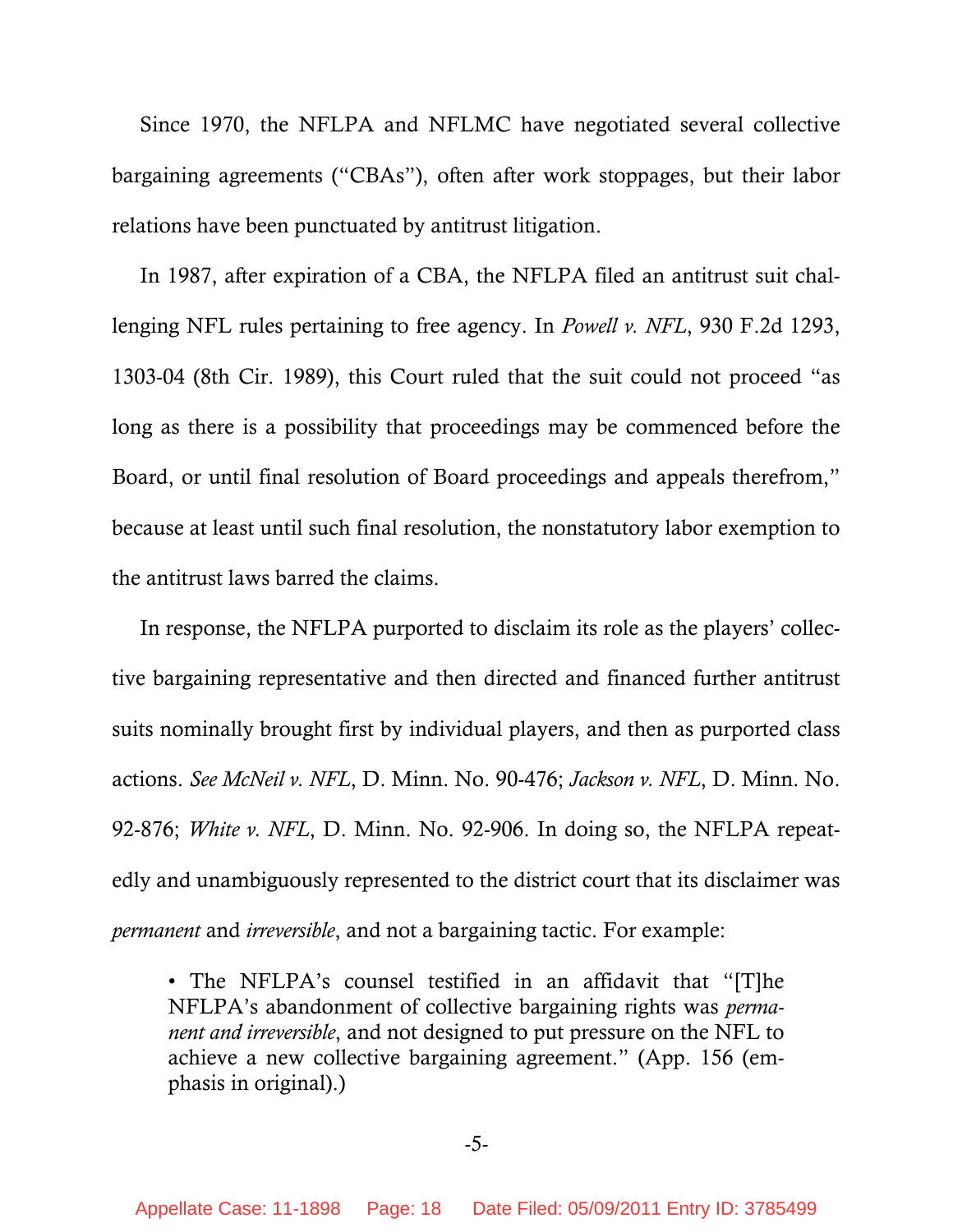<span id="page-18-0"></span>• The NFLPA's Executive Director, Gene Upshaw, testified that, "[A]s far as ever being a labor organization again, that is a permanent status. We have no intentions, in the future or in my lifetime, to ever return to be a labor organization again." (App. 211.)

Nonetheless, the NFLPA "resurrected" itself as a union immediately upon negotiating a litigation settlement (the "SSA"), *see White v. NFL*, 836 F. Supp. 1458, 1465 & n.16 (D. Minn. 1993), and then imported the SSA terms into a new CBA, *see White v. NFL*, 585 F.3d 1129, 1134 (8th Cir. 2009).

*Expiration, Purported Disclaimer, Lawsuit and Lockout.* 

-

The NFLMC and NFLPA thereafter negotiated several extensions and amendments to the CBA with parallel extensions and amendments to the SSA; the most recent took effect March 7, 2006. *Id.* 

Since June 2009, the NFLPA and NFLMC engaged in extensive negotiations toward a new CBA. (App. 41-42 (¶50); App. 96 (¶15).) They were unable to reach an agreement before the CBA expired at 11:59 pm on March 11,  $2011$ .<sup>[3](#page-18-1)</sup> (Add. 14-15.) At that time, the NFL clubs exercised their federal labor law right to lock out their player-employees. (Add. 15.)

During the course of the negotiations, the NFLPA actively sought and secured advance, conditional approval from its player-members to disclaim its

<span id="page-18-1"></span><sup>&</sup>lt;sup>3</sup> Under the express terms of the CBA and SSA, provisions relating to the 2011 NFL Draft remain in effect; all other aspects of the agreements have expired.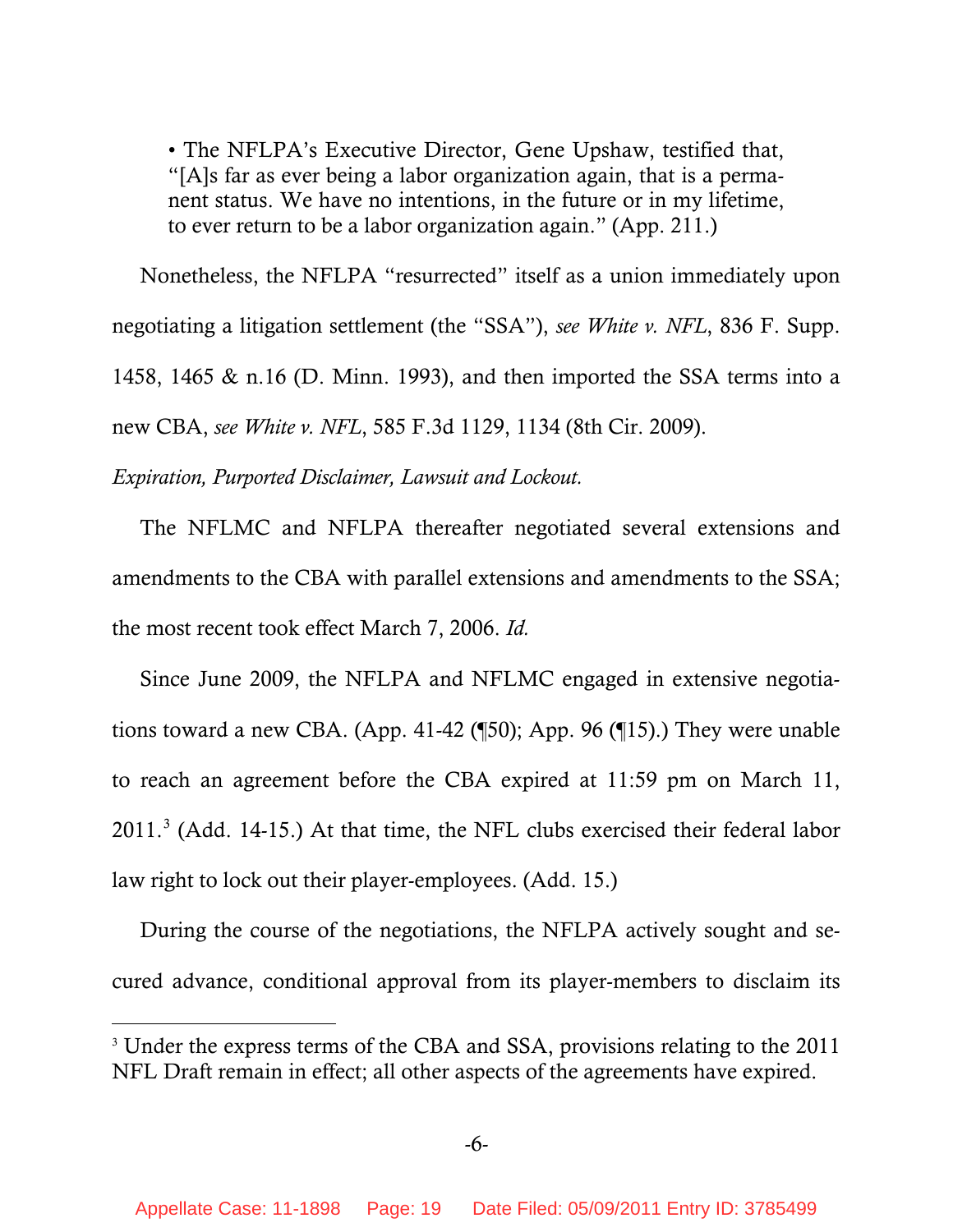role in collective bargaining *if* the Union later found it tactically advantageous to do so.[4](#page-19-0) At 4:00 pm on March 11—before the CBA's expiration and while the parties were literally still at the collective bargaining table, negotiating under the auspices of the Federal Mediation and Conciliation Service—the NFLPA purported to disclaim interest in representing NFL players in collective bargaining. (App. 97 (¶18).)

Within an hour of the purported disclaimer, nine NFL players as well as one prospective player—all represented by the NFLPA's counsel, including its Executive Director—filed this putative class action. (App. 22-74, 413.) The suit alleges that the lockout violates Section 1 of the Sherman Act *and* that other collective conduct of the NFL, such as the continued use of collectivelybargained rules relating to free agency—rules repeatedly agreed to by the NFLPA and approved by the District Court as reasonable—would also violate the antitrust laws.

Countless statements of NFLPA representatives, both before and after March 11, confirm that its current "disclaimer," the result of a *conditional*  authorization, is a tactical ploy. The NFLPA is not *permanently* abandoning

 $\overline{a}$ 

<span id="page-19-0"></span><sup>4</sup> According to the official NFLPA publication, *The Huddle*, the players "were … asked to give the NFLPA permission to renounce its union status in case of a lockout." (App. 425.) Plaintiffs submitted no voting cards or other written documentation of this pre-expiration "vote."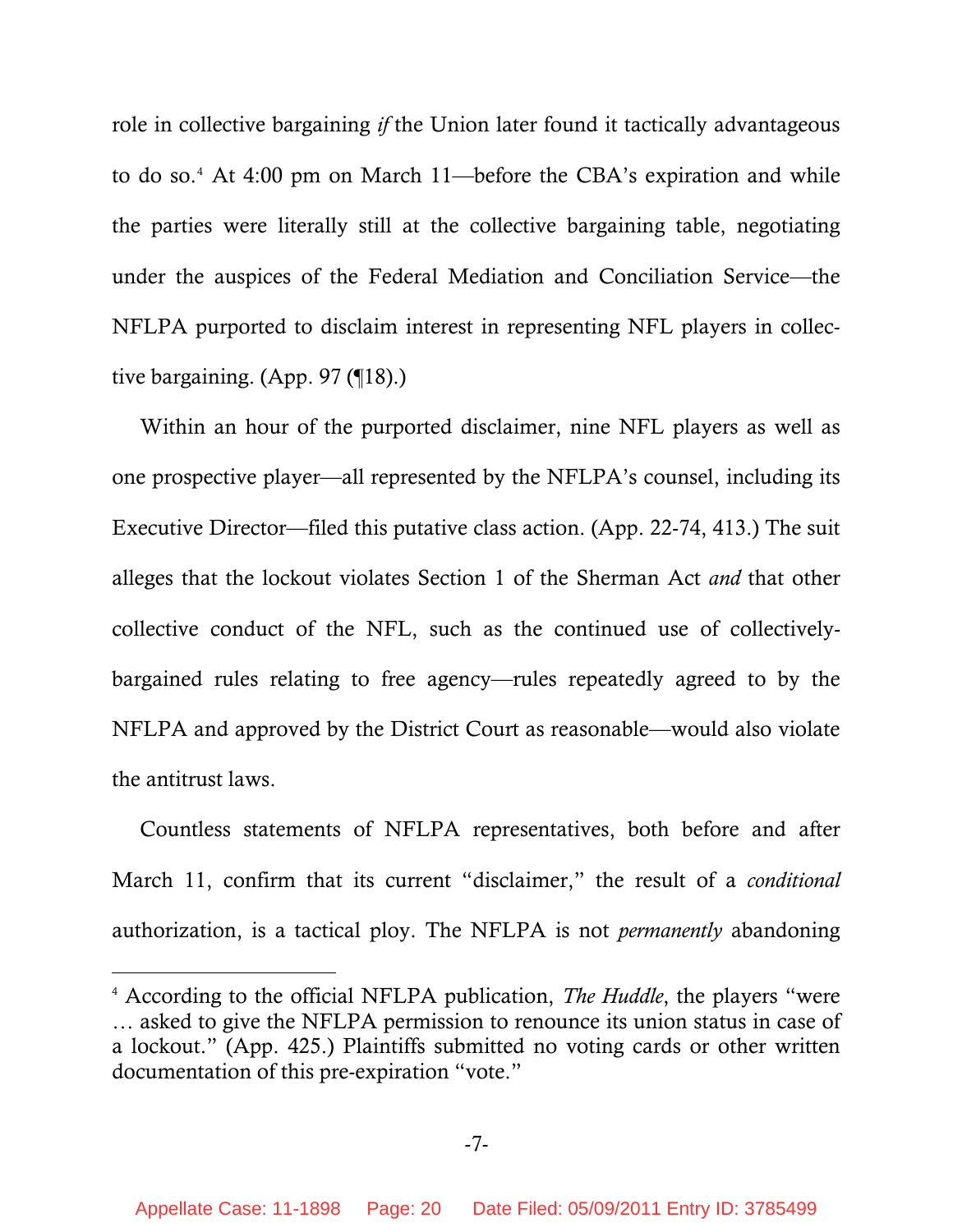collective bargaining, but instead is attempting *temporarily* to disclaim its union status in hopes of increasing its members' bargaining leverage by subjecting the NFL to antitrust suits over terms and conditions of player employment.

The *NFLPA Guide to the Lockout*, distributed by the Union to its members months ago, well in advance of the purported disclaimer, explains this strategy explicitly: "The NFLPA … would fund litigation with individual players, or classes of players, as named plaintiffs, just as we did in the *McNeil* and *White* cases. We would immediately fund a lawsuit which would seek an injunction … and ... claim treble damages on behalf of the players." (App. 300.)

Repeated statements from plaintiffs and other leaders of the NFLPA indicate that the disclaimer was not made in good faith and that it is not unequivocal. For example, the President of the NFLPA stated that "the whole purpose [of disclaimer] is to have that *ace in our sleeve. …* And at the end of the day, guys understand the strategy, it's been a part of the *union strategy* since I've been in the league … ." (App. 215 (at 10:23-11:11) (emphasis added).) Another NFLPA player representative, DeMeco Ryans, observed that disclaimer was "a good decision and a good strategy *on our part as a union*." (App. 221 (emphasis added).)

Derrick Mason, the Baltimore Ravens' NFLPA player representative, confirmed that disclaimer does not reflect a desire by players to abandon collective

-8-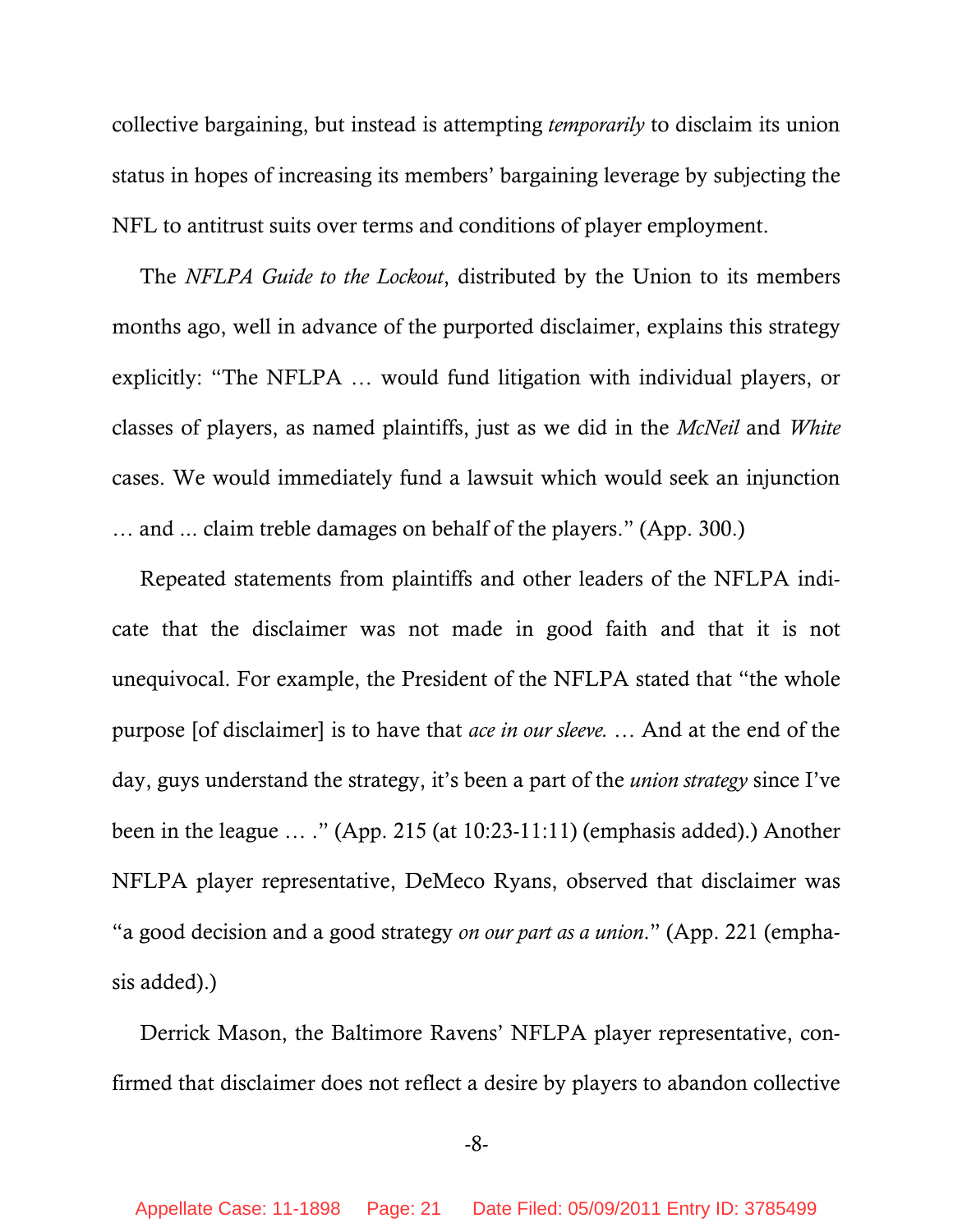negotiations over terms and conditions of employment: "[S]till we stand behind DeMaurice [Smith, Executive Director of the Union] ... . So are we a union? Per se, no. But we're still going to act as if we are one. We're going to still talk amongst each other and we're going to still try to as a whole get a deal done." (App. 225 (at 6:7-14).) And immediately after the Union had purported to disclaim, NFLPA representative Vonnie Holiday was asked in an interview, "what do you want?"; he replied, "*We* want a fair *CBA*. That's it … ." (App. 229 (at 2:22-24) (emphasis added).)

The day after the purported disclaimer, Jeff Saturday, the Vice-President of the NFLPA, also made clear that the Union views this litigation as part of the negotiation process: "[F]rom the players' perspective if we are going to negotiate this out and be locked out with a CBA expiration, then *it would be much better to be … negotiating while we're still playing football*. … [T]hat was the reason that we decertified. We decertified so that we could fight them from locking us out and go back to work. And we feel like … we can still negotiate this anytime you want." (App. 236 (at 11:19-12:4) (emphasis added).)

On March 18, plaintiff Mike Vrabel, another member of the Executive Committee, said in a televised interview with his fellow committee members (including co-plaintiff Drew Brees): "We are willing to negotiate. But we don't want to negotiate with [the NFL's lawyers] or Roger Goodell. *Our executive* 

-9-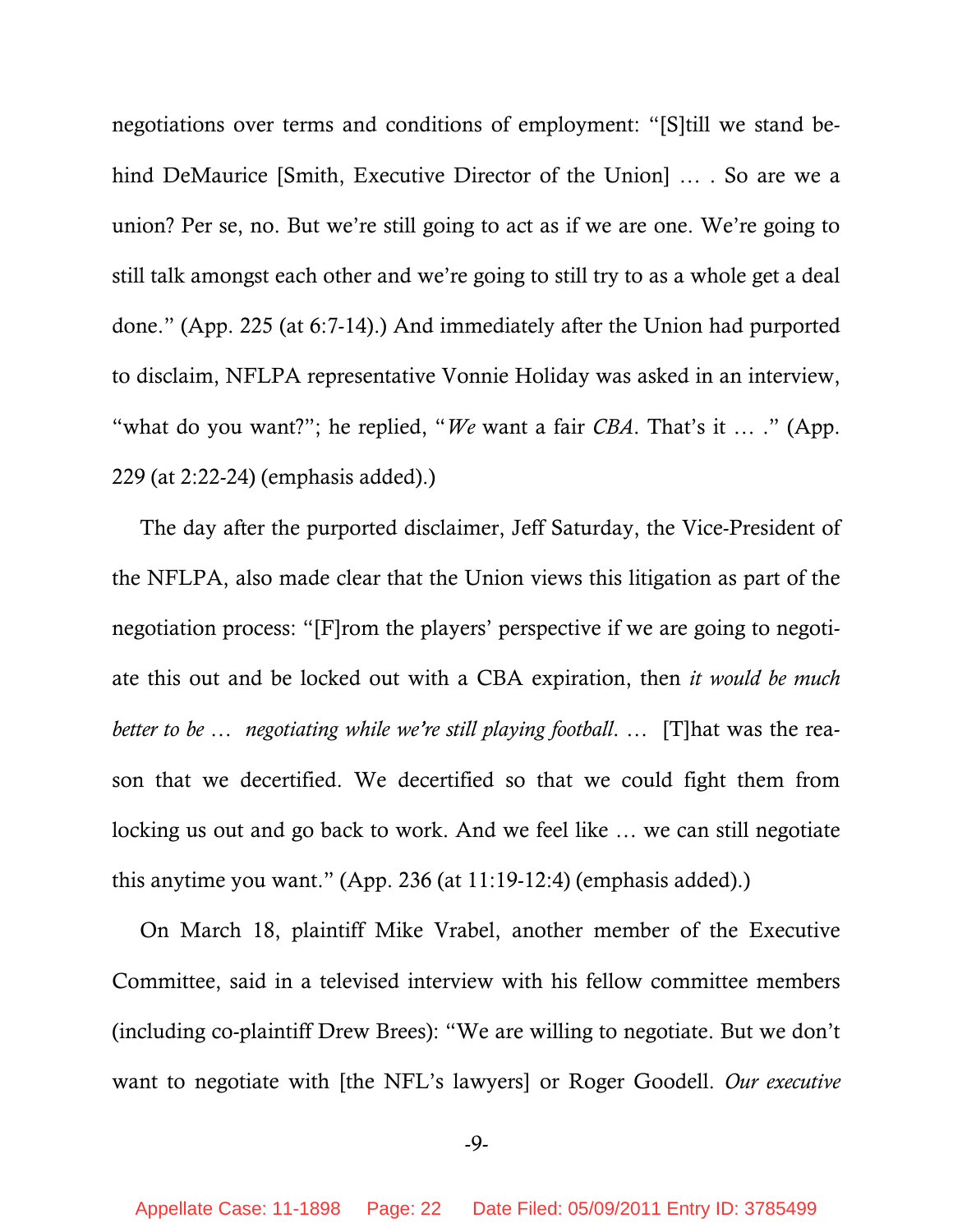*committee* needs to negotiate with … their executive committee. People that are willing *and can agree to a deal.*" (App. 241 (emphases added).)<sup>5</sup> And after the District Court entered its Order enjoining the lockout, another NFLPA player representative, Jay Feely, said that he hoped that the Order would lead to a settlement of the litigation, which "would hopefully become a new *collectivelybargained agreement*." (http://espn.go.com/losangeles/radio/show/\_/showID /mikeandmike/postId/6436349/show-in-review).

In light of the mountain of evidence demonstrating that the NFLPA had long been planning a tactical, bad-faith conditional disclaimer, the NFL filed a charge with the NLRB on February 14, asserting that the NFLPA had violated its statutory obligation to bargain in good faith pursuant to the National Labor Relations Act, 29 U.S.C. § 158(b)(3). (App. 308-11.) On March 11, the NFL amended its charge to assert that the Union's purported "disclaimer" is invalid because it also violates this obligation. (App. 312-16.) Proceedings before the Board are ongoing.

 $\overline{a}$ 

<span id="page-22-0"></span><sup>&</sup>lt;sup>5</sup> On April 20, Mr. Vrabel said, in response to reports that some NFL players felt that their viewpoint was not being represented in the litigation, "We're players here to represent players and De [Smith, Executive Director of the NFLPA] works for us. They do (have a seat). And if they're unhappy with that seat, we have to vote in a new executive committee and a new board of reps" (http://profootballtalk.nbcsports.com/2011/04/20/report-group-of-playerswant-to-intervene-into-mediation).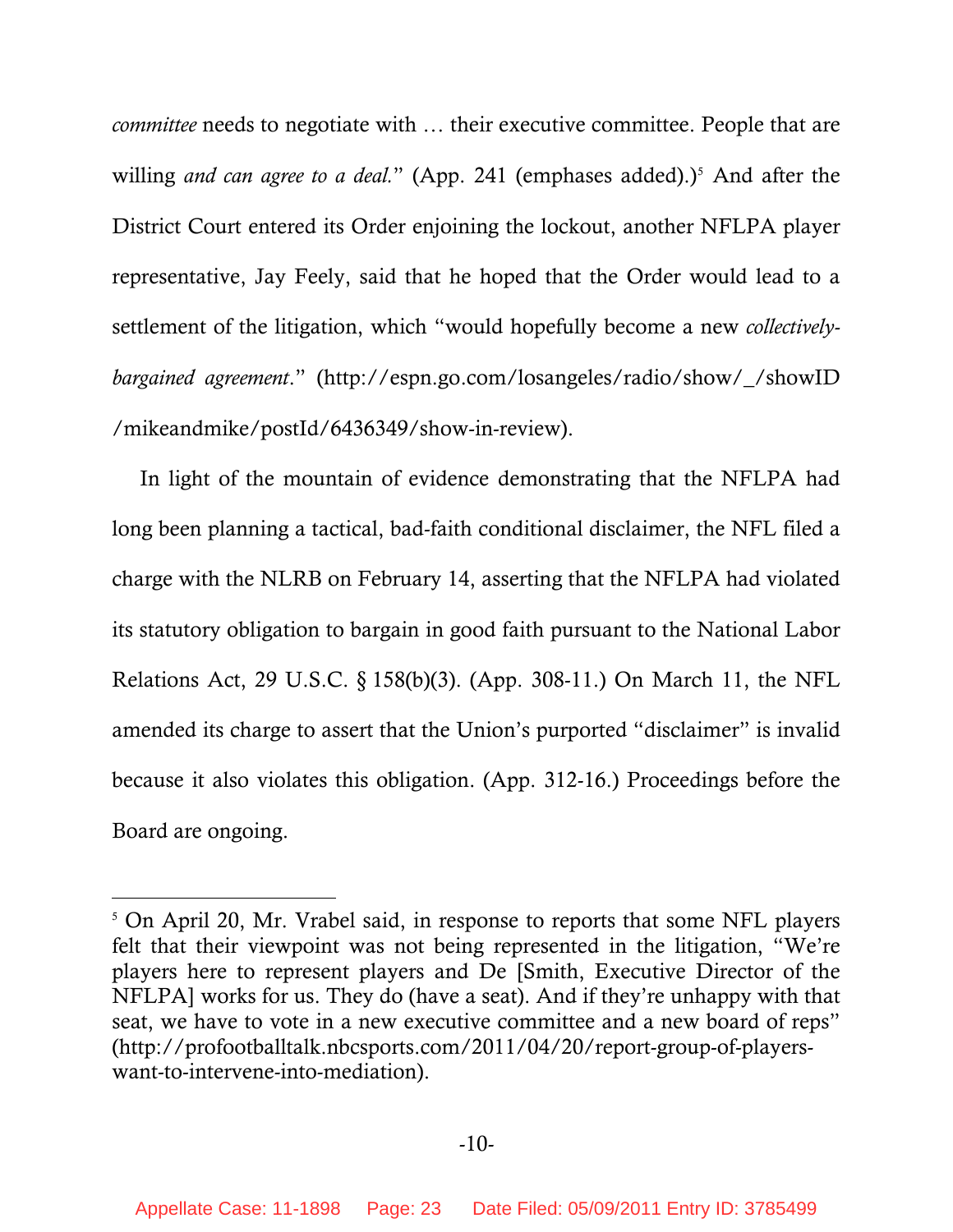#### **STANDARD OF REVIEW**

<span id="page-23-0"></span>When evaluating the grant of a preliminary injunction, this Court "review[s] the district court's factual findings for clear error, its legal conclusions *de novo*, and its exercise of equitable judgment for abuse of discretion." *Gen. Motors Corp. v. Harry Brown's*, *LLC*, 563 F.3d 312, 316 (8th Cir. 2009). "A district court by definition abuses its discretion when it makes an error of law." *Koon v. United States*, 518 U.S. 81, 100 (1996); *accord Vonage Holdings Corp. v. Neb. Pub. Serv. Comm'n,* 564 F.3d 900, 904 (8th Cir. 2009).

There are three independent legal impediments to the District Court's Order: the Norris-LaGuardia Act, the doctrine of primary jurisdiction, and the nonstatutory labor exemption. This Court will review the District Court's decision as to each *de novo*. *See, e.g., In re Raynor*, 617 F.3d 1065, 1069 (8th Cir. 2010) ("We review questions of law *de novo*."); *Burlington N. Santa Fe Ry. Co. v. Int'l Bh'd of Teamsters Loc. 174,* 203 F.3d 703, 707 (9th Cir. 2000) (en banc) (applicability of Norris-LaGuardia Act reviewed *de novo*); *E. St. Louis Laborers' Local 100 v. Bellon Wrecking & Salvage Co.*, 414 F.3d 700, 708 (7th Cir. 2005) (same); *United States v. Rice*, 605 F.3d 473, 475 (8th Cir. 2010) ("We review the issue of primary jurisdiction *de novo*."); *N. Star Steel Co. v. MidAm. Energy Holdings Co.*, 184 F.3d 732, 738 (8th Cir. 1999) (applicability of an exemption to the antitrust laws is a question of law).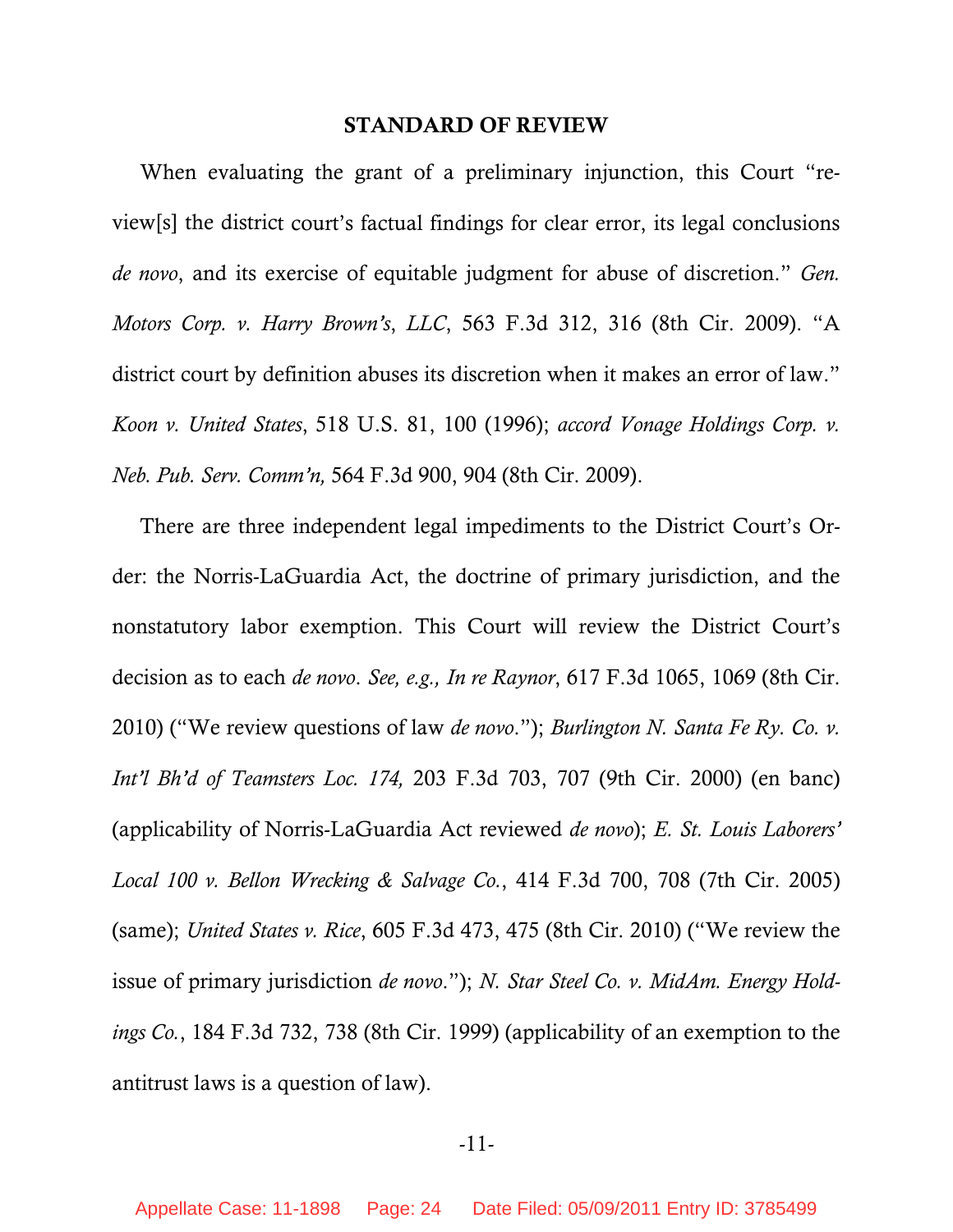### **SUMMARY OF ARGUMENT**

<span id="page-24-0"></span>There were three clear legal obstacles to the preliminary injunction. The Norris-LaGuardia Act removes jurisdiction for such an injunction altogether; the doctrine of primary jurisdiction required deference to the NLRB and deferral until the Board acts; and the nonstatutory labor exemption, as developed by the Supreme Court and this Court, protected the collective conduct that the District Court sought to enjoin.

The District Court concluded that all three obstacles vanished upon the union's unilateral disclaimer. That ruling, if affirmed, would work a revolution in labor relations. Federal courts, out of the labor injunction business since enactment of the Norris-LaGuardia Act, could be called upon by unions or employees whenever they determined that antitrust litigation would suit them better than the bargaining table. Multiemployer bargaining would not long survive. None of the three legal obstacles is so easily circumvented. The decision below cannot stand.

The order entered below fails at the jurisdictional threshold. In broad and unmistakable terms, the Norris-LaGuardia Act strictly limits injunctions in cases "involving or growing out of" a "labor dispute" and prohibits injunctions against lockouts altogether. The District Court did not even try to satisfy the Act's requirements, but rather deemed the statute wholly irrelevant in light of

-12-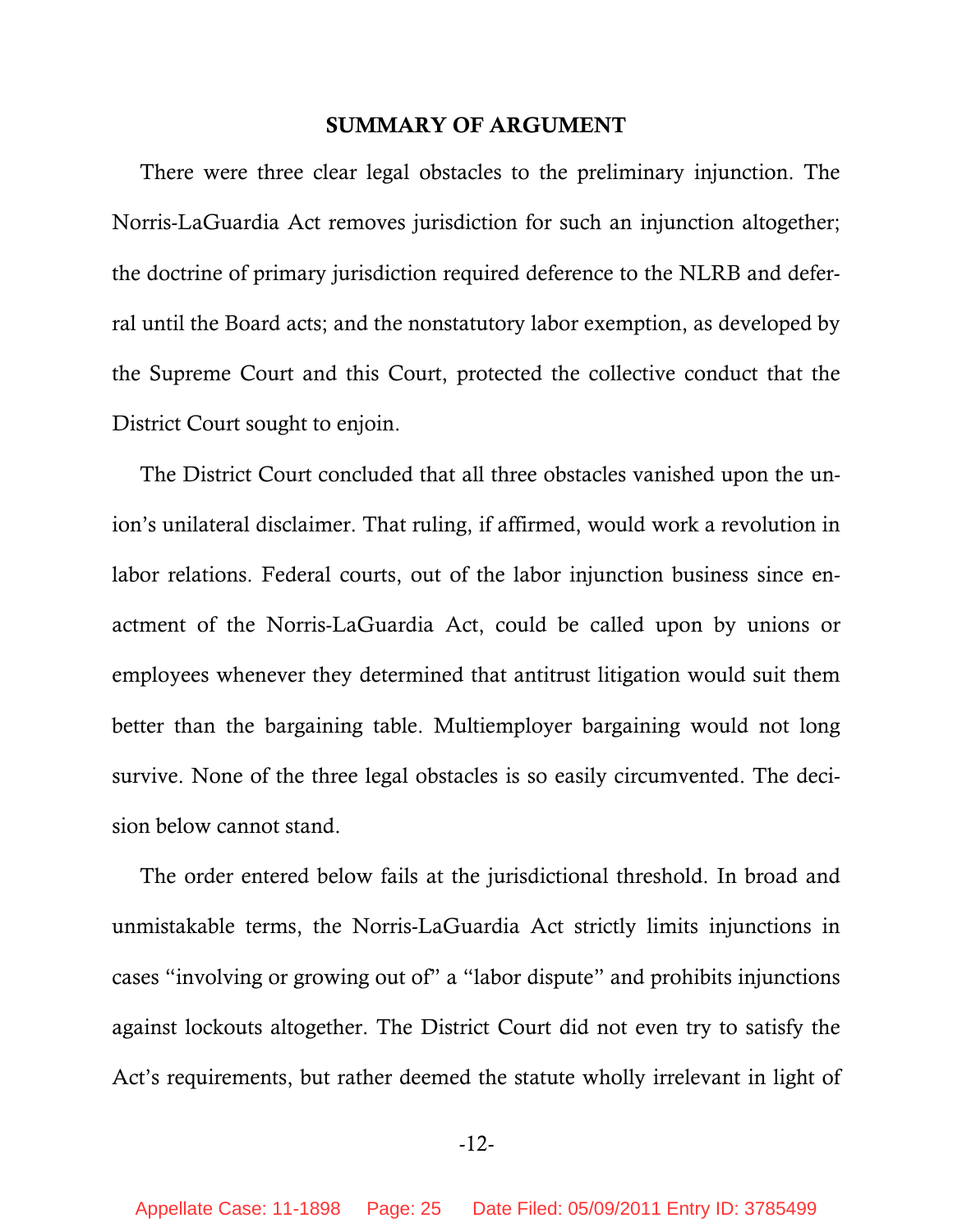the NFLPA's purported disclaimer. But the text of the Act and Supreme Court precedent make crystal clear that the Act applies to all labor disputes, not just those involving a union. Moreover, even if (i) a labor dispute required a union and (ii) one were to accept the NFLPA's disclaimer as unassailable (despite all the evidence to the contrary), it cannot change the *origins* of this case, which self-evidently grows out of a labor dispute. That is all that the Act requires.

The absence of jurisdiction itself is sufficient to require reversal, but this Court can and should go further. The District Court also violated the doctrine of primary jurisdiction. Antitrust courts may consider labor law issues that are collateral to an antitrust case, but there is nothing collateral about the validity of the Union's disclaimer. The District Court itself identified this issue as the linchpin to its entire decision. Yet that issue is not only squarely within the heartland of the NLRB's expertise; it is already pending before the Board. This case satisfies every one of the Supreme Court's criteria for deference to the primary jurisdiction of an administrative agency.

The District Court's failure to recognize the applicability of the nonstatutory labor exemption was also clear legal error. The Supreme Court has already considered the exemption's applicability to this very multiemployer unit and made clear that it continues to apply unless and until there is sufficient distance in time and in circumstances from the bargaining process. There

-13-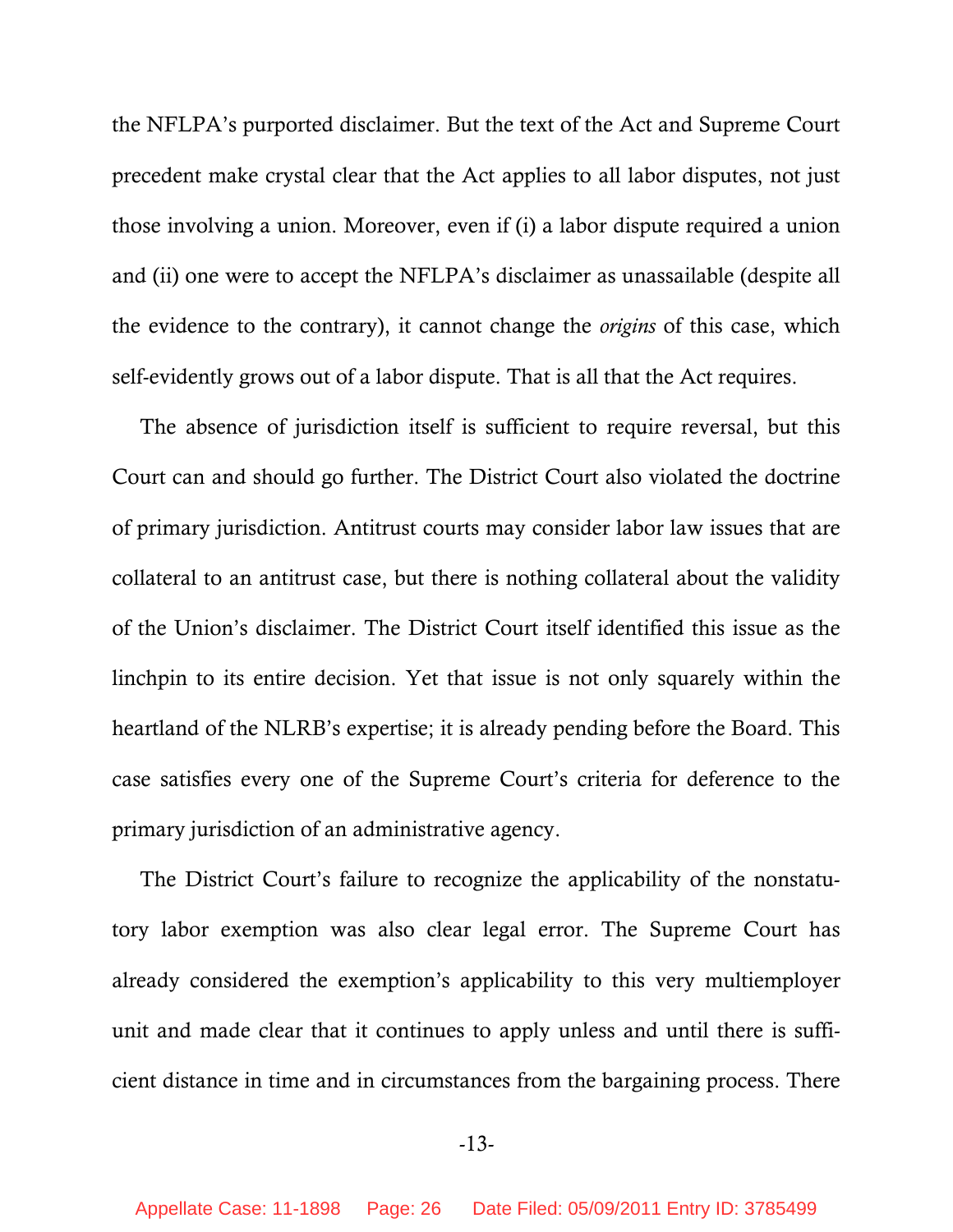is no such distance here: The antitrust suit was filed during the term of a CBA, within minutes of a collective bargaining session, and it addresses some of the same terms and conditions of employment discussed at the bargaining table. The only conceivable basis for a contrary conclusion would be (i) that the disclaimer is valid *and* (ii) that it categorically and instantaneously ousts the exemption, but the Supreme Court specifically prohibited reaching such a conclusion without consideration of the Board's expert views.

These legal errors alone require reversal. The players have no likelihood of success on the merits; indeed the merits should never have been reached. Nor does the balance of equities favor the players. The League faces the precise irreparable harm that the Norris-LaGuardia Act exists to prevent—the loss of a legitimate labor law tool. The resulting distortion of the bargaining process is the prototypical irreparable injury in this context. The players, by contrast, are shielded by the *ne plus ultra* of protection against irreparable harm—treble damages. Finally, the public interest strongly counsels against returning to the bad old days of judicial intervention in ongoing labor disputes.

The decision below should be vacated, and the case remanded with instructions to dismiss the action or stay it pending a decision from the Board.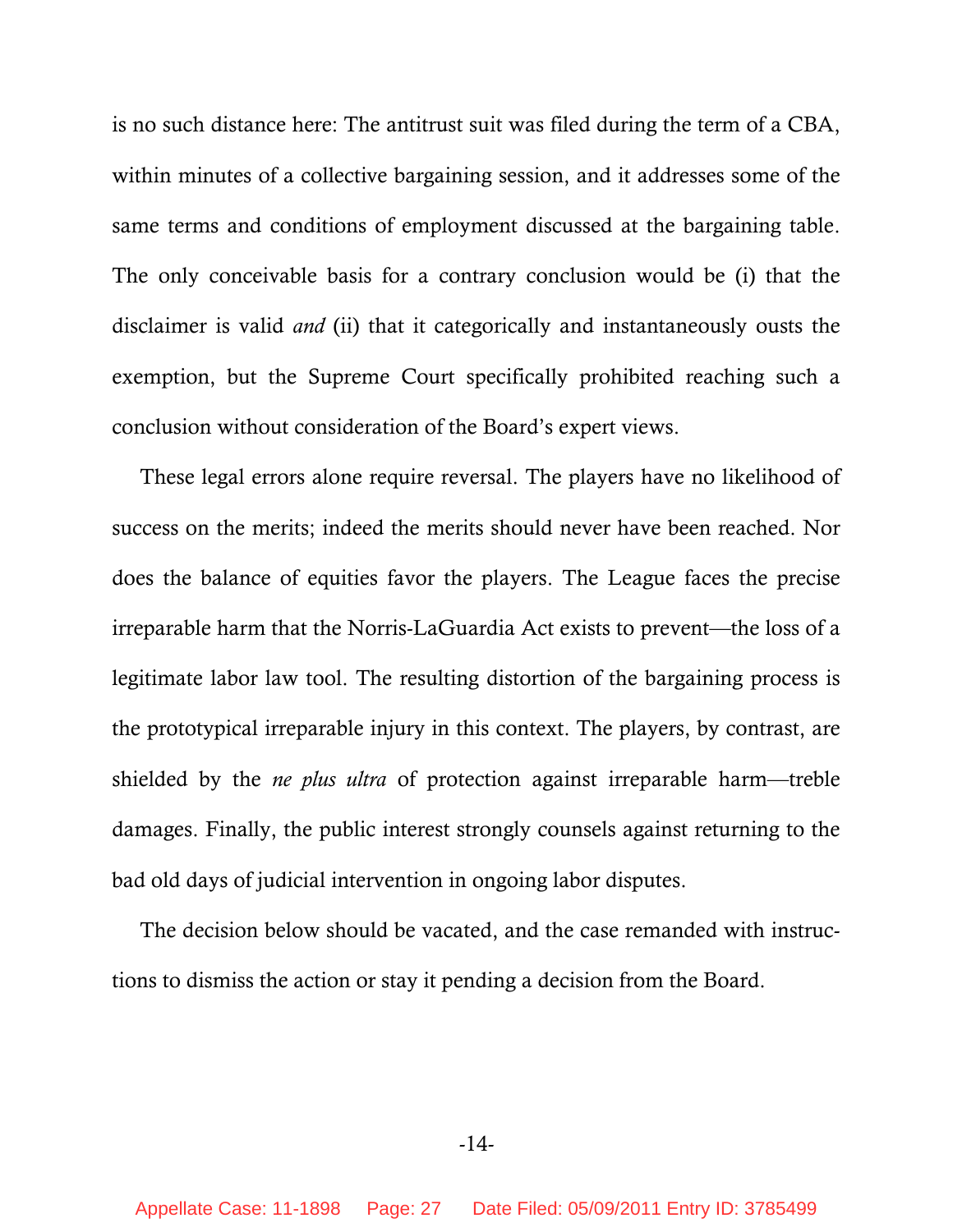#### **ARGUMENT**

<span id="page-27-0"></span>I. *The District Court Lacked Jurisdiction To Enjoin the Lockout.*

#### A. The background and framework of the Norris-LaGuardia Act.

Determined to preclude the conversion of labor disputes into antitrust suits, Congress enacted the Norris-LaGuardia Act, 29 U.S.C. §§ 101 *et seq.*, to "tak[e] the federal courts out of the labor injunction business" by the withdrawal of jurisdiction. *Marine Cooks & Stewards, AFL v. Panama S.S. Co.*, 362 U.S. 365, 369 (1960).

The Act was "was intended drastically to curtail the equity jurisdiction of federal courts in the field of labor disputes." *Milk Wagon Drivers' Union, Local No. 753 v. Lake Valley Farm Prods.*, 311 U.S. 91, 101 (1940). "[M]any of the injunctions which were considered most objectionable by the Congress were based upon complaints charging conspiracies to violate the Sherman Anti-Trust Act." *Id.* The Act has thus "been interpreted broadly as a statement of congressional policy that the courts must not use the antitrust laws as a vehicle to interfere in labor disputes." *H.A. Artists & Assocs., Inc. v. Actors' Equity Ass'n*, 451 U.S. 704, 714 (1981).

The Act has been successful. Injunctions against strikes are unheard of, and the only court to enjoin a lockout was swiftly reversed. *See Chi. Midtown Milk*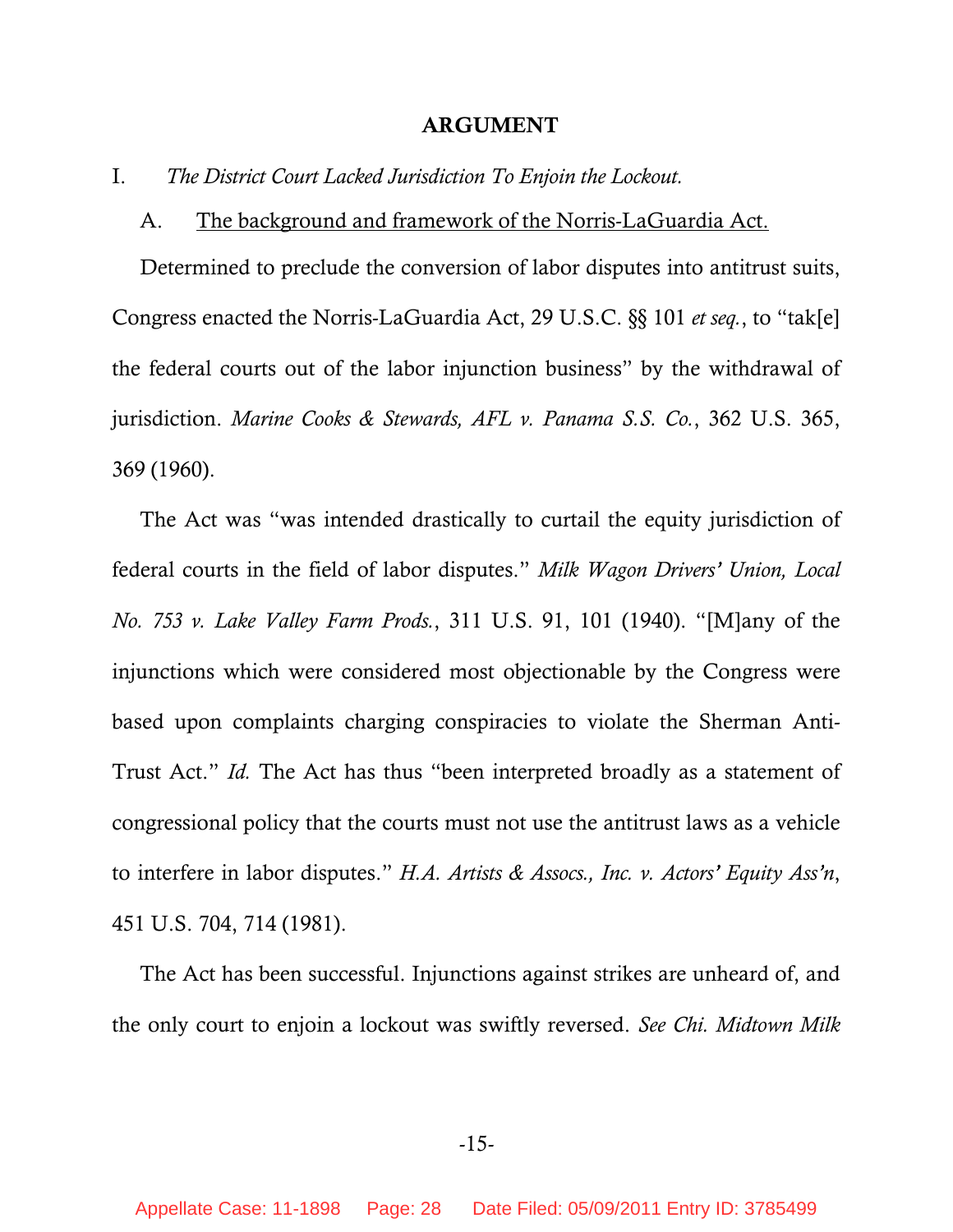*Distribs., Inc. v. Dean Foods Co.*, 1970 WL 2761, at \*1-2 (7th Cir. July 9, 1970) (per curiam).

Section 1 of the Act embraces a general policy disfavoring injunctions in all cases "involving or growing out of a labor dispute." 29 U.S.C. § 101. Section 4 enumerates activities that courts may never enjoin under any circumstances. As relevant here, it provides: "*No court* of the United States *shall have jurisdiction* to issue *any restraining order or temporary or permanent injunction* in any case involving or growing out of any labor dispute to prohibit any person or persons participating or interested in such dispute ... from doing … any of the following acts: (a) Ceasing or refusing to perform any work or to remain in any relation of employment." *Id.* § 104(a) (emphasis added).

Section 5 makes explicit that the restrictions in Section 4 apply to complaints charging antitrust violations: "No court of the United States shall have jurisdiction to issue a restraining order or temporary or permanent injunction upon the ground that any of the persons participating or interested in a labor dispute constitute or are engaged in an unlawful combination or conspiracy because of the doing in concert of the acts enumerated in section 104 of this title." *Id.* § 105.

Section 7 governs injunctions that arise in cases involving or growing out of labor disputes, but which are not flatly prohibited in Section 4; it requires that

### -16-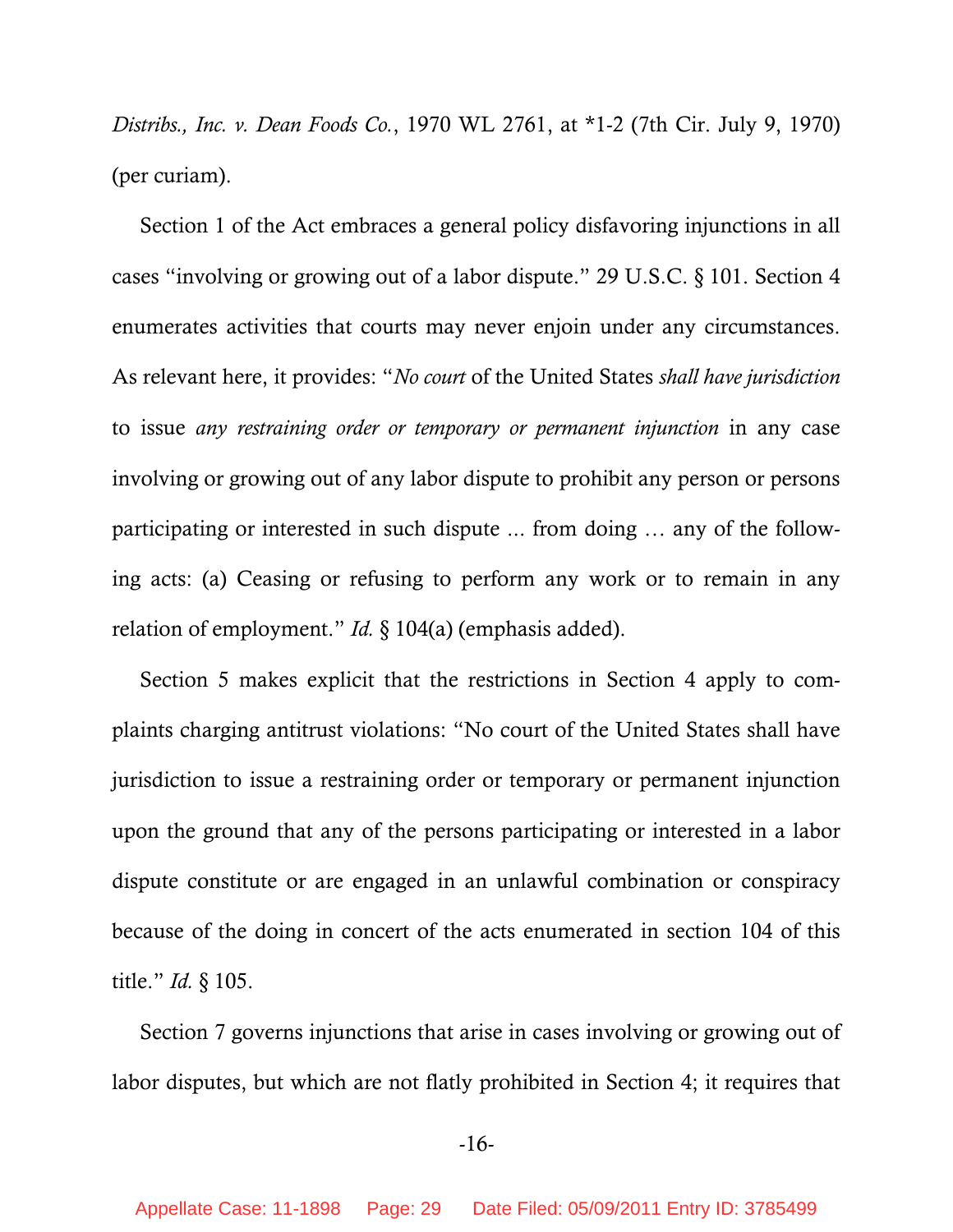<span id="page-29-0"></span>before any injunction issue, a court must hold an evidentiary hearing, including cross-examination, and make certain enumerated findings. *Id.* § 107. Section 13 defines relevant phrases, including "labor dispute." *Id.* § 113.

### B. This case involves and grows out of a labor dispute.

This case quite obviously "involv[es] or grow[s] out of a labor dispute." The Act defines "labor dispute" broadly to include "*any* controversy concerning terms or conditions of employment." 29 U.S.C. § 113(c) (emphasis added). Congress underscored the breadth of the term by extending the bar on injunctive relief not only to cases "involving" such disputes, but also to cases "growing out of" such disputes. *Id.* §§ 101, 104, 107. A case "involve[s]" or "grow[s] out of" a labor dispute when, *inter alia*, "the case involves persons who are engaged in the same industry" and the dispute is "between one or more employers or associations of employers and one or more employees or associations of employees." 29 U.S.C. § 113(a).

These terms are all remarkable for their breadth. Congress "wanted [them] to be broad" and the Supreme Court has "consistently declined to construe [them] narrowly." *Burlington N. R.R. Co. v. Bh'd of Maint. of Way Emps.*, 481 U.S. 429, 441-42 (1987); *see also Jacksonville Bulk Terminals, Inc. v. Int'l Longshoremen's Ass'n*, 457 U.S. 702, 708 (1982) ("This Court has consistently given the anti-injunction provisions of the [Act] a broad interpretation … ."). "The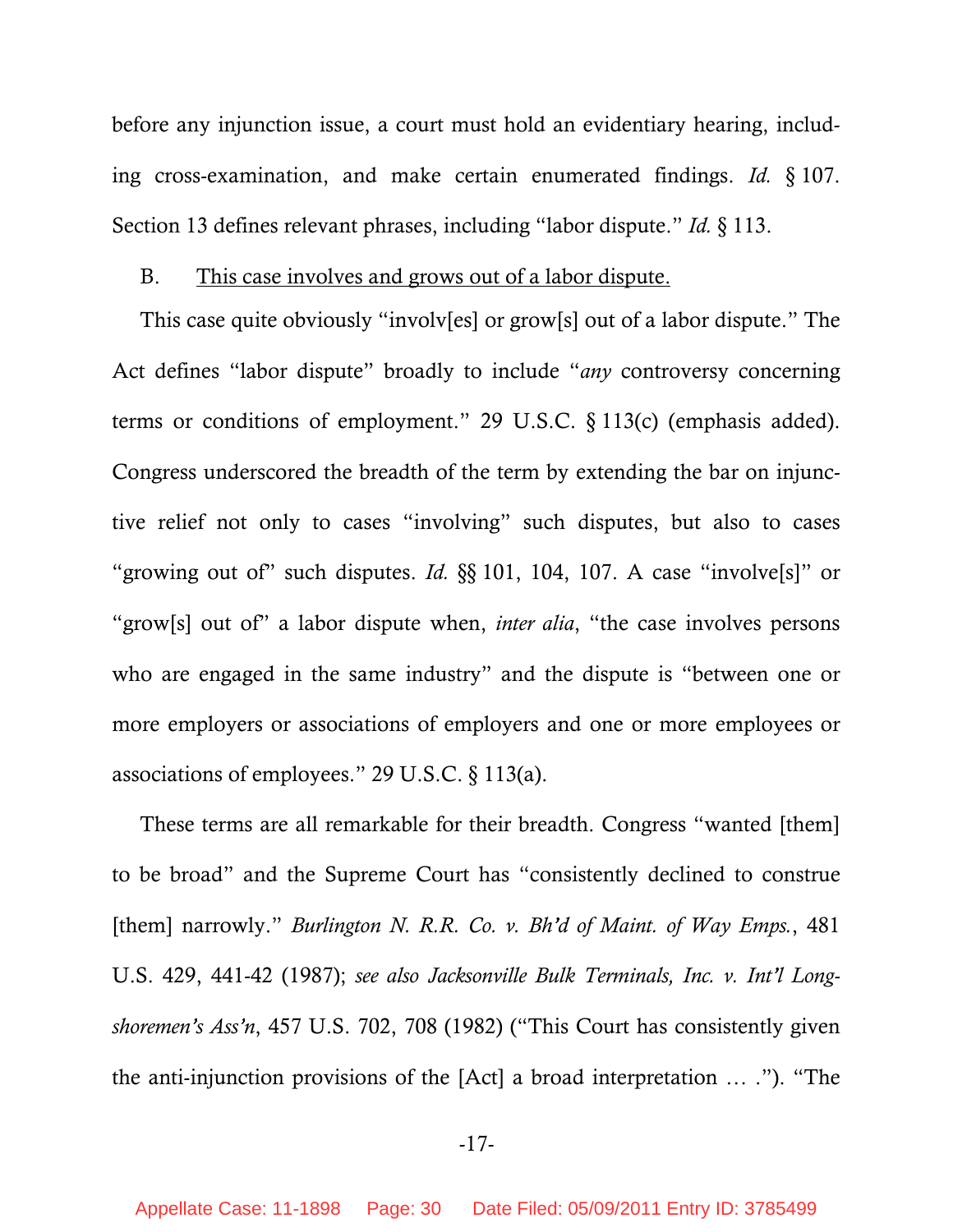language is broad because Congress was intent upon taking the federal courts out of the labor injunction business … ." *Marine Cooks*, 362 U.S. at 369.

The lockout challenged here self-evidently "involves or grows out of" a "labor dispute" under any common-sense meaning of those terms. The NFL clubs imposed the lockout as part of a dispute with their player-employees over the terms and conditions of their employment. Plaintiffs and the NFL clubs are "engaged in the same industry," and the dispute is between "one or more employers" and "one or more employees." Plaintiffs are suing to enjoin the NFL from exercising a labor law right in support of its position in negotiations over terms and conditions of employment; they filed this suit only hours before the CBA expired and only minutes after their union walked away from ongoing labor negotiations; and they seek relief concerning terms and conditions of employment.

Indeed, plaintiffs themselves concede that the purpose of the lockout is to encourage the clubs' player-employees to agree to new terms and conditions of employment. (App. 23 (¶3), 42 (¶53).) *See, e.g.*, *Plumbers & Steamfitters Local 598 v. Morris*, 511 F. Supp. 1298, 1311 (E.D. Wash. 1981) ("The complaint itself contends that the lockout occurred as a means to force concessions to terms in negotiation of a collective bargaining agreement. It is clear this case grows out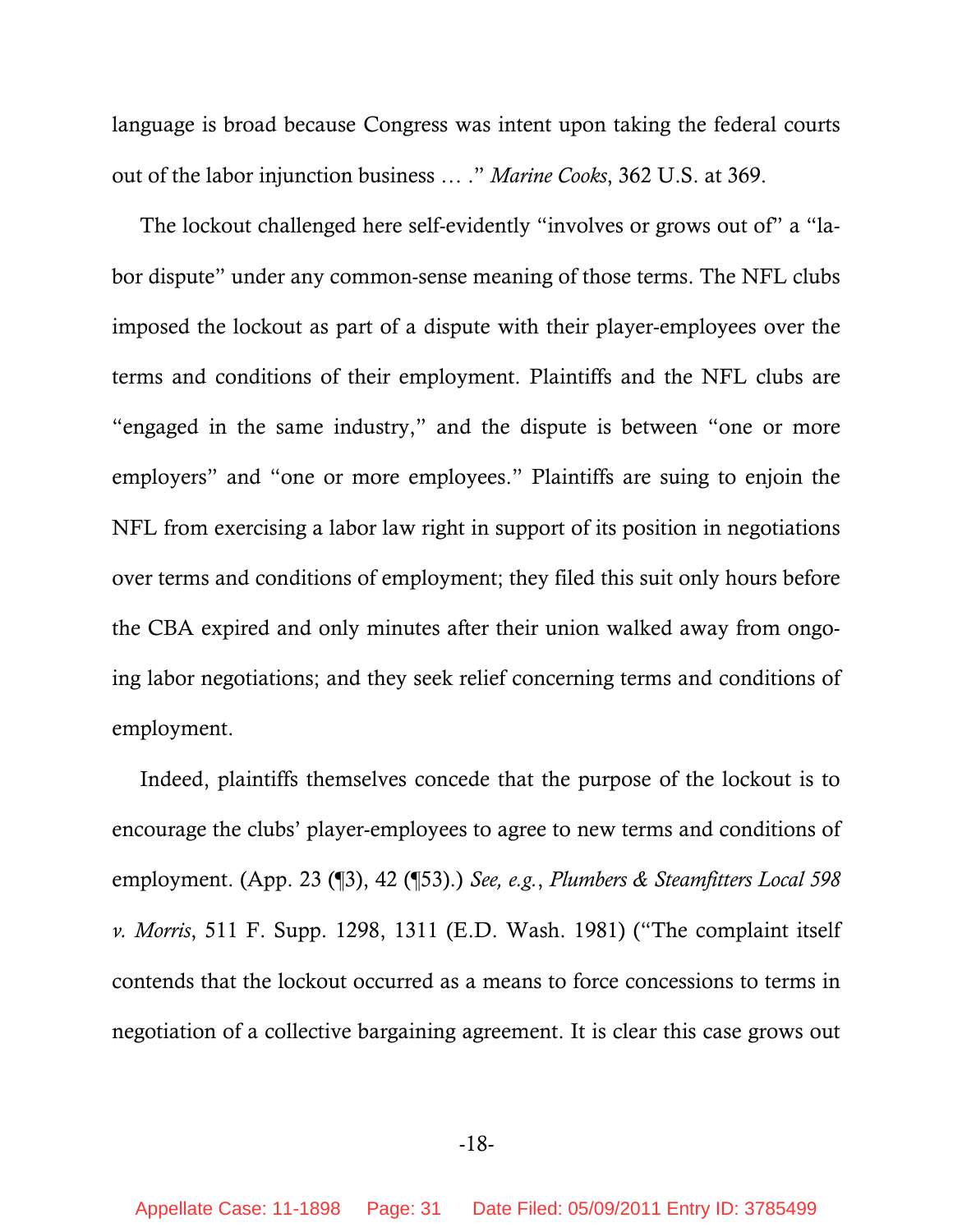<span id="page-31-0"></span>of a labor dispute as defined in the Norris-LaGuardia Act."). It is thus indisputable that this case "involv[es] or grow[s] out of a labor dispute."

### C. The NFLPA's purported disclaimer is irrelevant.

The District Court rested its Norris-LaGuardia Act analysis on the notion that the NFLPA's disclaimer rendered the Act wholly inapplicable. (Add. 61, 67.) That legal conclusion was erroneous.

### *1. The Act applies regardless of whether a union is involved.*

To begin, the District Court's reasoning cannot be squared with the plain text of the Act. Congress drafted the Act broadly to address "any controversy concerning terms or conditions of employment." 29 U.S.C. § 113(c). Congress could have easily limited the Act to disputes involving unions, but it did the opposite, using the disjunctive to cover disputes involving even an individual employee—"whether such dispute is … between one or more employers or associations of employers and one or more employees *or* associations of employees." *Id.* § 113(a) (emphasis added).

Consistent with this text, the Supreme Court has explained that the Act is triggered simply by "disputes affecting the employer-employee relationship." *Columbia River Packers Ass'n v. Hinton*, 315 U.S. 143, 145 (1942). Thus, even apart from the current status of the Union, this case involves and grows out of a labor dispute because the suit here is one between "employers [the teams] ...

### -19-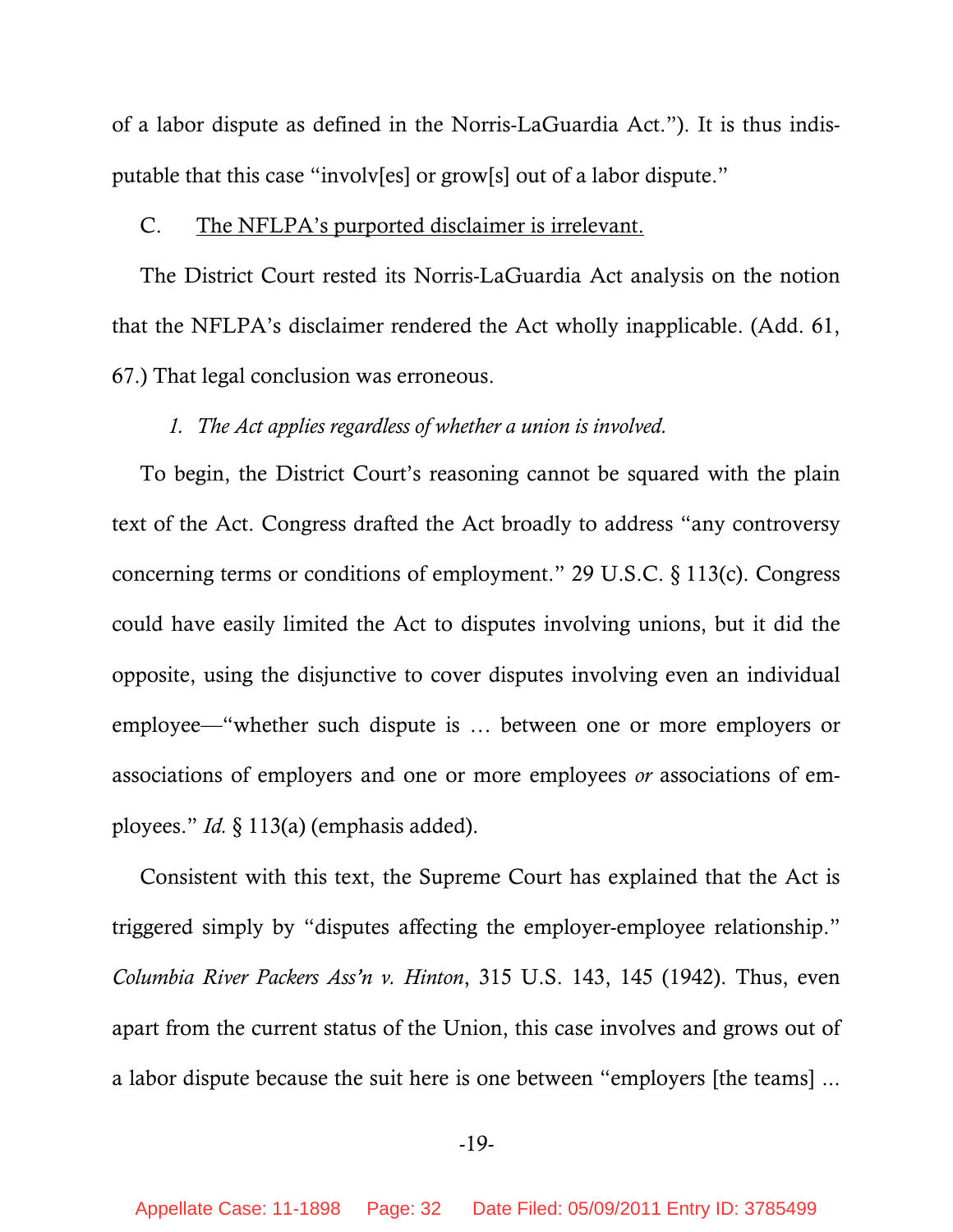and one or more employees [the player-plaintiffs]," 29 U.S.C. § 113(a), and because the issues in dispute include "terms or conditions of employment," *id.*  $§ 113(c).$ 

Despite the breadth of this language, the District Court asserted that Section 13 "casts a wide net, but not wide enough" to cover this dispute because it believed that Congress intended to reach only disputes involving unions. (Add. 58 n.43.) But the Act defines "labor dispute" broadly to include "*any* controversy concerning terms or conditions of employment." 29 U.S.C. § 113(c) (emphasis added). Controversies concerning terms or conditions of employment can and do occur whether or not employees are unionized. Indeed, Section 2 of the Act confirms this common sense reading, observing that an employee can negotiate the "terms and conditions of *his* employment" with or without associating with other employees. 29 U.S.C. § 102 (emphasis added). Section 13(a) is in accord, referring to disputes involving one or more "employees *or* associations of employees." 29 U.S.C. § 113(a) (emphasis added).

The District Court determined that when Section 13 says "employee," it should be read as "unionized employee." (Add. 58 n.43.) But the District Court did not explain what authorized it to add that qualification to the statute. The statute does not speak of "unions," it speaks of "employees or associations of employees." Regardless of whether the NFLPA is or is not now

-20-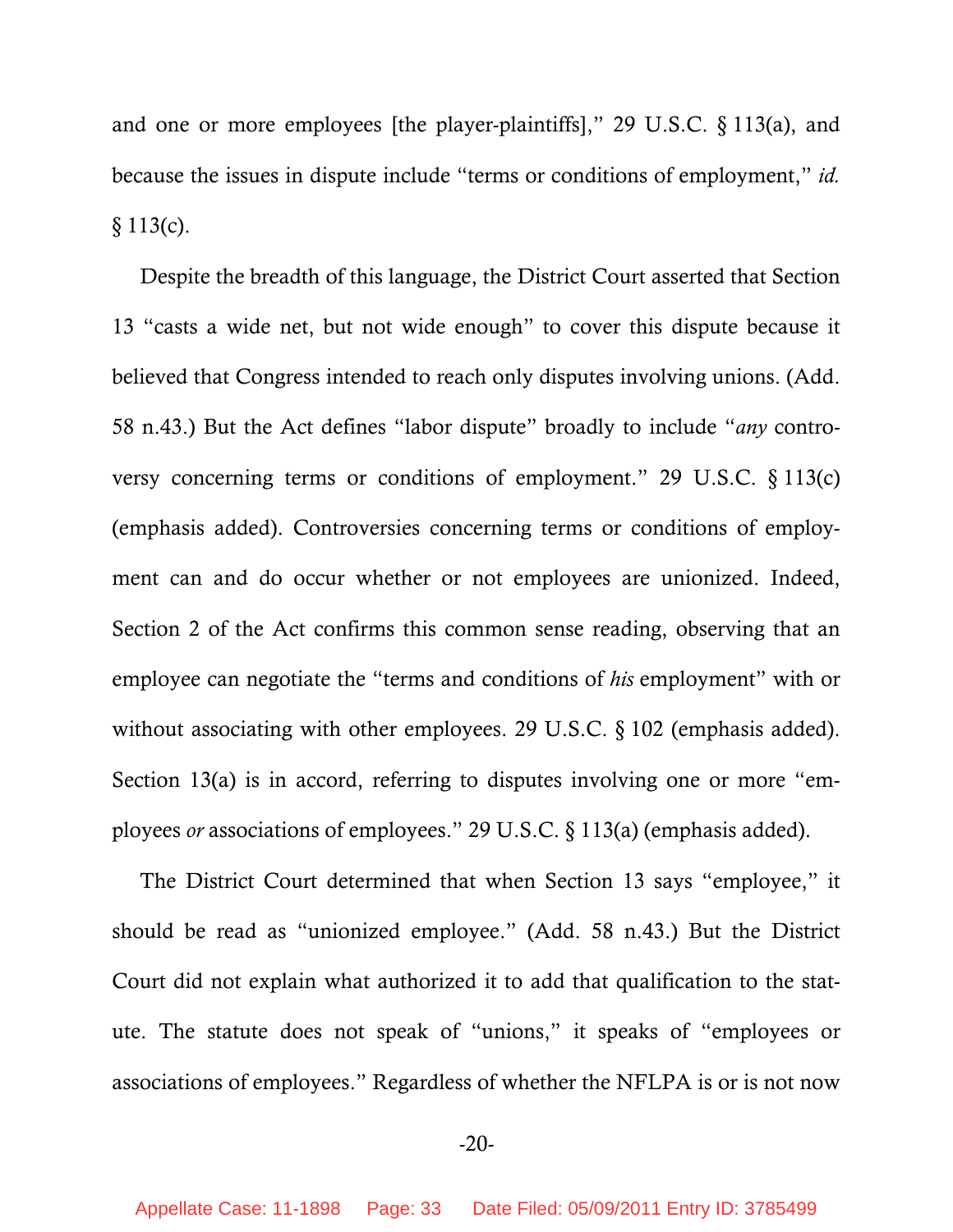a "union," it remains an association of employees, and plaintiffs are members of it.[6](#page-33-0) In any event, as the Supreme Court recently admonished: "It is not for us to rewrite the statute so that it covers only what we think is necessary to achieve what we think Congress really intended." *Lewis v. City of Chicago*, 130 S. Ct. 2191, 2200 (2010). The Act's plain text reaches disputes between employers and employees generally, not merely disputes between employers and *unionized* employees.

Second, the District Court's view conflicted not just with the text, but with Supreme Court precedent. The District Court stated that "the broad definition of a 'labor dispute' has *uniformly* been interpreted by the courts as a dispute between a union and employer, or contextually, in relation to such a dispute." (Add. 57-58 (emphasis added).) This is plainly wrong. The Supreme Court has held that the Act barred an injunction in a case in which no union was involved at all. In *New Negro Alliance v. Sanitary Grocery Co.*, the Court held that a

-

<span id="page-33-0"></span><sup>6</sup> In addition to being an "association of employees," the NFLPA is also a labor organization. A group is a "labor organization" under the NLRA if employee-members participate in it, and if it "deal[s] with employers concerning grievances, labor disputes, wages, rates of pay, hours of employment, or conditions of work." 29 U.S.C. § 152(5). *See NLRB v. Cabot Carbon Co.*, 360 U.S. 203, 210-13 (1959) (the term "dealing with" as used in Section 2(5) is more expansive than the term "bargaining with"). As members of the NFLPA's executive committee have stated post-disclaimer, their committee intends to "continue to negotiate" with the NFL about terms and conditions of NFL player employment while this lawsuit proceeds. (*See* Facts, *supra*.)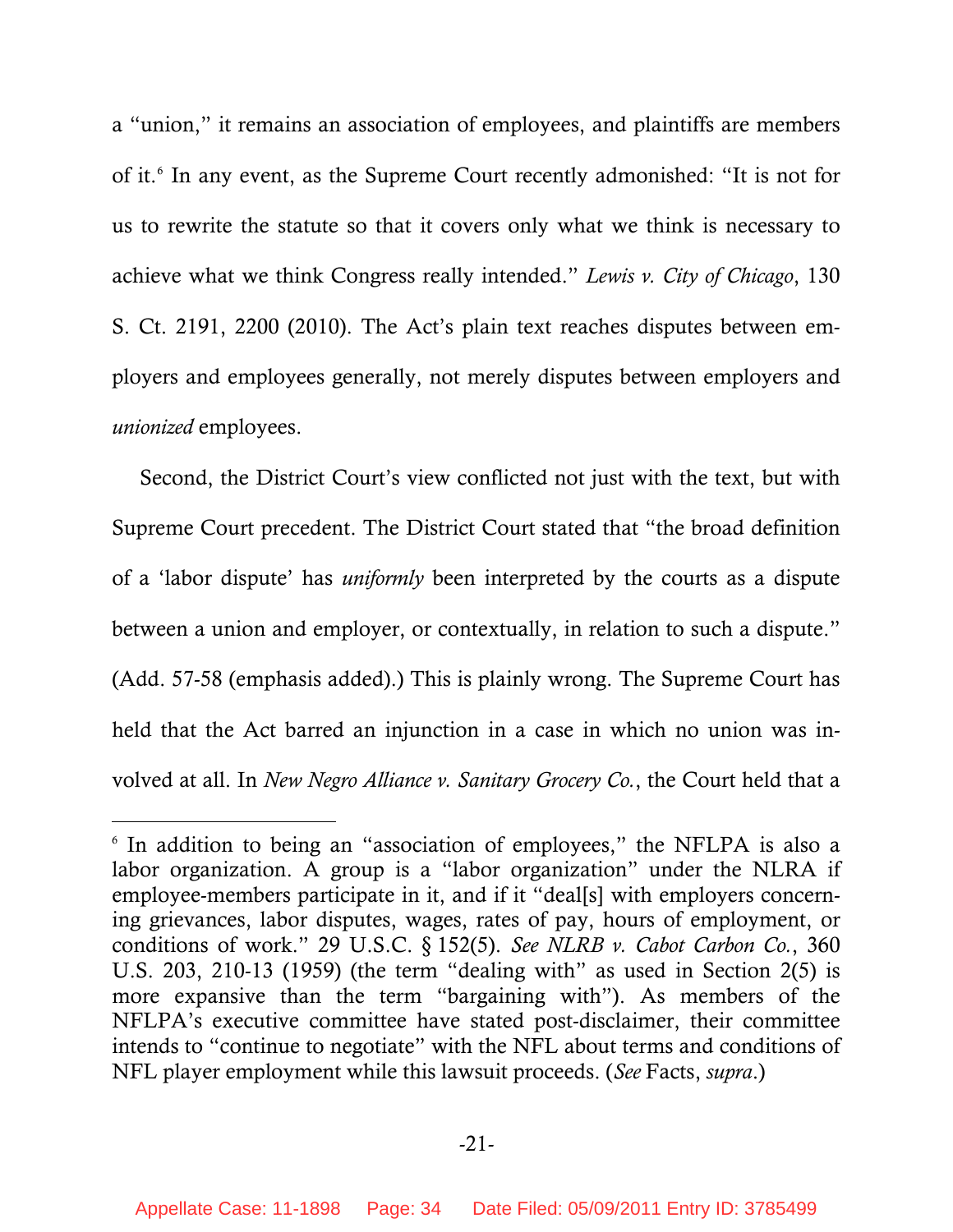dispute between an employer and a nonlabor organization that was protesting discriminatory conditions of employment was a labor dispute covered by the Act. 303 U.S. 552, 559-60 (1938); *see also Jacksonville Bulk Terminals,* 457 U.S. at 715 (Act applies "even in cases where the disputants did not stand in the relationship of employer and employee" (citing *New Negro Alliance*))*; Burlington N. Santa Fe Ry. Co.*, 203 F.3d at 709 n.6 ("Owing to this broad definition [of 'labor dispute'], the Supreme Court has found the term 'labor dispute' to capture a wide range of controversies," including "a dispute between an employer and a nonlabor organization" (citing *New Negro Alliance*)).

In *New Negro Alliance*, there was no indication that any of the employees were unionized, much less an indication that there was any dispute between the employer and a union out of which the controversy grew. Indeed, the Supreme Court explicitly noted that the defendant organization was not seeking to unionize employees. *See* 303 U.S. at 559*.* Yet the Norris-LaGuardia Act still barred the injunction.

Most significantly, the Supreme Court actually rejected the same argument that shaped the District Court's ruling. The Respondent attempted to distinguish prior cases that had barred injunctions on the ground that "a recognized labor union or unions or individual members thereof were involved and directly interested as parties to the causes [and] [*n*]*o such facts exist in the cause* 

-22-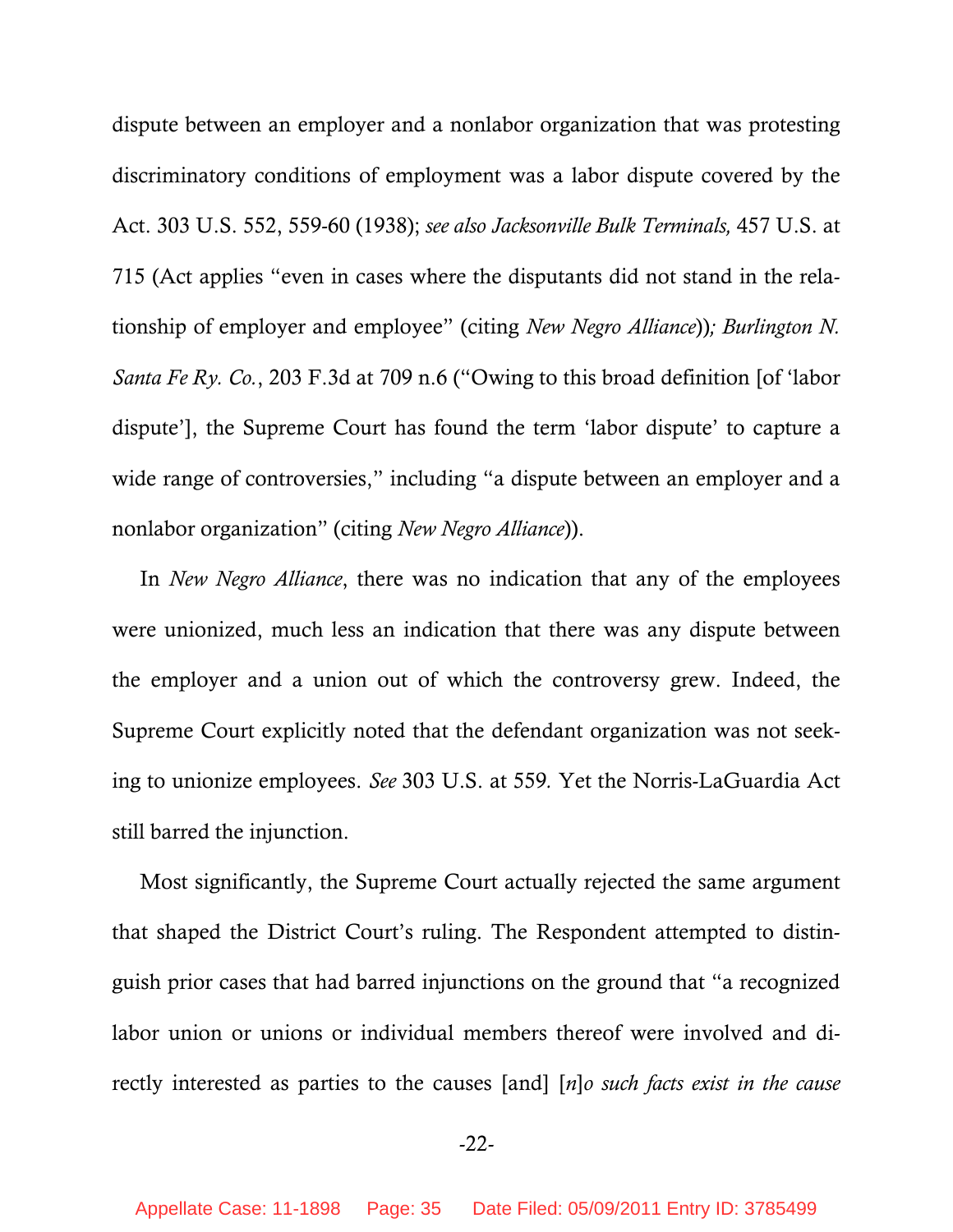<span id="page-35-0"></span>*under review*." Br. for Resp., 1938 WL 39106 (Feb. 10, 1938), at \*24 (emphasis added). If this argument did not dissuade the Supreme Court from applying the Act, it should not carry the day here.

The District Court dismissed *New Negro Alliance* without reasoned analysis. Asserting that the case "does not ... hold" that "the Act bars injunctions in cases in which no union is involved at all" (Add. 62), the District Court proceeded to describe the facts of the case—in which the Supreme Court held that the Norris LaGuardia Act barred an injunction without even mentioning the involvement of a union—but failed to explain how its view that a union is a prerequisite to application of the Act could be squared with that decision. In the face of clear Supreme Court precedent, the District Court had no license to adopt its idiosyncratic interpretation of the Act.

*2. Even if a "labor dispute" requires a union, the Act applies because this case "grows out of" a dispute with the players' union.* 

Even if the District Court were correct to read the Act as containing contrary to its text—a requirement that a "labor dispute" involve a union, a disclaimer would nonetheless be irrelevant. The Act applies if a case "grow[s] out of" a labor dispute. 29 U.S.C. §§ 101, 104, 107. When an employer locks out employees immediately after the end of a failed attempt to bargain with

-23-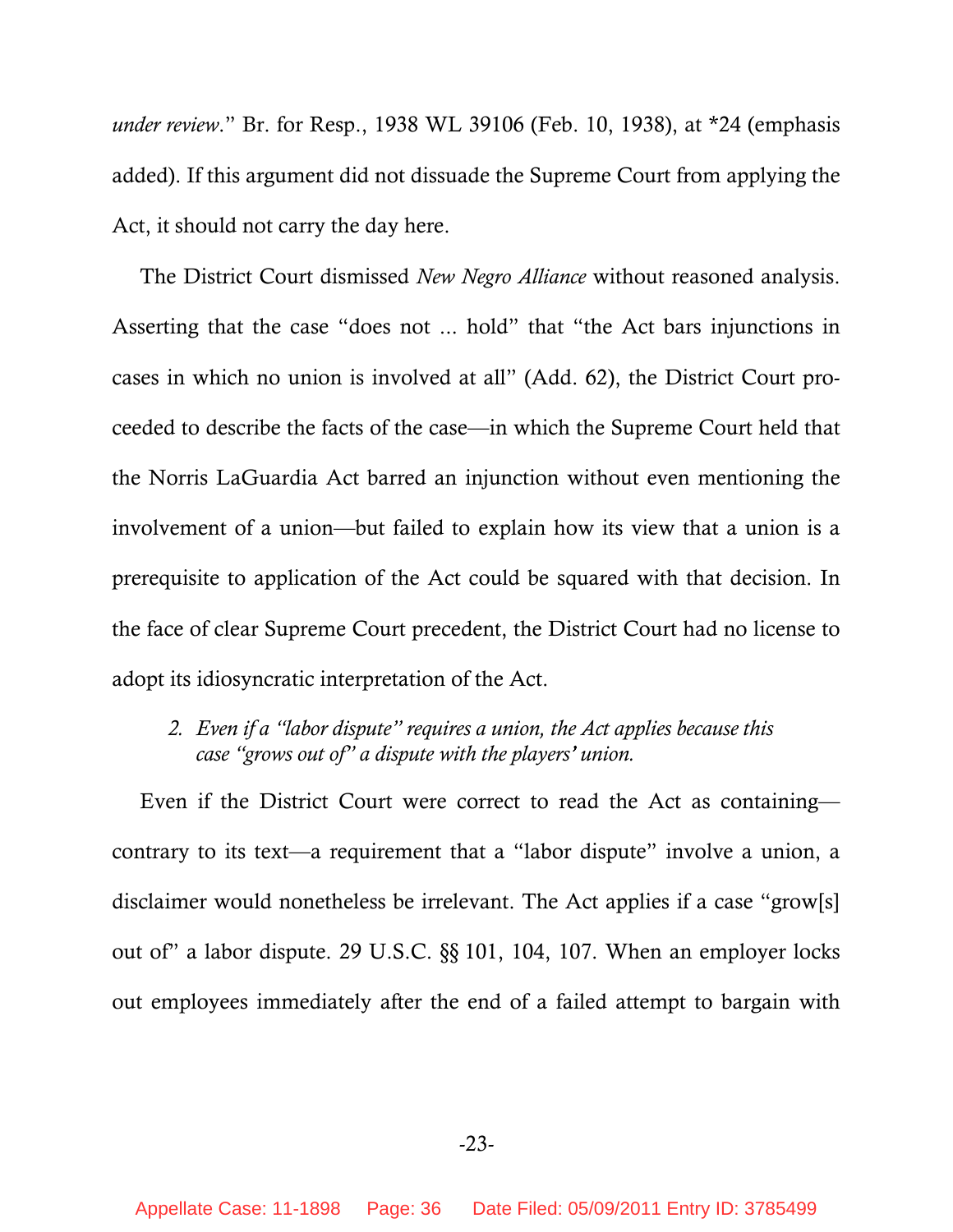their union to reach a new CBA, there can be no doubt that the dispute over the lockout "grow[s] out of" a labor dispute.

Thus, even if one indulges the rather fanciful notion that there is no longer a "labor dispute" between the players and the NFL, there is no question that there *was* such a dispute, and that this case *grows out of* it. That is all that the Act requires. A disclaimer does not and cannot change the *origins* of this case.

The District Court faulted the NFL for failing to identify "legal support for its attempt to place a *temporal* gloss" on the term "labor dispute." (Add. 58.) But there is no need for a "temporal gloss" on that term because the statute addresses the temporal issue—and squarely refutes any notion that the Act becomes inapplicable the minute the "labor dispute" ceases—with its "growing out of" language, which clearly points back to the origins of the dispute. *See, e.g.*, RANDOM HOUSE DICTIONARY OF THE ENGLISH LANGUAGE 626 (1967) (defining "grow out of" to mean "to originate in; develop from"). Thus, even under the cramped interpretation of a "labor dispute" that the District Court adopted, this case "grow[s] out of" such a dispute, and the Act must apply.

D. Section 4(a) bars injunctions against lockouts.

Although the District Court expressed doubt that Section 4 of the Act prohibits injunctions of lockouts, it ultimately did not reach the question because of its erroneous conclusion that the Act was wholly inapplicable. In all events,

-24-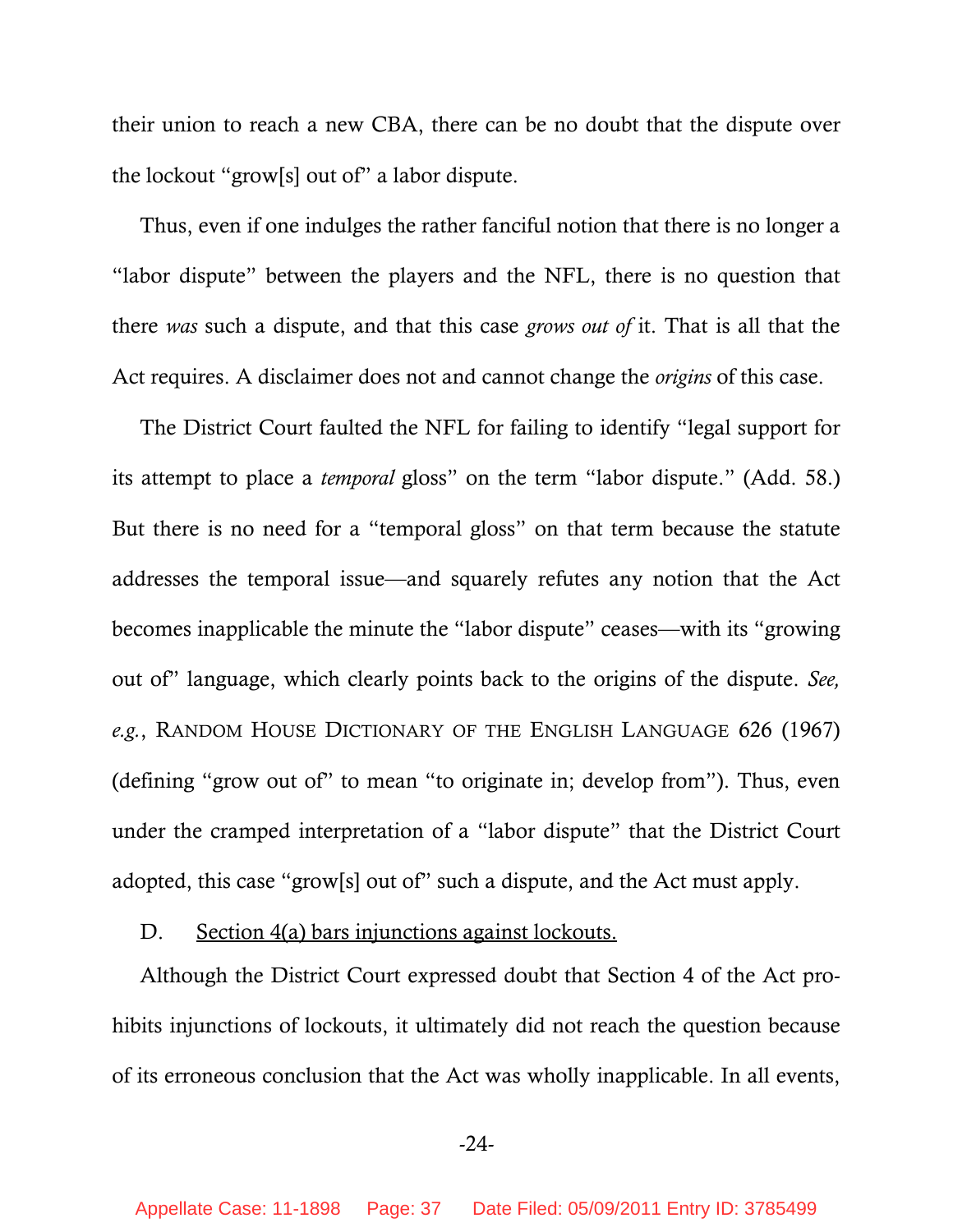Section 4(a) flatly prohibited the injunction here because it bars issuance of an injunction "to prohibit any person or persons participating or interested in [a labor] dispute ... from … [c]easing or refusing to perform any work or to remain in any relation of employment." 29 U.S.C. § 104(a). In short, Section 4 deprives courts of jurisdiction "to enjoin work stoppages in any case involving or growing out of any labor dispute." *W. Gulf Mar. Ass'n v. ILA Deep Sea Local 24*, 751 F.2d 721, 726 (5th Cir. 1985).

The provision covers lockouts. By locking out employees, an employer "ceas[es] or refus[es] ... to remain in [a] relation of employment." Although plaintiffs suggest that this provision applies only to strikes, that view cannot be squared with the statute's text, which clearly covers lockouts. Indeed, Section 4 prohibits injunctions against "persons participating or interested in" the activities enumerated therein, and Section 13(b) defines such persons to include both employers and employees. *See* 29 U.S.C. § 113(b). Congress would not have drafted the definition to apply to both if it intended the prohibitions on specific injunctions to apply only to one. And the Senate Report confirms the statute's plain meaning by emphasizing that "[t]he same rule throughout the bill, wherever it is applicable, applies to both employers and employees." S. Rep. No. 163, 72d Cong., 1st Sess. 19 (1932). Thus, the text and legislative history confirm that, even if Congress's primary *motivation* was to protect employees, its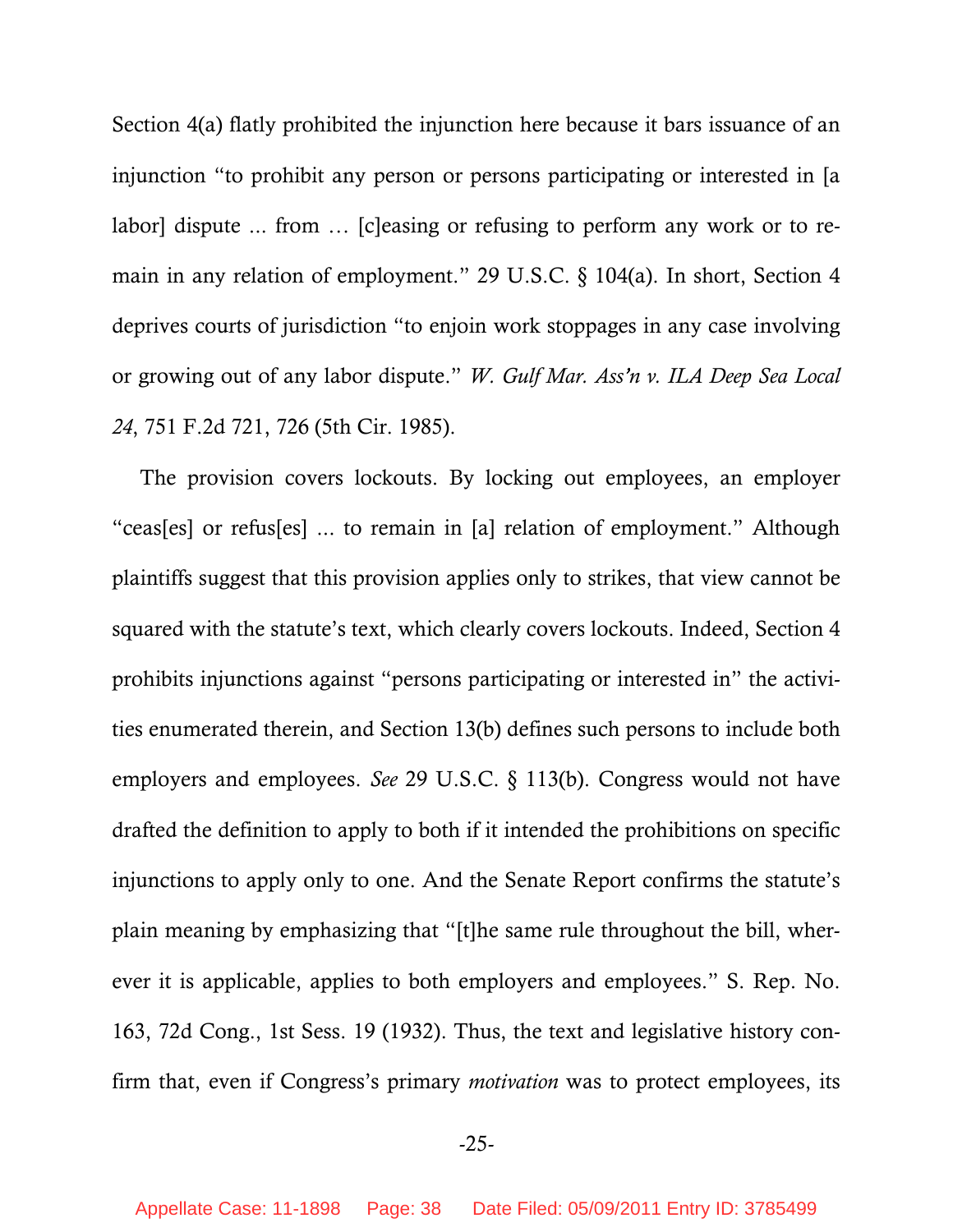chosen *means* was to protect employers and employees alike from judicial interference in an even-handed manner.

Thus, by its plain terms, the Act bars injunctions against lockouts initiated by employers just as it bars injunctions against strikes initiated by employees. The courts have uniformly so concluded. *See Chi. Midtown Milk*, 1970 WL 2761, at \*1; *Clune v. Publ'rs Ass'n*, 214 F. Supp. 520, 528-29 (S.D.N.Y. 1963), *aff'd*, 314 F.2d 343 (2d Cir. 1963) (per curiam); *Plumbers & Steamfitters*, 511 F. Supp. at 1311; *Auto. Transp. Chauffeurs, Demonstrators & Helpers, Local Union No. 604 v. Paddock Chrysler-Plymouth, Inc.,* 365 F. Supp. 599, 601-02 (E.D. Mo. 1973); *see also Dist. 29, United Mine Workers of Am. v. New Beckley Mining Corp.*, 895 F.2d 942, 945 (4th Cir. 1990) (noting that even courts that have adopted a narrow definition of "labor dispute" have concluded that the Act applies to "labor strike[s], or some action closely related to striking, such as boycotts or picketing by labor unions or *lockouts by management*" (emphasis added)); *accord NBA v. Williams,* 45 F.3d 684, 689 (2d Cir. 1995).[7](#page-38-0)

l

<span id="page-38-0"></span><sup>7</sup> Courts have also concluded that Section 4 bars injunctions against other employer actions, such as plant closures. *See Congresio de Uniones Industriales v. VCS Nat'l Packing Co.*, 953 F.2d 1, 2-3 (1st Cir. 1991); *Spritzer v. Ford Instrument Div.*, 1969 WL 11148, at \*2 (E.D.N.Y. July 28, 1969) ("Section 4(a) applies to injunctions sought against employers, as well as to injunctions sought against employees or labor unions.").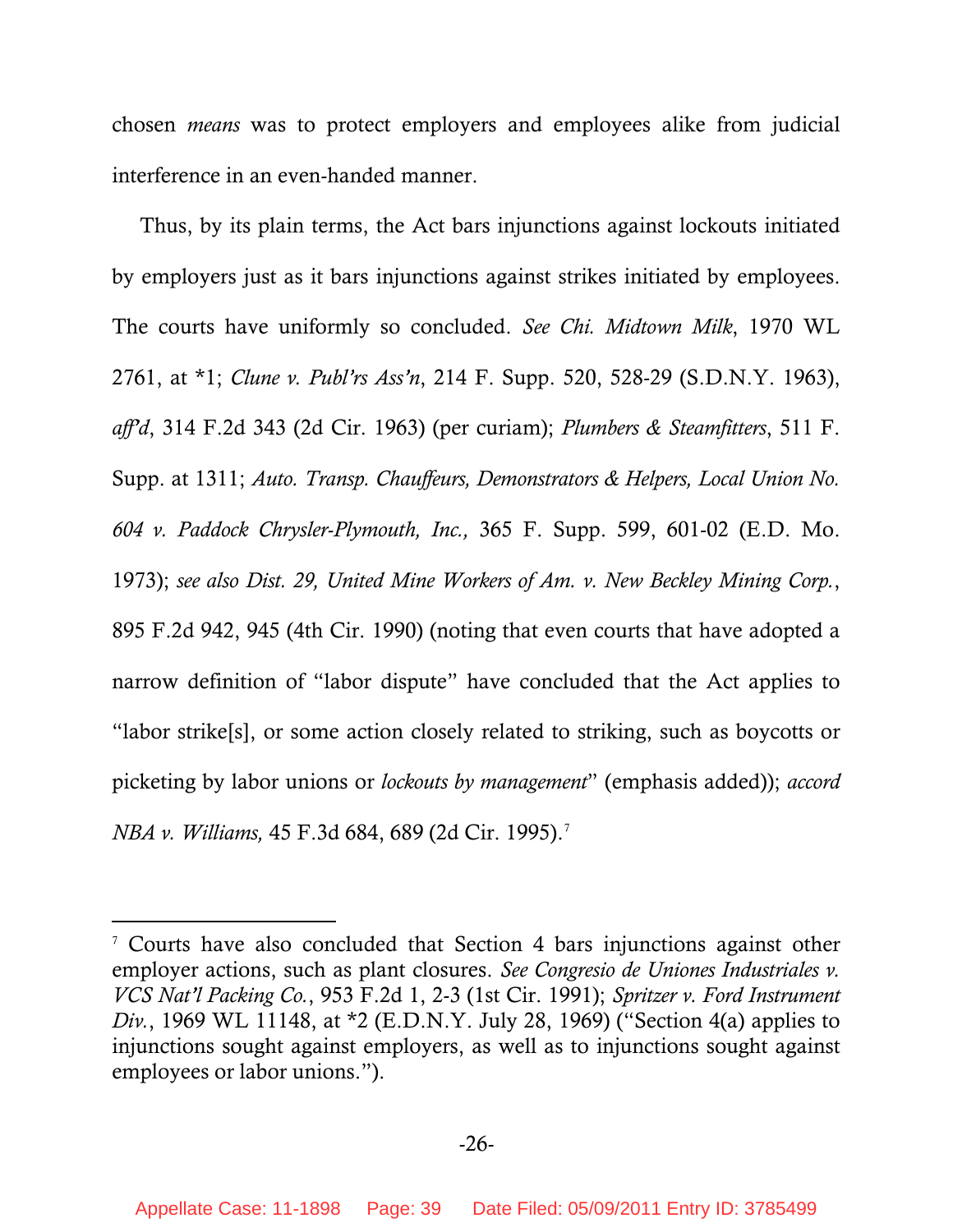In suggesting that the Norris-LaGuardia Act might not apply to lockouts, the District Court pointed to Section 2, which declares that the "public policy of the United States" in connection with the Act is effectuating the rights of individual workers. 29 U.S.C. § 102. However, the general purpose expressed cannot trump other, more specific provisions of the statute. There is no doubt that concerns about injunctions against labor unions, rather than injunctions against employers, were the principal catalyst for the bill. But the language that Congress used was not so limited. "[S]tatutory prohibitions often go beyond the principal evil [with which Congress was concerned] to cover reasonably comparable evils, and it is ultimately the provisions of our laws rather than the principal concerns of our legislators by which we are governed." *Oncale v. Sundowner Offshore Services, Inc.*, 523 U.S. 75, 79 (1998). The statute, as Con-gress wrote it, protects not just employees but employers as well.<sup>[8](#page-39-0)</sup>

 $\overline{a}$ 

<span id="page-39-0"></span><sup>&</sup>lt;sup>8</sup> The Act was designed in part to reinforce and overcome judicial resistance to Section 20 of the Clayton Act, 29 U.S.C. § 52, which barred injunctions under the antitrust laws in disputes between employers and employees. *Burlington N. R.R. Co.*, 481 U.S. at 438; *United States v. Hutcheson*, 312 U.S. 219, 235-36 (1941). Section 20, like the Norris-LaGuardia Act, applies generally to disputes between employers and employees (without regard to whether the employees are unionized) and its text plainly covers injunctions against lockouts as well as strikes. 29 U.S.C. § 52 (barring injunctions prohibiting "any person or persons, whether singly or in concert, from terminating any relation of employment, or from ceasing to perform any work or labor").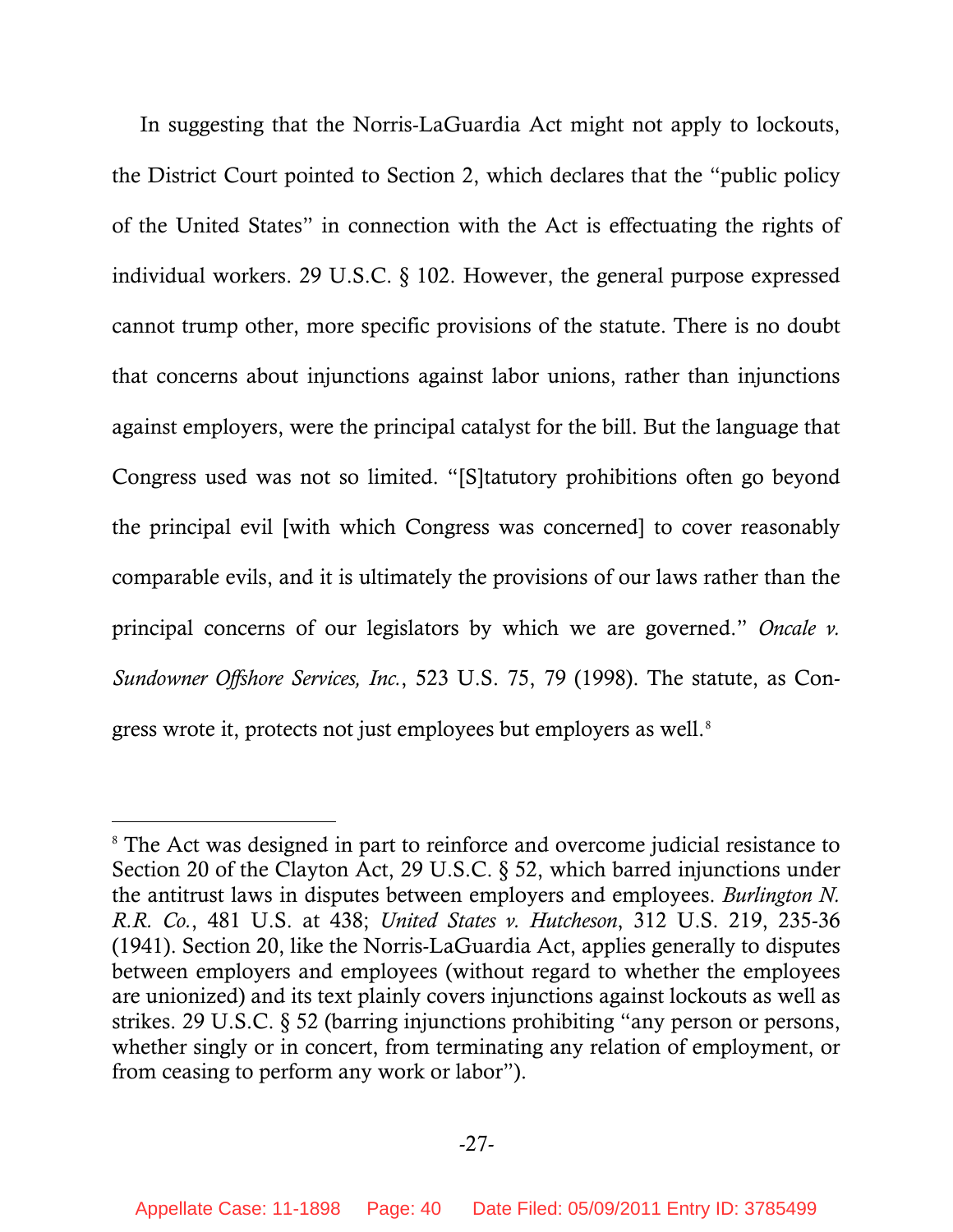If more confirmation were needed that the Norris-LaGuardia Act applies to lockouts and strikes alike, the Labor Management Relations Act (LMRA) of 1947 provides it. That Act allows the President to initiate procedures to enjoin "a threatened or actual strike or *lockout* affecting an entire industry or a substantial part thereof" if in his opinion it "imperil[s] the national health or safety." 29 U.S.C. § 176 (emphasis added). The Act goes out if its way to state that the Norris-LaGuardia Act does not apply to such Presidential actions. 29 U.S.C. § 178(b). By carving out a narrow category of injunctions against strikes and lockouts, the LMRA confirms that the Norris-LaGuardia Act generally applies equally to bar injunctions against "strikes and lockouts." *See Amazon Cotton Mill Co. v. Textile Workers Union of Am.,* 167 F.2d 183, 187 (4th Cir. 1948); *see also* Donald H. Wollett & Harry H. Wellington, *Federalism & Breach of the Labor Agreement*, 7 STAN. L. REV. 445, 456 n.59 (1955) ("Implicit in 29 U.S.C. § 178(b) is the proposition that the Norris-LaGuardia Act is, in the absence of specific statutory provisions to the contrary, applicable to any case growing out of a labor dispute, irrespective of whether employer or employee conduct is in question.").

In short, there is no doubt that the Norris-LaGuardia Act prohibits injunctions against lockouts. Before the District Court's ruling in this case, the only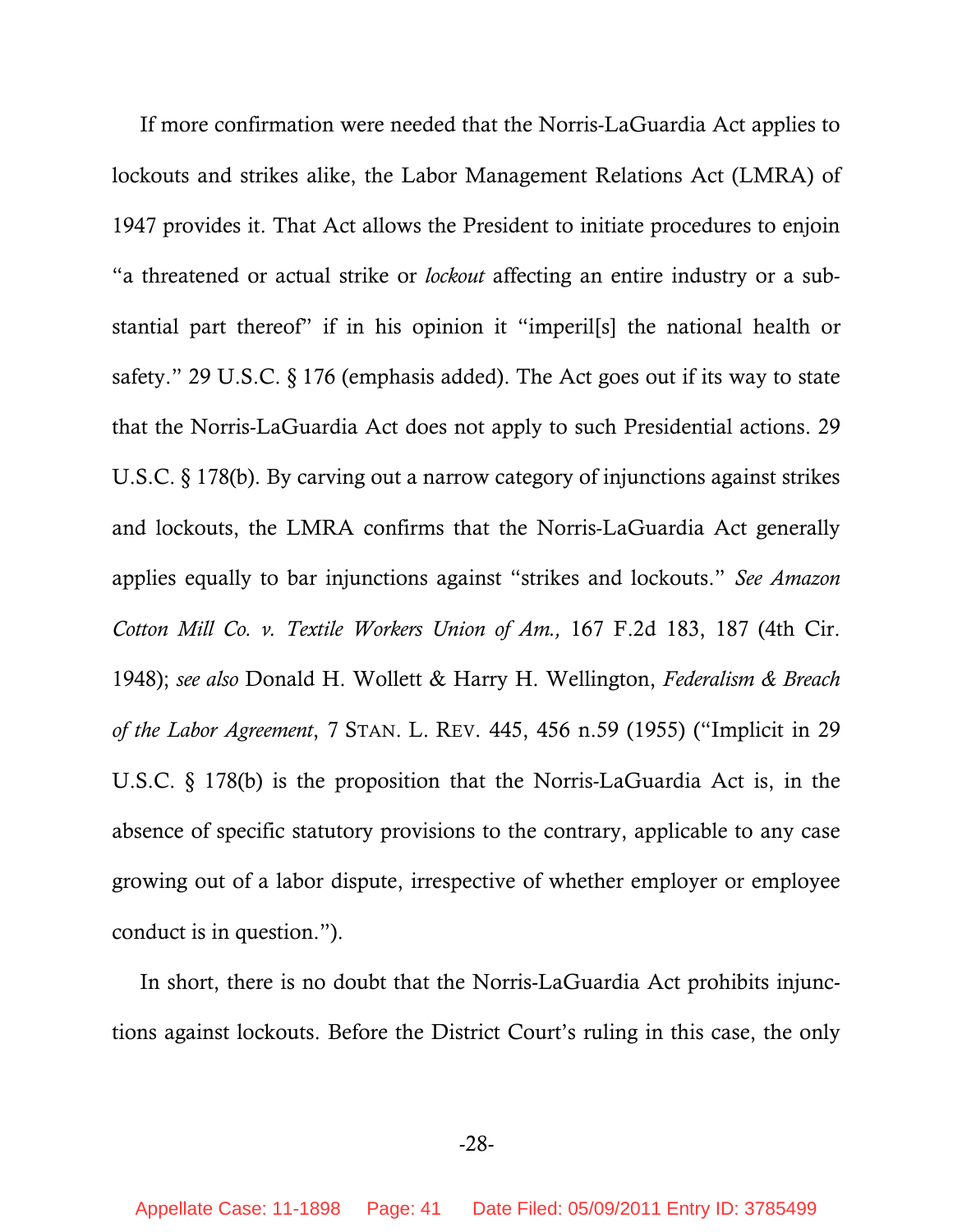order enjoining a lockout was the one dissolved by the Seventh Circuit in *Chicago Midtown Milk*. The order under review here should suffer the same fate.

E. The District Court lacked jurisdiction even if Section 7, rather than Section 4, applies to injunctions against lockouts.

Even if the District Court were correct in suggesting that Section 4 does not categorically forbid injunctions against lockouts, it nonetheless lacked jurisdiction to issue the injunction. To obtain such relief, plaintiffs would still have to satisfy the separate requirements of Section 7, which provides, *inter alia*, that no injunction can issue in "any case involving or growing out of a labor dispute" except "after hearing the testimony of witnesses in open court (with opportunity for cross-examination)" and "except after findings of fact" by the court to the effect that "substantial and irreparable injury to complainant's property will follow" from the alleged unlawful act and that "the public officers charged with the duty to protect complainants' property are unable or unwilling to furnish adequate protection." 29 U.S.C. § 107.

All of the findings and procedures required by Section 7 are jurisdictional. *Lauf v. E.G. Shinner & Co.*, 303 U.S. 323, 329-30 (1938); *Donnelly Garment Co. v. Dubinsky*, 154 F.2d 38, 42 (8th Cir. 1946). And here, it is undisputed that none of those procedures was followed and none of the required findings was made.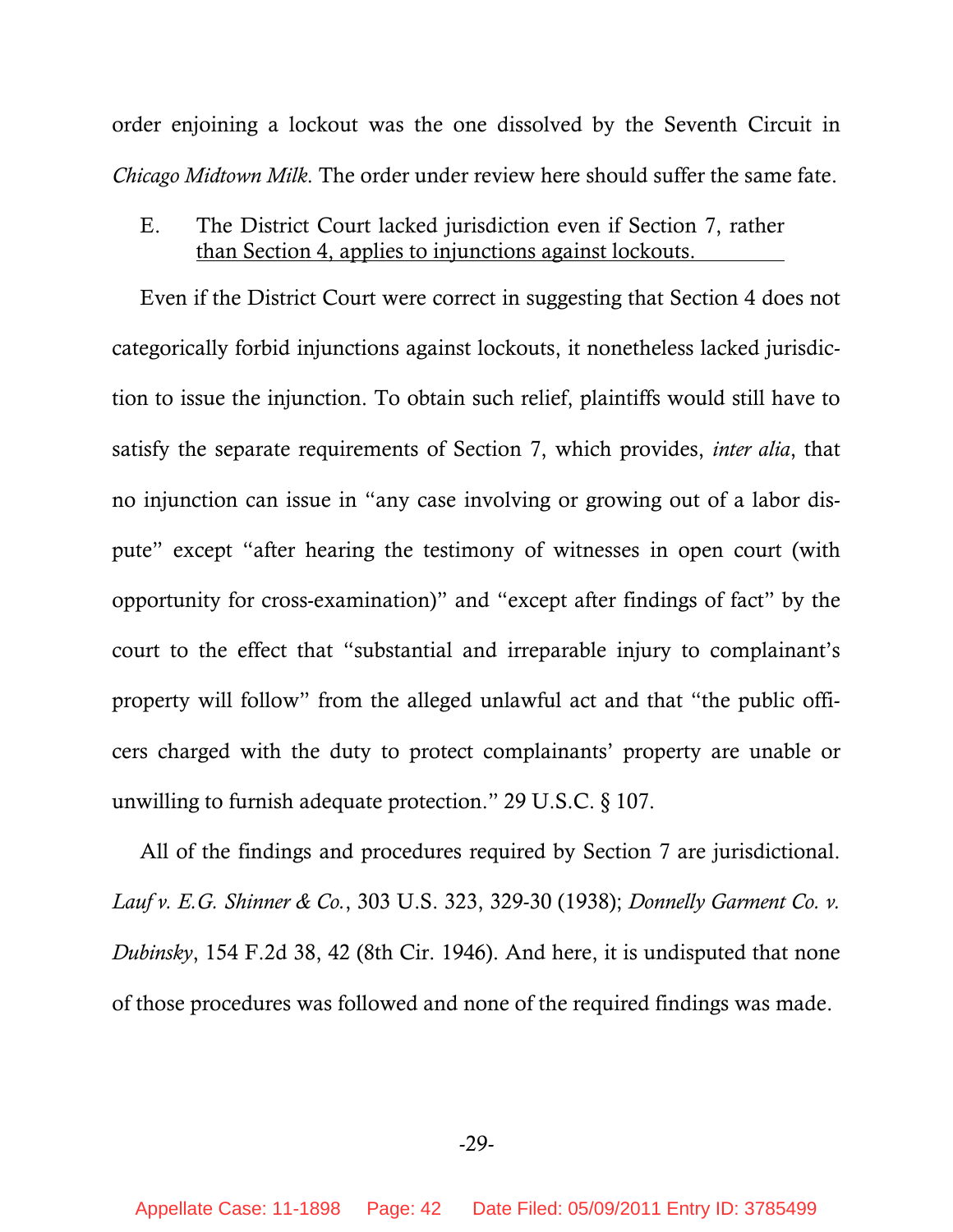Indeed, some of the required findings could not possibly be made here. For example, a "Federal District Court is without power to issue an injunction in an action growing out of a labor dispute in the absence of an allegation by the plaintiff and a finding by the court, supported by evidence, that local public officers are unable or unwilling to furnish plaintiff adequate protection against the violence or threat of violence against which the injunction is sought." *Donnelly Garment Co.*, 154 F.2d at 42; *see also Taylor v. Sw. Bell Tel. Co.*, 251 F.3d 735, 742-43 (8th Cir. 2001). Plaintiffs have not alleged and could not allege that any such violence was threatened; nor could they allege inadequate protection from such violence.

The failure to follow the requirements of Section 7 demonstrates all the more that the District Court lacked jurisdiction to enter a preliminary injunction. *See New Beckley Mining Corp.*, 895 F.2d at 947 (even if the challenged conduct "does not fall within one of the enumerated acts in  $\S$  4, the district court can issue no injunction without adhering to the strict procedural requirements of § 7").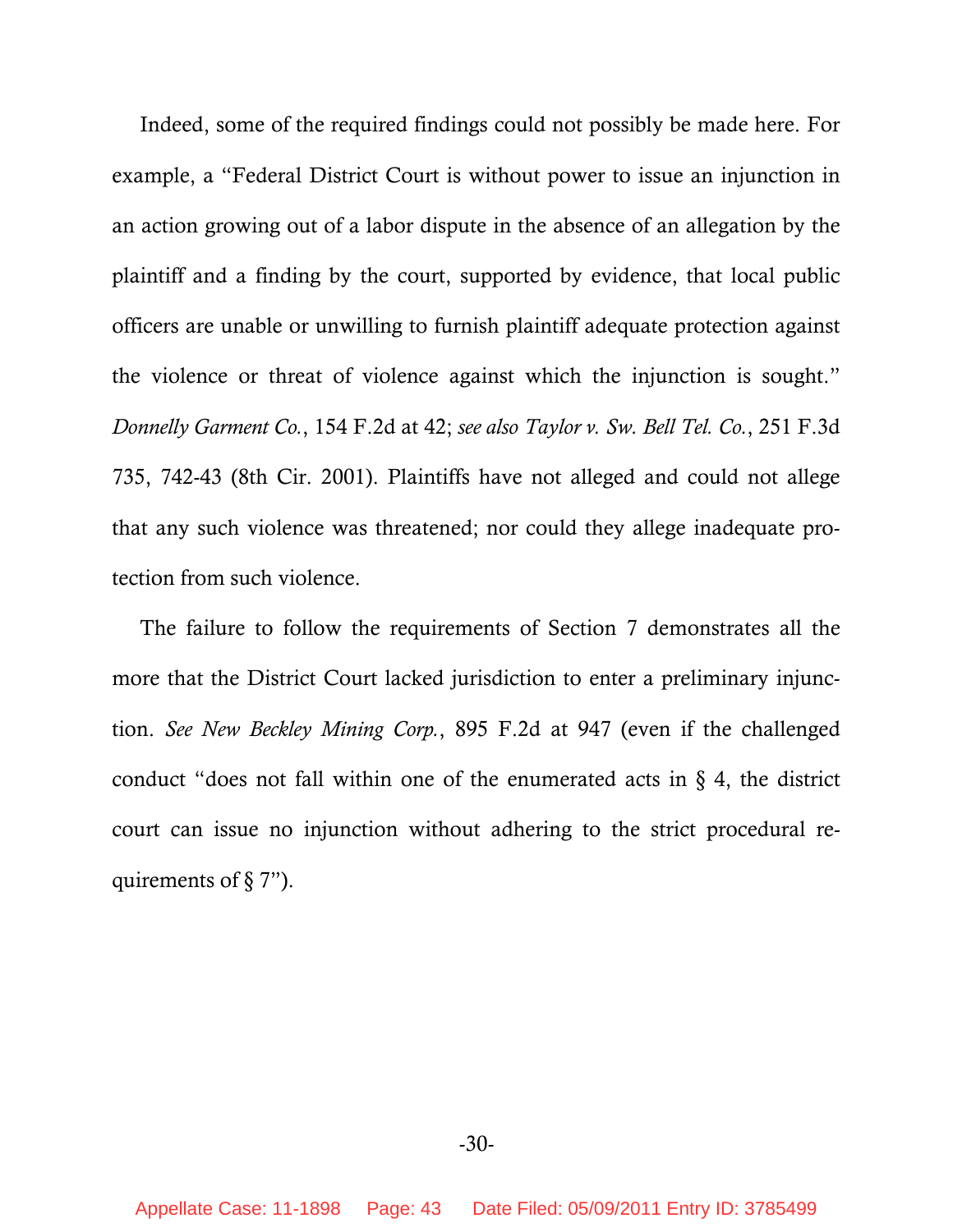II. *The Doctrine of Primary Jurisdiction Required the District Court To Defer Consideration of the Issues in this Case Pending the Outcome of Board Proceedings.* 

The District Court erred by refusing to apply the doctrine of primary jurisdiction to stay this case pending the NLRB's resolution of a predicate labor law issue to plaintiffs' claims—the validity of the NFLPA's disclaimer.

A. The doctrine of primary jurisdiction.

The Supreme Court has noted a "recurring" problem in that "conduct seemingly within the reach of the antitrust laws is also at least arguably protected or prohibited by another regulatory statute enacted by Congress." *Ricci v. Chi. Mercantile Exch.,* 409 U.S. 289, 299-300 (1973).

There is no dispute that, in certain circumstances, a court may decide labor law issues that emerge as collateral issues in antitrust litigation. *See, e.g.*, *Connell Constr. Co. v. Plumbers & Steamfitters*, 421 U.S. 616, 626 (1975); *Kaiser Steel Co. v. Mullins*, 455 U.S. 72, 85 (1982). But there are also circumstances in which the labor law issues are anything but collateral and a court errs by invading the Board's primary jurisdiction, deciding an issue without first allowing the agency to bring to bear its considered views on the subject.

Although "[n]o fixed formula exists for applying the doctrine" of primary jurisdiction," *United States v. W. Pac. R.R. Co.*, 352 U.S. 59, 64 (1956), the Court has laid out three criteria to guide its application in the context of anti-

-31-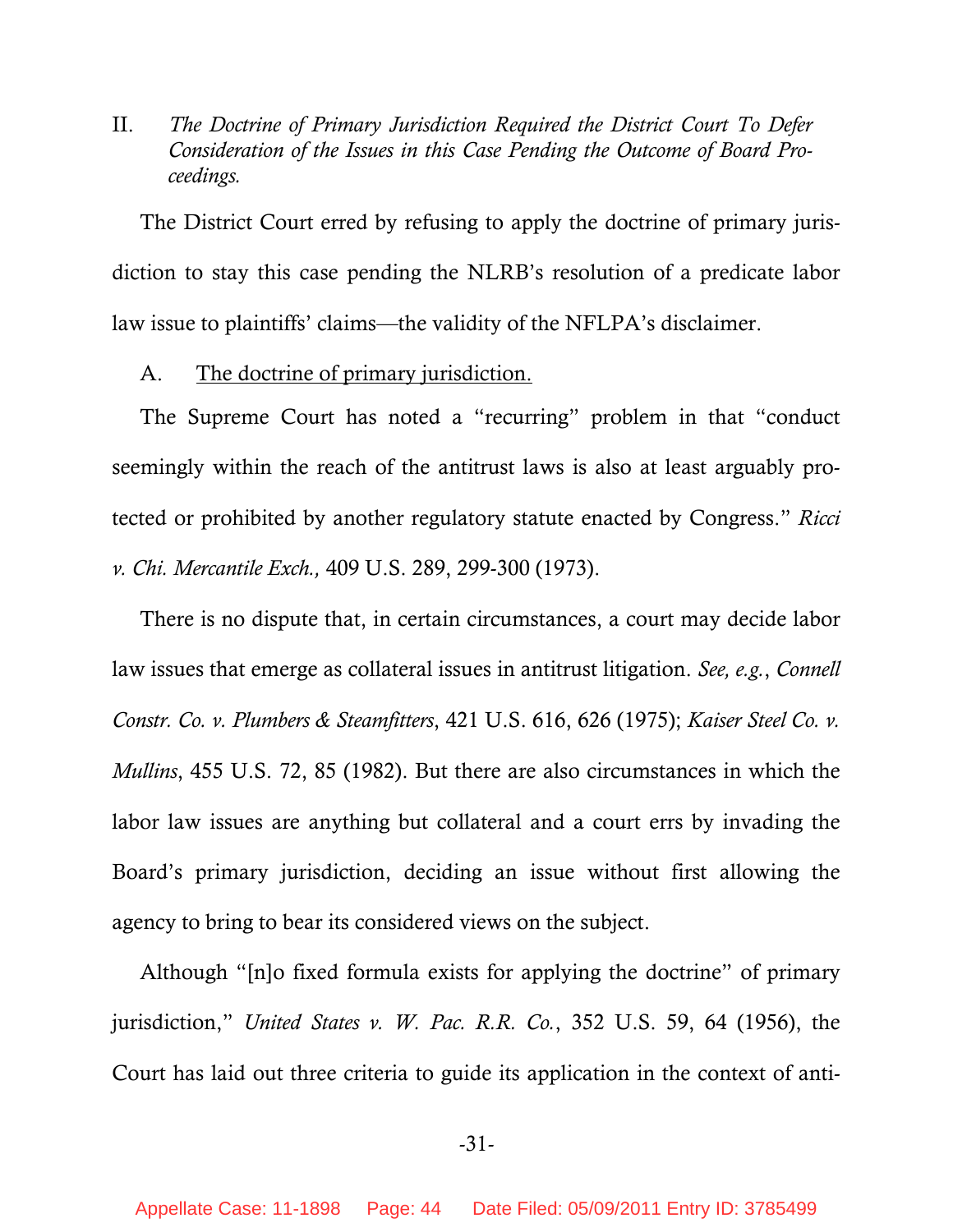trust suits. Courts should ask (1) whether it is "essential for the antitrust court to determine whether [any provisions of the regulatory statute are] incompatible with the maintenance of an antitrust action"; (2) whether "some facets of the dispute … are within the statutory jurisdiction of the [regulatory agency]"; and (3) whether "adjudication of that dispute by the [agency] promises to be of material aid in resolving the immunity question." *Ricci*, 409 U.S. at 302. "The purpose of these considerations is to provide focus upon the controlling principle involved in the conflict of regulatory and judicial activity, which is that the courts must refrain from imposing antitrust sanctions for activities of debatable legality in order to avoid the possibility of conflict between the courts and agencies." *Int'l Travel Arrangers, Inc. v. W. Airlines, Inc.,* 623 F.2d 1255, 1259 (8th Cir. 1980) (internal quotation marks, ellipsis, and brackets omitted).

### B. The doctrine of primary jurisdiction applies in this case.

This is a paradigmatic case for application of the primary jurisdiction doctrine. In the first place, the critical labor law issue—the validity of the union's purported disclaimer—can in no sense be described as collateral to this antitrust proceeding. Indeed, the District Court emphasized that its ruling upholding the validity of the disclaimer decided or rendered unnecessary resolution of every critical legal issue in this case.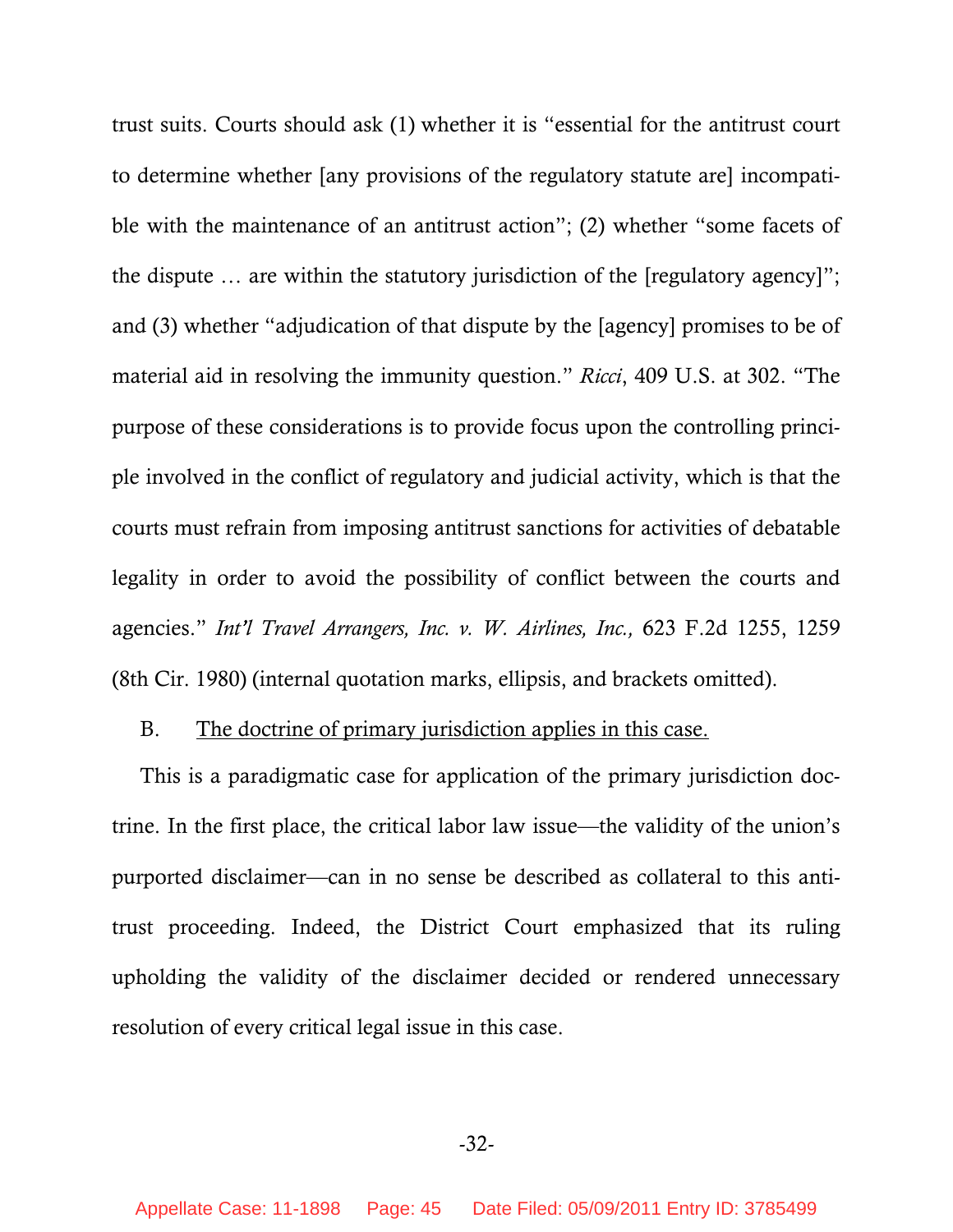In addition, all three of the *Ricci* factors strongly favor application of the doctrine. First, it is well-established that certain provisions of the NLRA are "incompatible with the maintenance of an antitrust action." *Ricci*, 409 U.S. at 302. The "'nonstatutory' labor exemption from the antitrust laws" is derived "from federal labor statutes, which set forth a national labor policy favoring free and private collective bargaining." *Brown*, 518 U.S. at 235-36 (citing NLRA provisions including 29 U.S.C. §§ 151, 153, and 158). But for a valid disclaimer, there would be no question that this well-established exemption would apply here. *See* Part III *infra*. So the potential for incompatibility between the labor and antitrust laws is manifest.

Second, there is no dispute that at least "some facets" of this dispute are within the statutory jurisdiction of the NLRB. Although the federal courts have jurisdiction over antitrust suits that raise collateral labor issues, *see Connell*, 421 U.S. at 626, there is no doubt that if the labor law issues in this case were considered on their own, they would be within the NLRB's exclusive jurisdiction; indeed, the District Court's opinion so recognized, as it found it necessary to scrutinize a number of NLRB decisions in an effort to resolve the disclaimer issue. (Add. 34-43.) As the District Court itself understood, the disclaimer raises issues under the NLRA. (Add. 23.) And, in the District Court's view, the validity of the disclaimer was the linchpin of the entire case.

-33-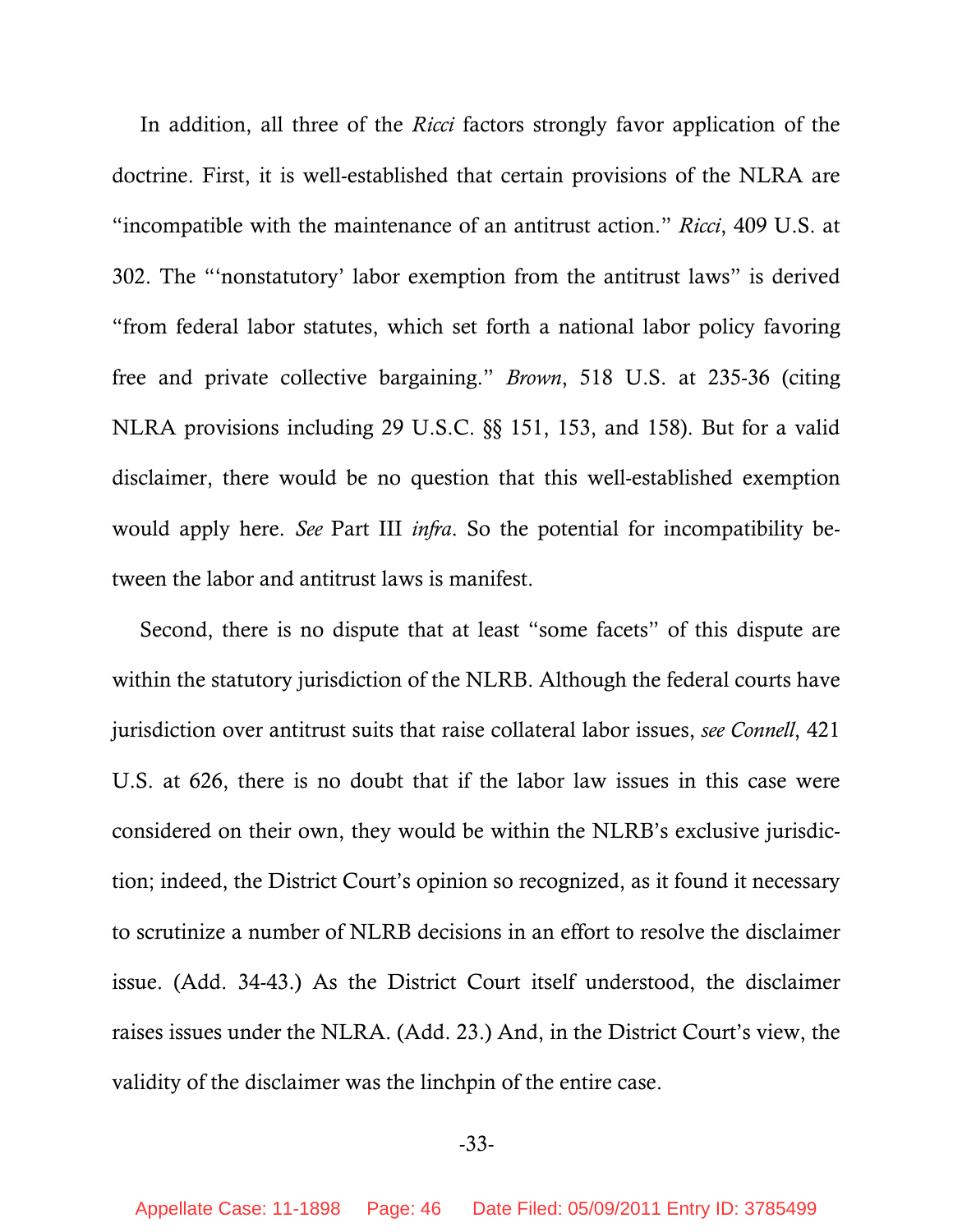Finally, it is similarly clear that NLRB adjudication would "be of material aid in resolving the immunity question." *Ricci*, 402 U.S. at 302. Although this Court can and should find that the nonstatutory labor exemption continues even if the NFLPA's disclaimer was effective, *see infra* Part III, it would be absolutely clear that the plaintiffs' claims cannot proceed if the NLRB were to determine that the NFLPA's disclaimer is invalid.<sup>[9](#page-46-0)</sup>

Rather than acknowledge the Board's primacy, the District Court engaged in a lengthy detour into NLRB precedents concerning the validity of disclaimers. The fact that the District Court felt the need to engage in that long excursion is a clear signal that the court was intruding into the Board's primary jurisdiction. Indeed, the District Court's assessment of the likely outcome of the NFL's pending charge (Add. 34, 42) "indicate[s] what the court believes is permitted by [the Board's] policy, prior to an expression by the [Board] of its

-

<span id="page-46-0"></span><sup>9</sup> Certainly, "the question of immunity, as such, will not be before the agency." *Ricci*, 402 U.S. at 306. Nonetheless, the immunity question could be resolved completely by the Board's ruling on the NLRA issues in this case, particularly by a finding of invalid disclaimer. Moreover, as discussed further in Part III, the Supreme Court has held that antitrust courts cannot find the nonstatutory labor exemption *inapplicable* after even a valid decertification without "the detailed views of the Board." *Brown*, 518 U.S. at 250. This makes perfect sense because the nonstatutory exemption and primary jurisdiction both recognize the important role of the labor laws and the NLRB, and both require Board input before a court can determine that the antitrust laws would apply to the conduct of a multiemployer bargaining unit.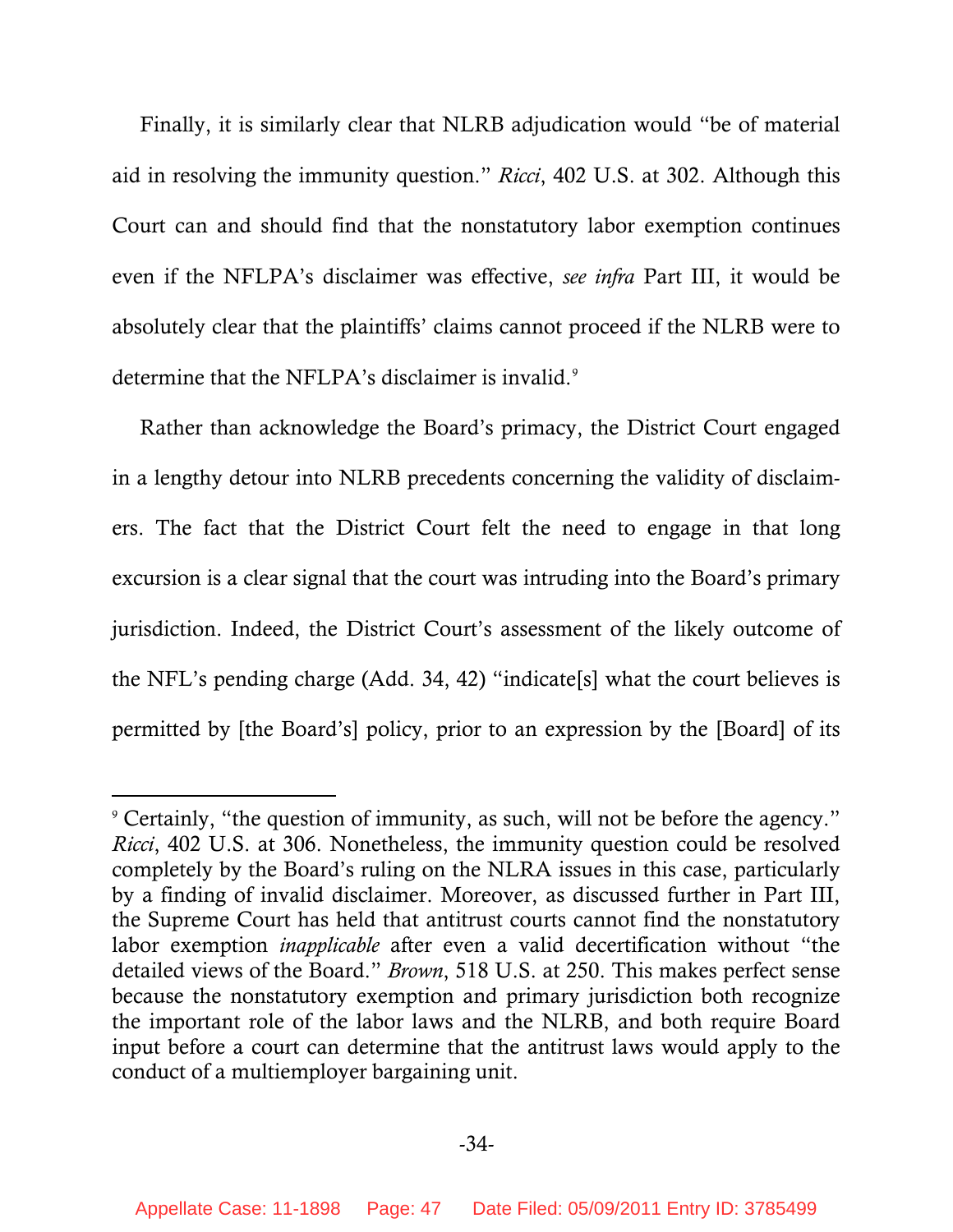view. *This is precisely what the doctrine of primary jurisdiction is designed to avoid.*" *Atchison, Topeka, & Santa Fe Ry. Co. v. Wichita Bd. of Trade*, 412 U.S. 800, 821 (1973) (plurality op.) (emphasis added) (reversing grant of injunction).

What is more, the District Court's misapplication of that precedent is Exhibit A when it comes to the importance of respecting the primary jurisdiction doctrine. Under the NLRA, a union's disclaimer of interest in collective bargaining is effective only if it was "unequivocal," "made in good faith," and not for tactical advantage. *IBEW (Texlite, Inc.)*, 119 NLRB 1792, 1798-99 (1958), *enf'd* 266 F.2d 349 (5th Cir. 1959); *see also, e.g.*, *News-Press Publ'g Co*., 145 NLRB 803, 804-05 (1964); *Retail Assocs., Inc.*, 120 NLRB 388, 394 (1958).

The "Board is not compelled to find a valid and effective disclaimer just because the union uses the word, and regardless of other facts in the case. … The question must be decided in each case whether the union has in truth disclaimed, or whether its alleged disclaimer is simply a sham and for that reason not to be given force and effect." *Capitol Market No. 1*, 145 NLRB 1430, 1431 (1964). For example, the Board has previously rejected informal membership "votes" to terminate a union's labor organization status when the "votes" were part of a bad-faith strategy to achieve more preferable terms and conditions of employment. *See News-Press Publ'g Co*., 145 NLRB at 804-05.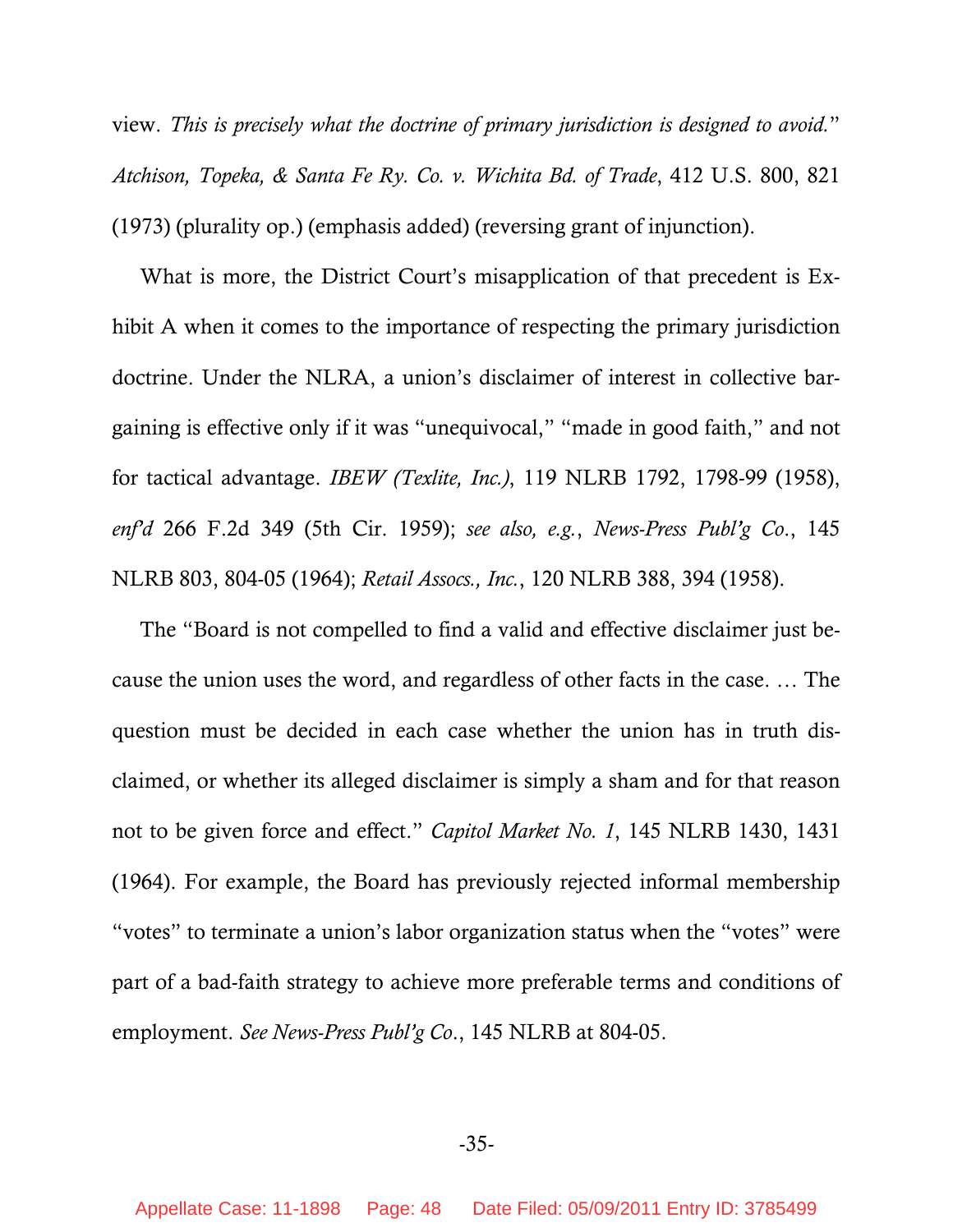For purposes of the applicability of the primary jurisdiction doctrine here, it should have sufficed that there was ample evidence that this *conditional* disclaimer was neither unequivocal nor made in good faith, and there was further compelling evidence that the disclaimer was done for tactical reasons.

With respect to good faith, the Board will undoubtedly recognize that the Union's purported disclaimer is not motivated by a genuine desire to abandon unionism. Nor does it reflect dissatisfaction with the leadership or direction of the NFLPA; to the contrary, the membership some time ago authorized their leadership to purport to abandon collective bargaining if it deemed such a step advantageous. That fact—not to mention that the membership continues to stand with its leaders—confirms their continuing confidence in their Union.

With respect to the disclaimer being "unequivocal," the Board will also understand that the "vote" to give the authority to disclaim was conditional: the authority was given only in the event of a lockout. That is not an "unequivocal" renunciation of bargaining. Moreover, the Board will also know that with the NFLPA, past is prologue. Its purported disclaimer today does not mean that it will not collectively bargain in the future.

The District Court misread this Board precedent and instead focused primarily on a Division of Advice Memorandum (*see* Add. 37-41), which is not even binding on the Board, *see Chelsea Indus., Inc. v. NLRB*, 285 F.3d 1073,

### -36-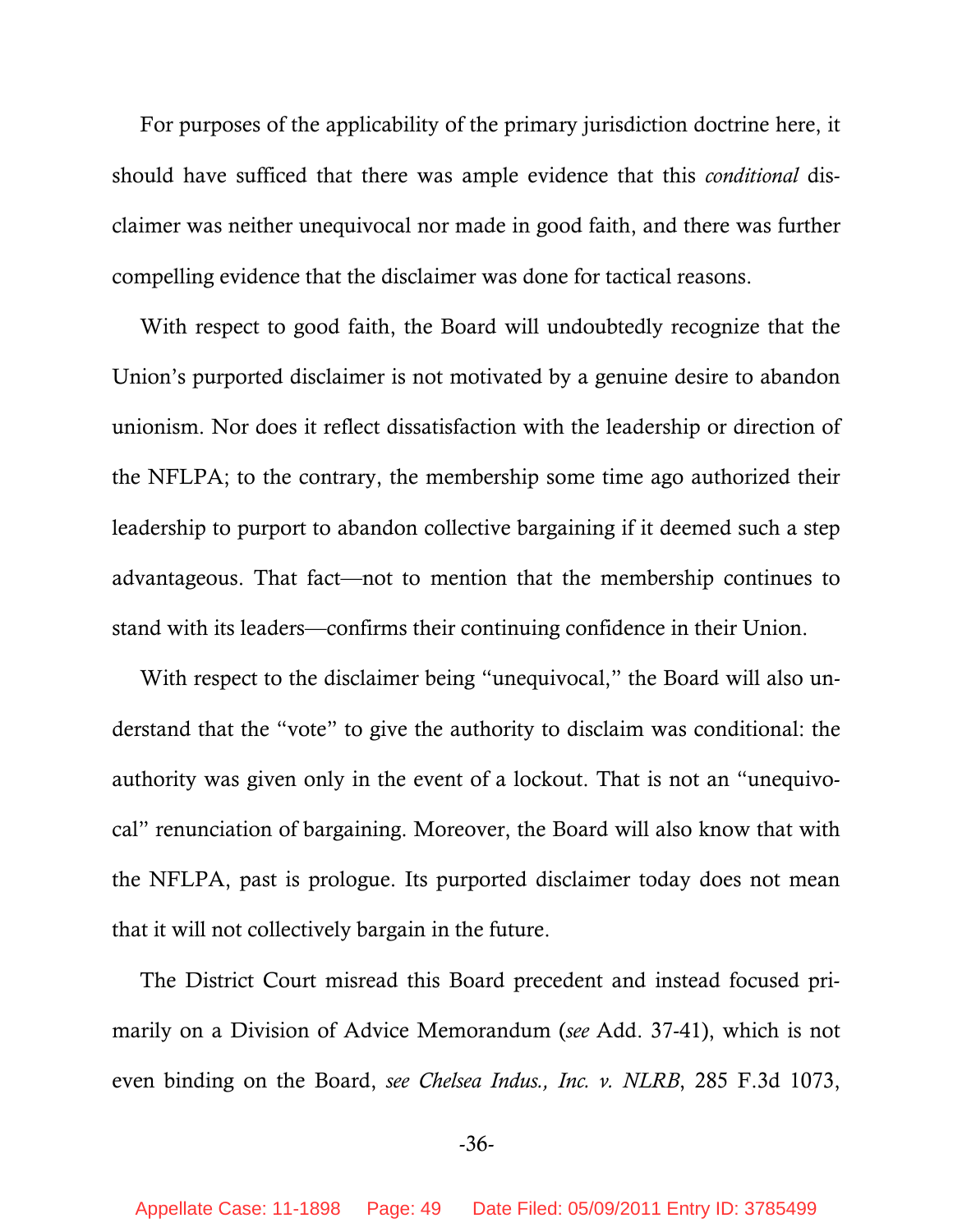1077 (D.C. Cir. 2002); *USPS*, 345 NLRB 1203, 1214 n.17 (2005), *enf'd*, 254 Fed. Appx. 582 (9th Cir. 2007), and in any event is based on a very different factual record that pre-dated and thus could not account for the NFLPA's subsequent resurrection. Further compounding that error, the District Court misread that Memorandum to state that inconsistent conduct is the sole basis for rejecting a union's disclaimer; it actually states that unequivocality, good faith, *and* lack of inconsistent conduct are *separate* requirements: "In order for a union's disclaimer … to be valid, it must be unequivocal, made in good faith, *and* unaccompanied by inconsistent conduct." *Pittsburgh Steelers, Inc.*, 1991 WL 144468, at \*2 n.8 (NLRB G.C. June 26, 1991) (emphasis added).<sup>[10](#page-49-0)</sup>

l

<span id="page-49-0"></span><sup>&</sup>lt;sup>10</sup> The District Court also erred by relying on the unreviewed decision of Judge Doty in *McNeil v. NFL (sub. nom Powell v. NFL*), 764 F. Supp. 1351 (D. Minn. 1991). In *McNeil*, Judge Doty refused to consider the issue of the good faith of the disclaimer, reasoning incorrectly that good faith was not relevant. *See id.* at 1357 n.6. (He recognized, however, that his decision presented an issue as to which there was "substantial ground for difference of opinion." *Id.* at 1360.) Moreover, in *McNeil*, there was no pending unfair labor practice charge relating to the purported disclaimer. In contrast, this case is in the same posture as *Powell*, where Judge Doty appropriately stayed his decision on the nonstatutory labor exemption when an unfair labor practice charge related to a predicate issue had been filed, but the Board had not yet decided whether to issue a complaint. *See Powell*, 930 F.2d at 1296 (recounting procedural history). Finally, history now establishes what Judge Doty could not have known in 1991: When the NFLPA says it is no longer collectively bargaining, that does not mean that it will no longer collectively bargain.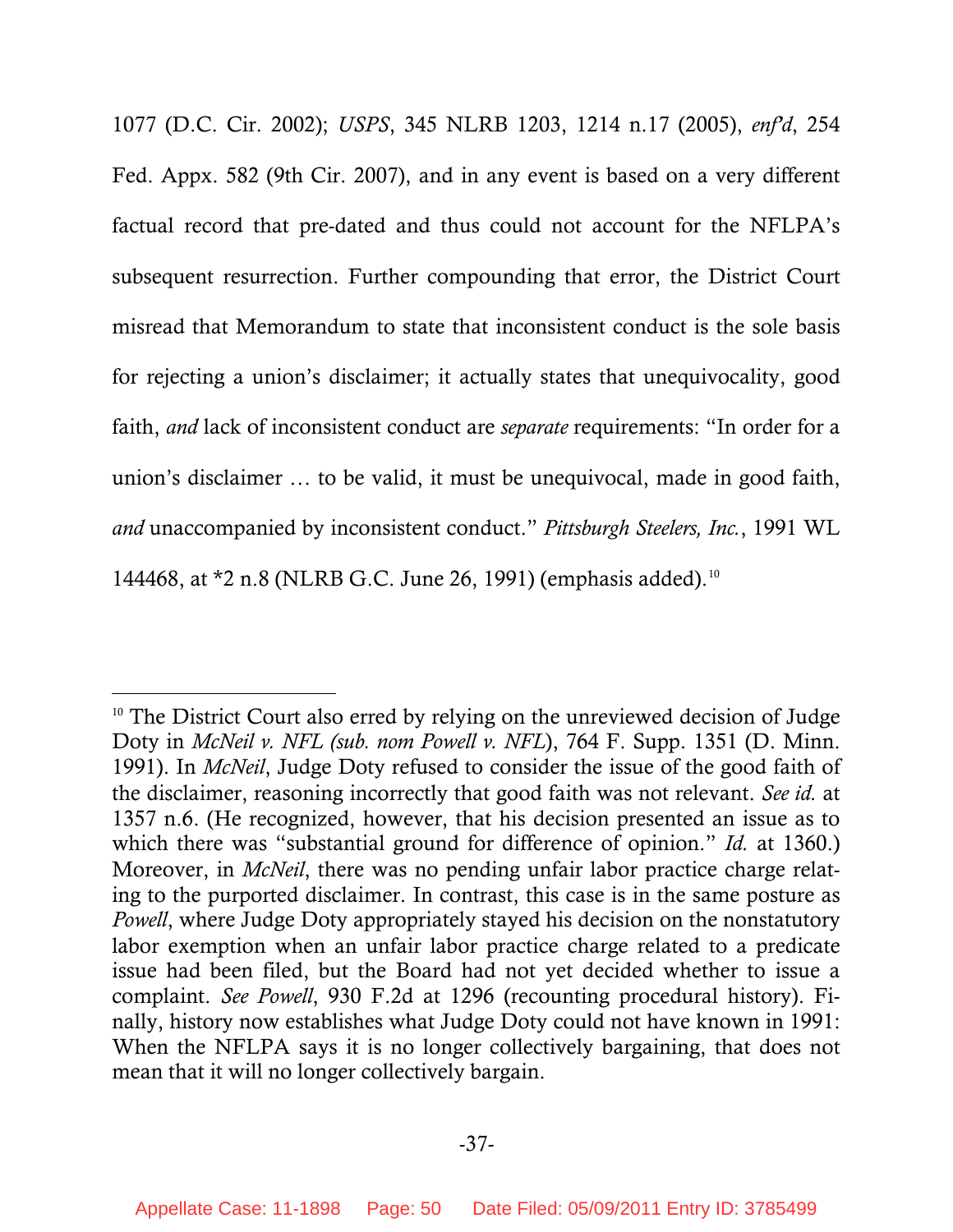In sum, the District Court's order is a cautionary tale about the importance of leaving labor law issues that are central—not collateral—to the labor law experts at the Board.

The Board will likely conclude that the NFLPA has not engaged in the good faith, unequivocal renunciation that the NLRA requires, and it likely will issue an order requiring the Union to resume bargaining in good faith. But the NFL's burden is not to show that it will prevail before the Board; rather it need only show that this is an appropriate case for deferring to the Board's special-ized expertise as required by the doctrine of primary jurisdiction.<sup>[11](#page-50-0)</sup> The general factors that the Supreme Court identified in *Ricci* as well as the Court's specific admonition in *Brown* all point in the same direction: The District Court's

 $\overline{a}$ 

<span id="page-50-0"></span><sup>11</sup> The situation here is therefore wholly unlike the cases of *Connell* and *Kaiser*, which involved challenges to "hot cargo" provisions (which obligate an employer to cease doing business with, or to stop handling the goods of, another employer). Such agreements are expressly deemed void *ab initio* under Section 8(e) of the NLRA (29 U.S.C. § 158(e)) and may therefore be prohibited by federal courts without the need to defer to Board proceedings. *See, e.g., Teamsters Local Union 682 v. KCI Constr. Co.*, 384 F.3d 532, 537, 540-41 (8th Cir. 2004). This case may, in fact, be a situation in which federal as well as state courts should view the Board's jurisdiction as exclusive. *See, e.g., San Diego Bldg. Trades Council v. Garmon*, 359 U.S. 236 (1959); *Brennan v. Chestnut*, 973 F.2d 644 (8th Cir. 1992). Here, whether the plaintiff-employees have an antitrust cause of action against their employers cannot be determined without resolving, *inter alia*, whether the multiemployer bargaining process is, in fact, over—a factually-intense, predicate labor law issue that falls directly within the Board's specialized expertise and is already pending with the Board.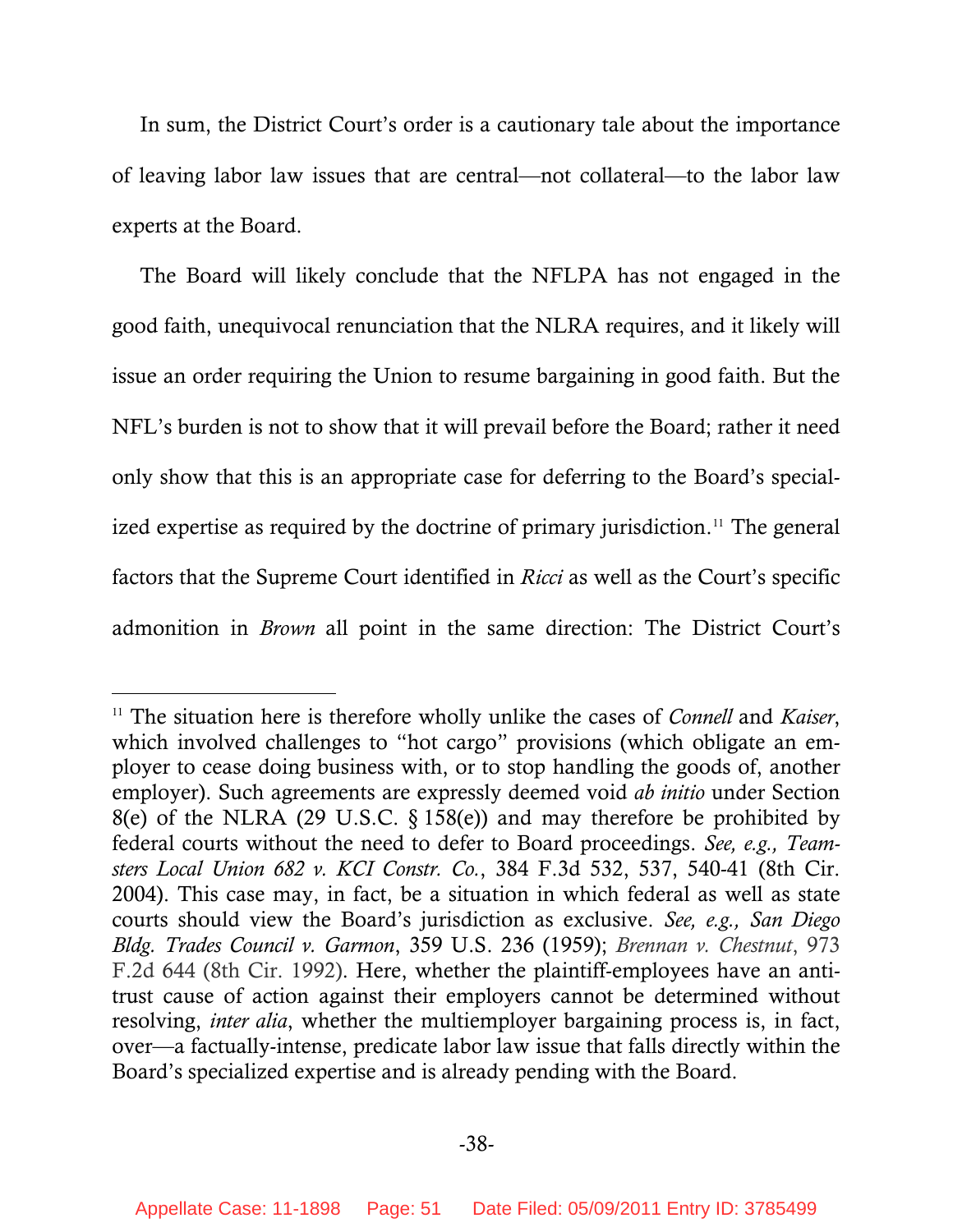decision to wade into the validity of the disclaimer without deferring to the Board was clear legal error.<sup>[12](#page-51-0)</sup>

# III. *Plaintiffs' Antitrust Claims Are Barred by the Nonstatutory Labor Exemption.*

Even if the Norris-LaGuardia Act did not preclude the District Court's jurisdiction to issue an injunction, and even if the doctrine of primary jurisdiction did not require the District Court to stay the case pending resolution of the labor law issues before the Board, the injunction should still be reversed because plaintiffs cannot succeed on the merits of their antitrust claims. Under the Supreme Court's decision in *Brown* and this Court's decision in *Powell*, those claims are barred by the nonstatutory labor exemption to the antitrust laws *even if* the Union's disclaimer were ultimately deemed valid by the Board.

# A. The legal principles underlying the exemption.

-

The nonstatutory exemption is a judicially-created doctrine that reconciles federal antitrust and labor law in order (a) to foster collective bargaining,

<span id="page-51-0"></span> $12$  The District Court's primary justification for not deferring to the Board was a concern that the Board's investigation into the disclaimer would be timeconsuming. But other courts have recognized that such concerns are irrelevant. *See, e.g.*, *Ellis v. Tribune Television Co.*, 443 F.3d 71, 90 (2d Cir. 2006). In any event, the fact that the Board's deliberations are thorough and time-consuming only underscores the inappropriateness of a court's invading the Board's primacy. Moreover the Board itself has multiple tools to expedite its proceedings or to seek interim injunctive relief. *See, e.g.*, 29 U.S.C. § 160(j).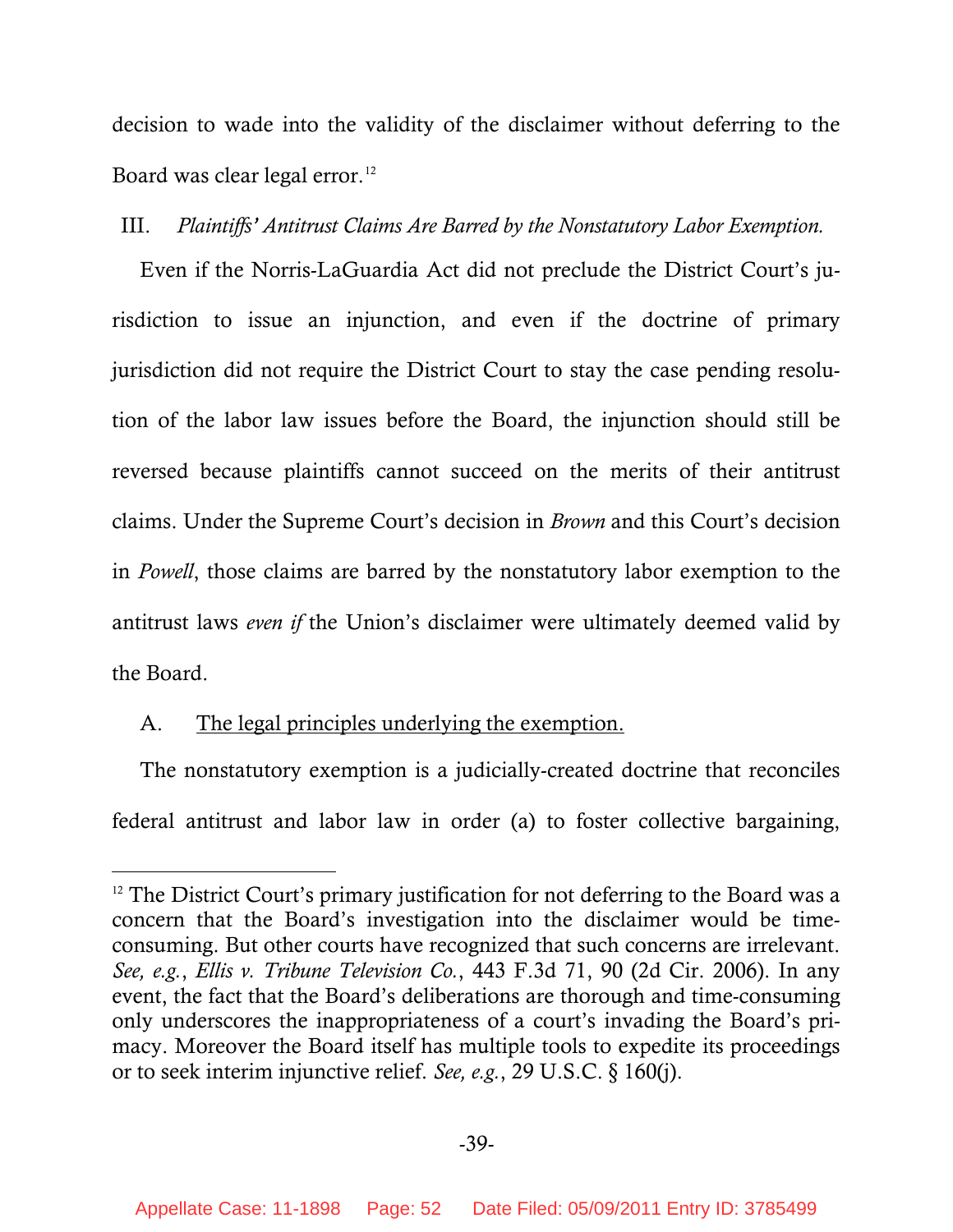including multiemployer bargaining, a "well-established, important, pervasive method of collective bargaining, offering advantages to both management and labor," and (b) to keep "instability and uncertainty [from entering] into the collective bargaining process." *Brown,* 518 U.S. at 240-42; *see also White*, 585 F.3d at 1137 (exemption reflects concern that the prospect of antitrust liability "would stifle behavior integral to the bargaining process").

The Supreme Court explained that "a limited nonstatutory exemption from antitrust sanctions" for certain labor-related agreements is necessary to make "a proper accommodation between the congressional policy favoring collective bargaining under the NLRA and the congressional policy favoring free competition in business markets." *Connell*, 421 U.S. at 622; *see also United Mine Workers of Am. v. Pennington*, 381 U.S. 657, 665 (1965). The Supreme Court inferred the exemption from several statutes, including Sections 6 and 20 of the Clayton Act (15 U.S.C. § 17 and 29 U.S.C. § 52) and the Norris-LaGuardia Act. *See, e.g.*, *Connell*, 421 U.S. at 621. The exemption protects not only collective bargaining agreements, but also agreements among employers regarding bargaining tools to be utilized by their multiemployer bargaining unit. *See Brown*, 518 U.S. at 246-48.

The bargaining tool challenged in *Brown* was the NFL clubs' decision to implement—without the union's consent and after impasse—a uniform salary

### -40-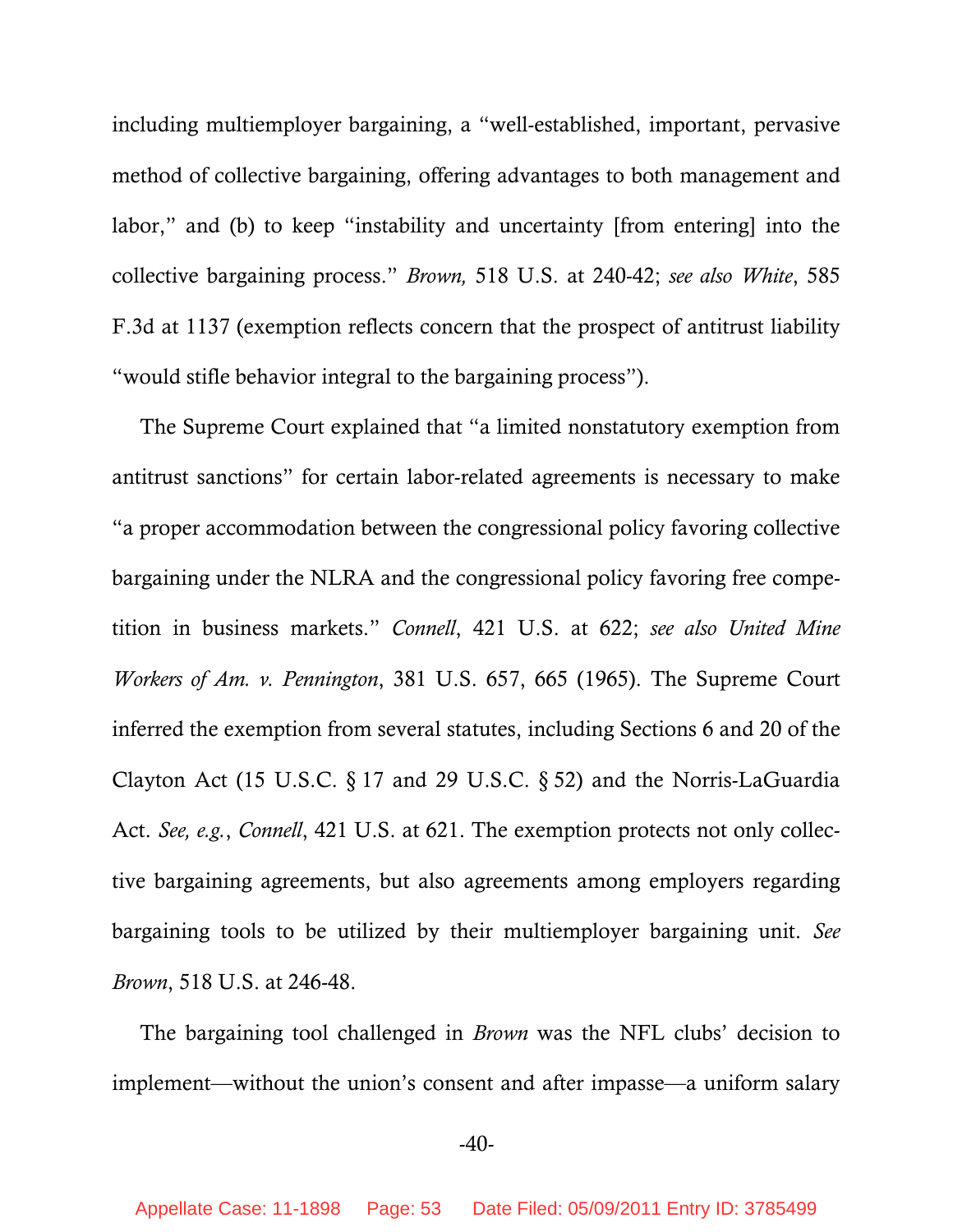for developmental squad players. *Id.* at 234-35. The Supreme Court held that the clubs' agreement to take that action was immune from antitrust scrutiny because it "took place during and immediately after a collective-bargaining negotiation" and "grew out of, and was directly related to, the lawful operation of the bargaining process." *Id.* at 250. "[T]o permit antitrust liability" in such circumstances, the Court concluded, would "threaten[] to introduce instability and uncertainty into the collective-bargaining process, for antitrust law often forbids or discourages the kinds of joint discussions and behavior that the collective-bargaining process invites or requires." *Id.* at 242.

The Court did not hold that *all* multiemployer agreements are exempt from the antitrust laws, "for an agreement among employers could be sufficiently distant in time and in circumstances from the collective-bargaining process that a rule permitting antitrust intervention would not significantly interfere with that process." *Id.* at 250. But the Court declined to "draw th[e] line" demarcating the "extreme outer boundaries" of the exemption. *Id.*

The Court further held that it would be inappropriate for it—and implicitly, for any federal court—to define those outer boundaries "without the detailed views of the [National Labor Relations] Board." *Id.* Indeed, the Court expressly refused to decide that the exemption would expire immediately upon the "collapse of the collective-bargaining relationship, as evidenced by decerti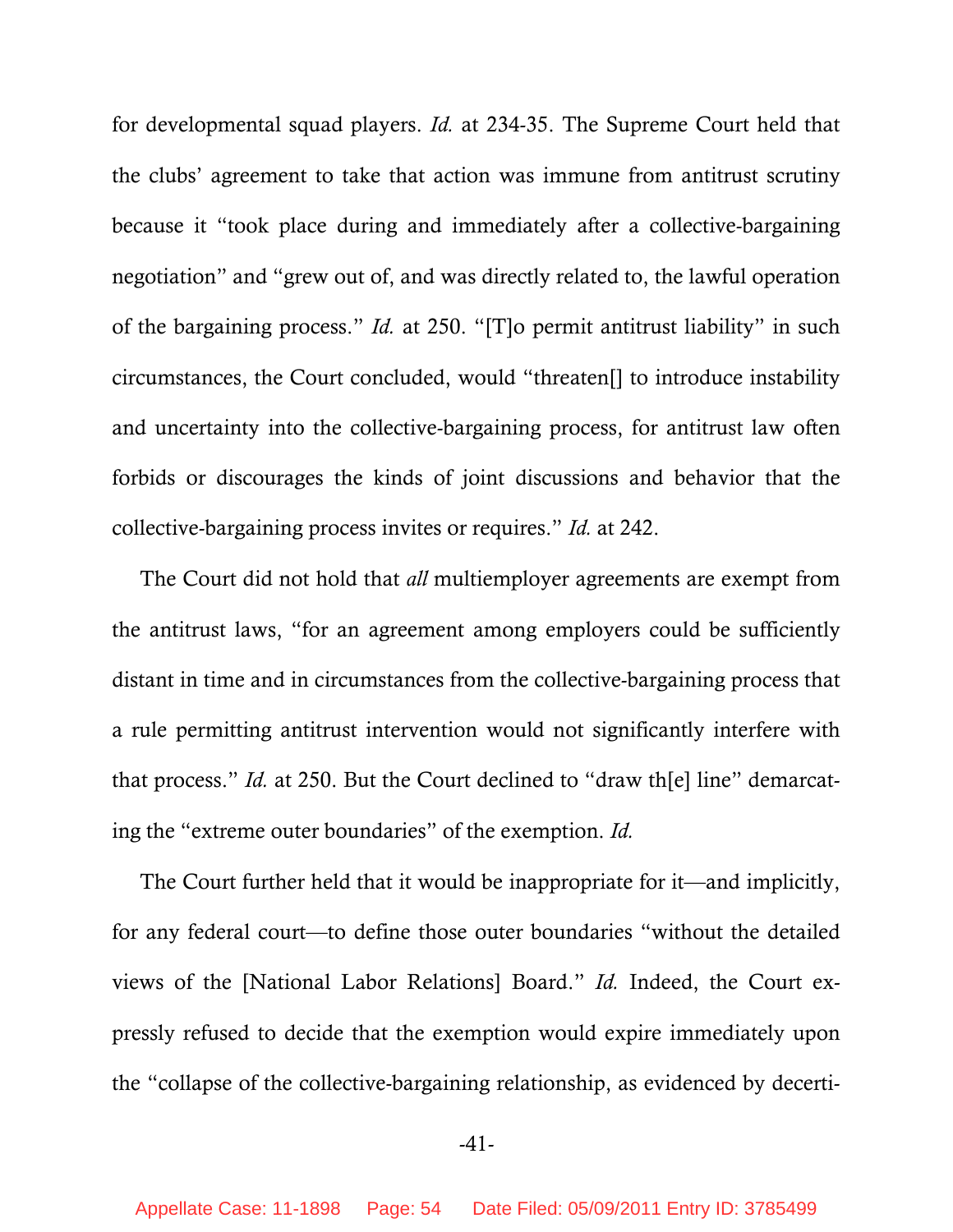fication of the union," recognizing that any such analysis should be informed by the expertise of the NLRB "to whose specialized judgment Congress intended to leave many of the inevitable questions concerning multiemployer bargaining bound to arise in the future." *Id.* 

*Brown* therefore provides a double protection against a premature conclusion that the exemption has expired: *First*, the exemption continues until a point sufficiently distant in time and in circumstances from the collective bargaining process that the prospect of antitrust scrutiny would not interfere with the process; and *second*, the exemption cannot be deemed by a court to have ended without seeking and considering the detailed views of the NLRB. As described below, the District Court erred by overriding both protections.

# B. The District Court misapplied *Brown*.

The Union's purported disclaimer was undertaken in the waning hours of the 2006 CBA and literally *during* a collective bargaining session. The District Court nonetheless held that the disclaimer *instantly* terminated the exemption, allowing plaintiffs to bring antitrust claims against a lockout that began literally hours after their union walked out of collective bargaining.

That holding cannot be squared with *Brown.* The lockout occurred "immediately after a collective-bargaining negotiation" and "gr[ows] out of, and was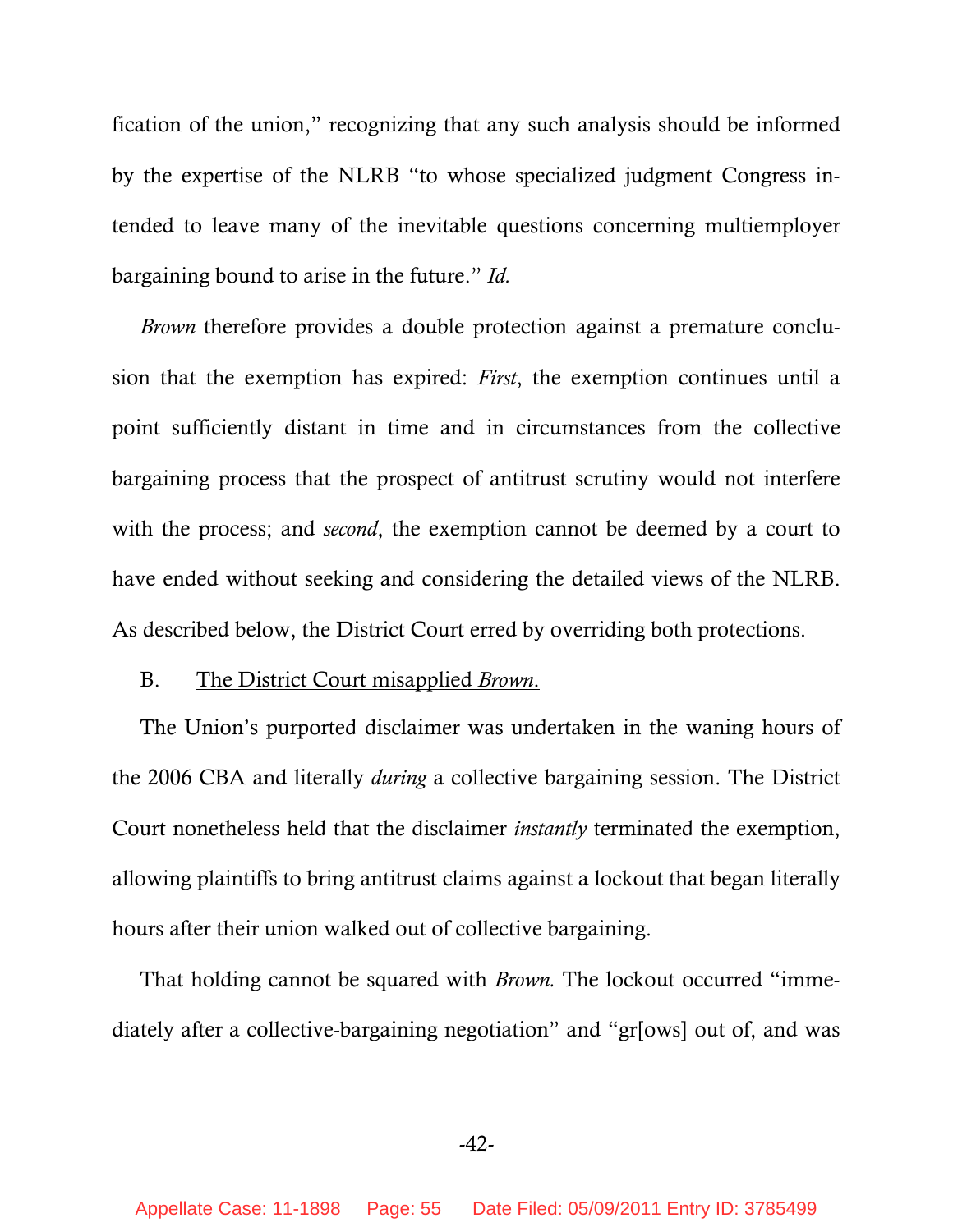directly related to, the lawful operation of the bargaining process." Accordingly, the District Court erred in finding the exemption inapplicable.

First, it should be clear as a matter of law that the lockout is not sufficiently distant from the collective bargaining process in time or in circumstances to be subject to antitrust scrutiny. As for time, the NFLPA issued its disclaimer and the plaintiffs filed this suit *before* the previous CBA expired; the NFL locked out the players hours later, *immediately* upon the CBA's expiration. Events that overlap in time, or follow in immediate succession, are hardly "distant" from one another. The temporal continuity between the impasse in bargaining and the filing of plaintiffs' complaint is compelling proof that this suit is anything but distant in time from—and, indeed, that it grew out of—the collective bargaining process.

With respect to circumstances, it is no less clear that the purported disclaimer and this lawsuit, like the lockout, are steps in an ongoing process that will ultimately determine the terms and conditions of player employment in the NFL. That is exactly what happened the last time that this Union purported to disclaim: Antitrust suits were immediately filed and ultimately settled, with the litigation settlement imported into a collective bargaining agreement with a "resurrected" NFLPA. Given the substantial evidence of record that the NFLPA and the plaintiffs expect and seek the same process and

-43-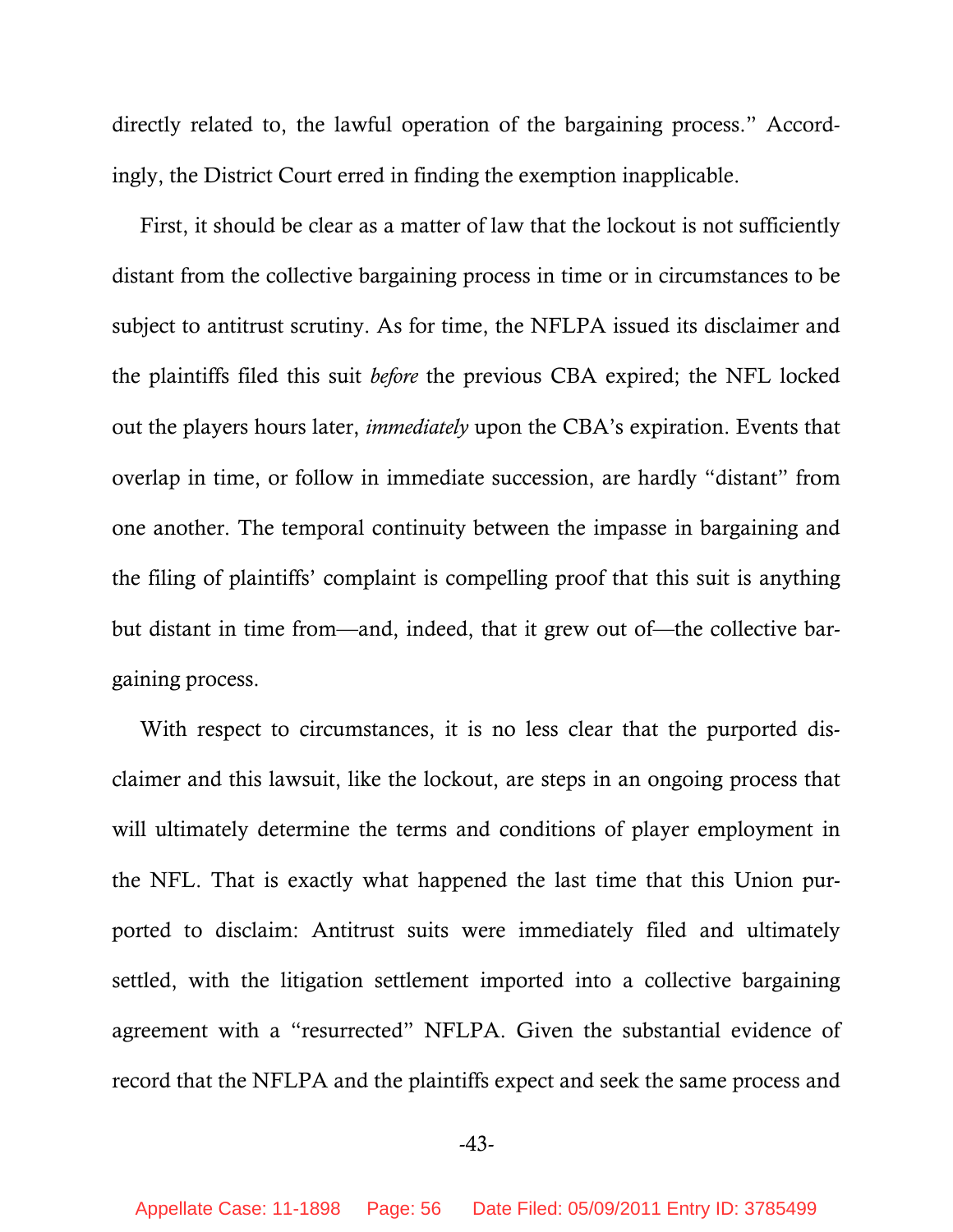result now, it ignores reality to say that the circumstances here are in any way distant from or unrelated to the collective bargaining process.

The District Court dismissed *Brown,* contending that "*Brown* concerned an impasse occurring within the context of a collective bargaining relationship that likely could continue. Here, in contrast, the parties have left the collective bargaining framework entirely." (Add. 84.) But while *Brown* involved an impasse, its reasoning and holding were not "confined" to that context. (*Id.*)

Rejecting the notion that the exemption should end at impasse, the Supreme Court in *Brown* emphasized the untenable, Catch-22 situation that would confront members of a multiemployer bargaining unit if, at the flip of a switch, they could be exposed to antitrust scrutiny for conduct related to, or growing out of, the collective bargaining process:

If the antitrust laws apply, what are employers to do once impasse is reached? If all impose terms similar to their last joint offer, they invite an antitrust action premised upon identical behavior ... as tending to show a common understanding or agreement... . *Indeed, how can employers safely discuss their offers together even before a bargaining impasse occurs?* A *preimpasse discussion* about, say, the practical advantages or disadvantages of a particular proposal *invites a later antitrust claim* that they agreed to limit the kinds of action each would later take should an impasse occur ... . *All of this is to say that to permit antitrust liability here threatens to introduce instability and uncertainty into the collective-bargaining process* ... .

*Id.* at 241-42 (emphases added).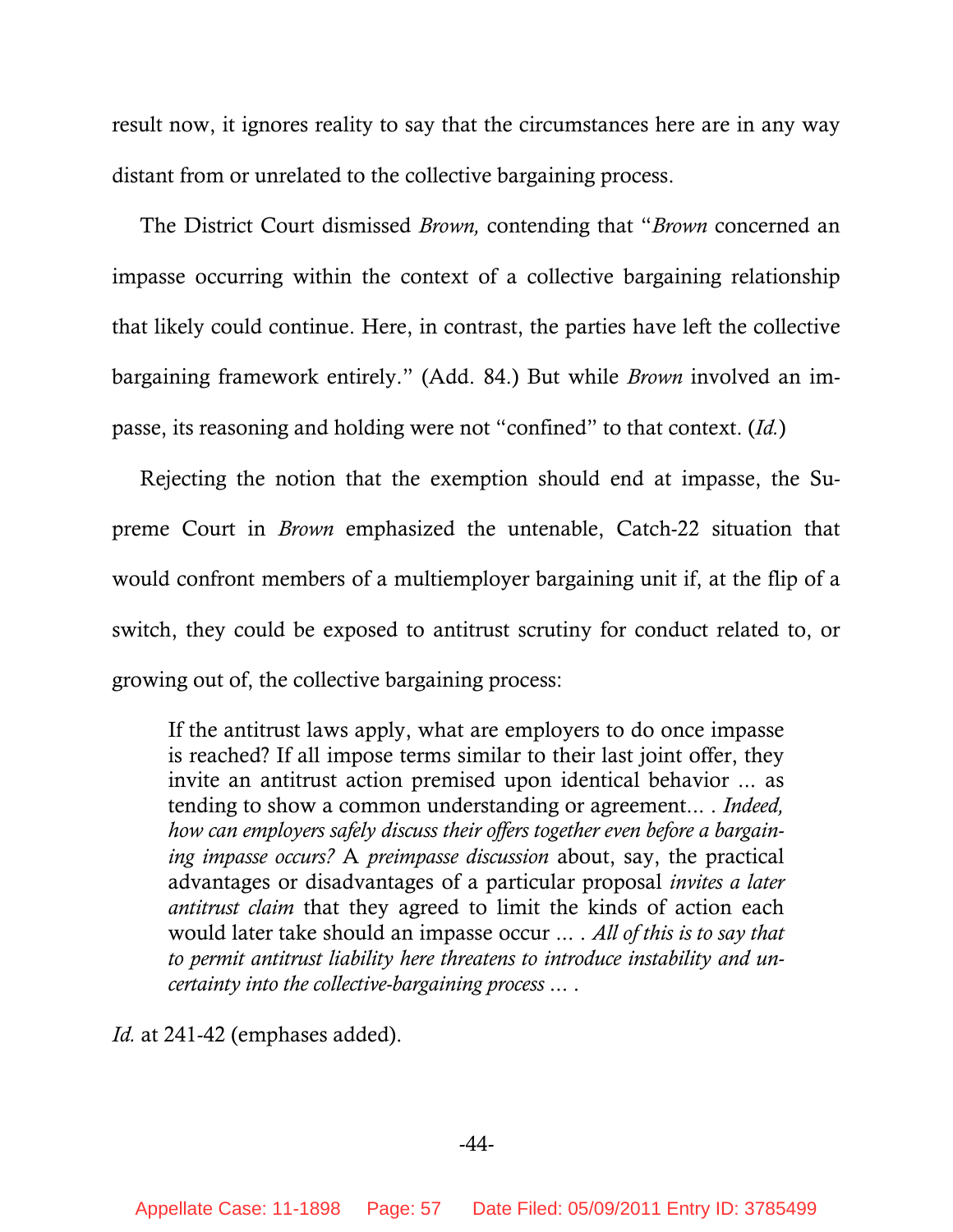Virtually every word of that discussion—and certainly its underlying rationale—applies with no less force to the prospect that the exemption could disappear immediately upon a union's disclaimer, instantly exposing the members of a multiemployer bargaining unit to antitrust liability for bargaining-related conduct or agreements. In the context of multiemployer bargaining, the mere *potential* for antitrust scrutiny, activated at an unpredictable time by unilateral decision of the potential antitrust plaintiffs across the bargaining table, would frustrate federal labor law by inhibiting collective action and robust negotiations *throughout* the bargaining process.

Just as multiemployer bargaining could not function if the coordination inherent in and encouraged by the process could be assailed as an antitrust violation the moment an impasse was declared, multiemployer bargaining could not function if the exemption disappears upon the union's unilateral declaration of a disclaimer. In both situations, the exemption must continue not only because there is a prospect that collective bargaining will resume, but also because the prospect that the exemption could abruptly end due to a union's unilateral action would significantly impede, stifle, and hinder the collective bargaining process *from its outset*. Moreover, either can be readily "manipulated by the [union] for bargaining purposes." 518 U.S. at 246.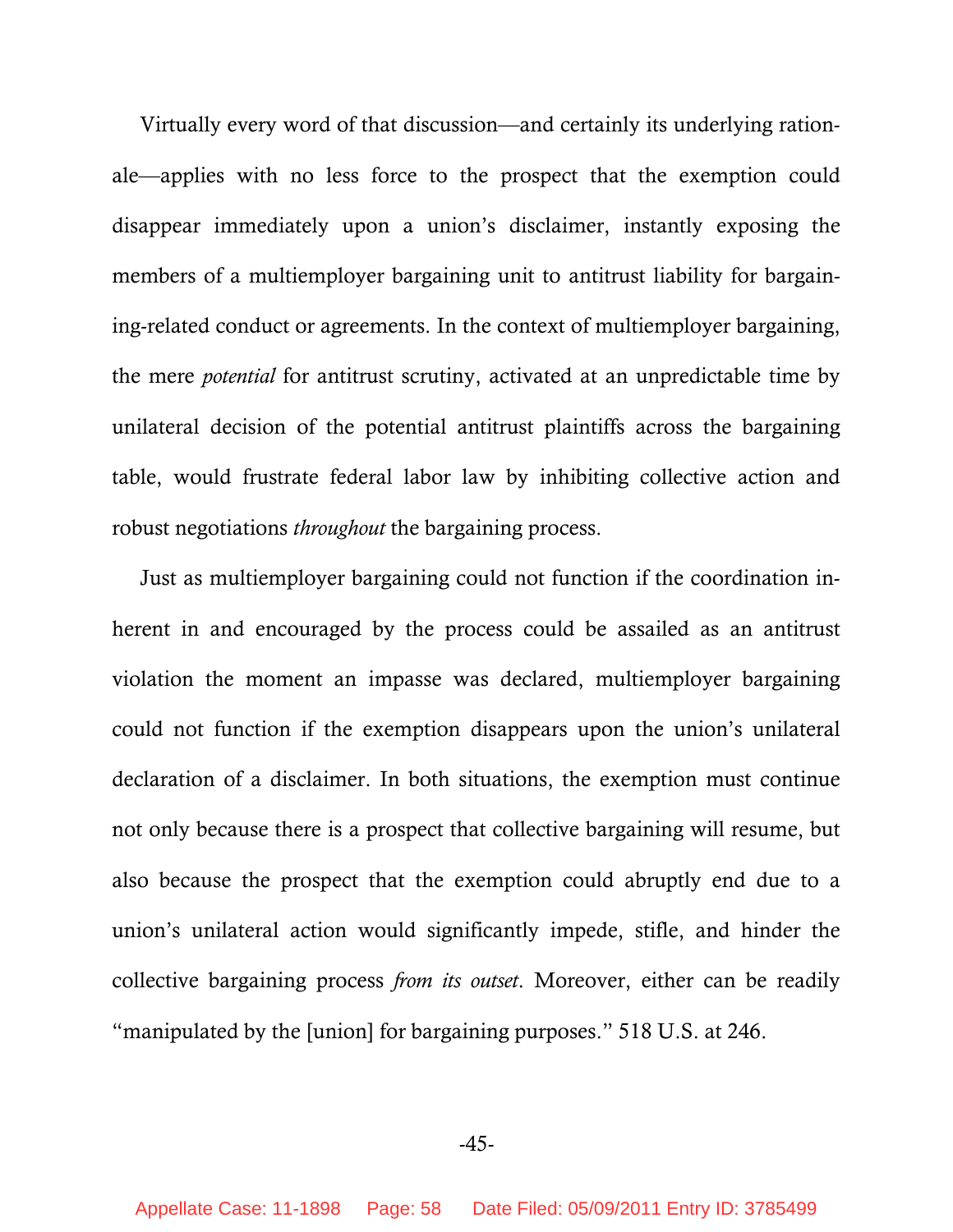Indeed, the concerns underlying *Brown* apply with more compelling force if the trigger for instantaneous antitrust scrutiny is disclaimer—which involves only unilateral conduct by the union—as opposed to impasse, which at least in theory is the product of negotiations for which both sides are responsible. And disclaimer can be asserted during the term of a collective bargaining agreement with the consequence, if the District Court is correct, that the collective bargaining relationship and the nonstatutory labor exemption would end instantly, before the end of the CBA term.<sup>[13](#page-58-0)</sup>

The potential for manipulation is enhanced by the fact that a union's assertion of disclaimer does not necessarily make it so. *See, e.g., Capitol Market No. 1*, 145 NLRB at 1431 ("[T]he Board is not compelled to find a valid and effective disclaimer just because the union uses the word, and regardless of other facts in the case.") Lacking the formality of decertification—an employee-driven process supervised by the NLRB that includes a vote by secret ballot, *see* 29 U.S.C. § 159(c)—disclaimer is literally a paper-thin statement, issued unilaterally by a union, that may readily be overturned based on "other facts in the case." *Capitol Market No. 1*, 145 NLRB at 1431*.* In *Brown*, the Supreme Court ex-

 $\overline{a}$ 

<span id="page-58-0"></span><sup>&</sup>lt;sup>13</sup> Here, the NFLPA purported to disclaim prior to CBA expiration because if it had waited until after midnight, its members would have been barred from bringing antitrust claims for at least six months. (App. 300.)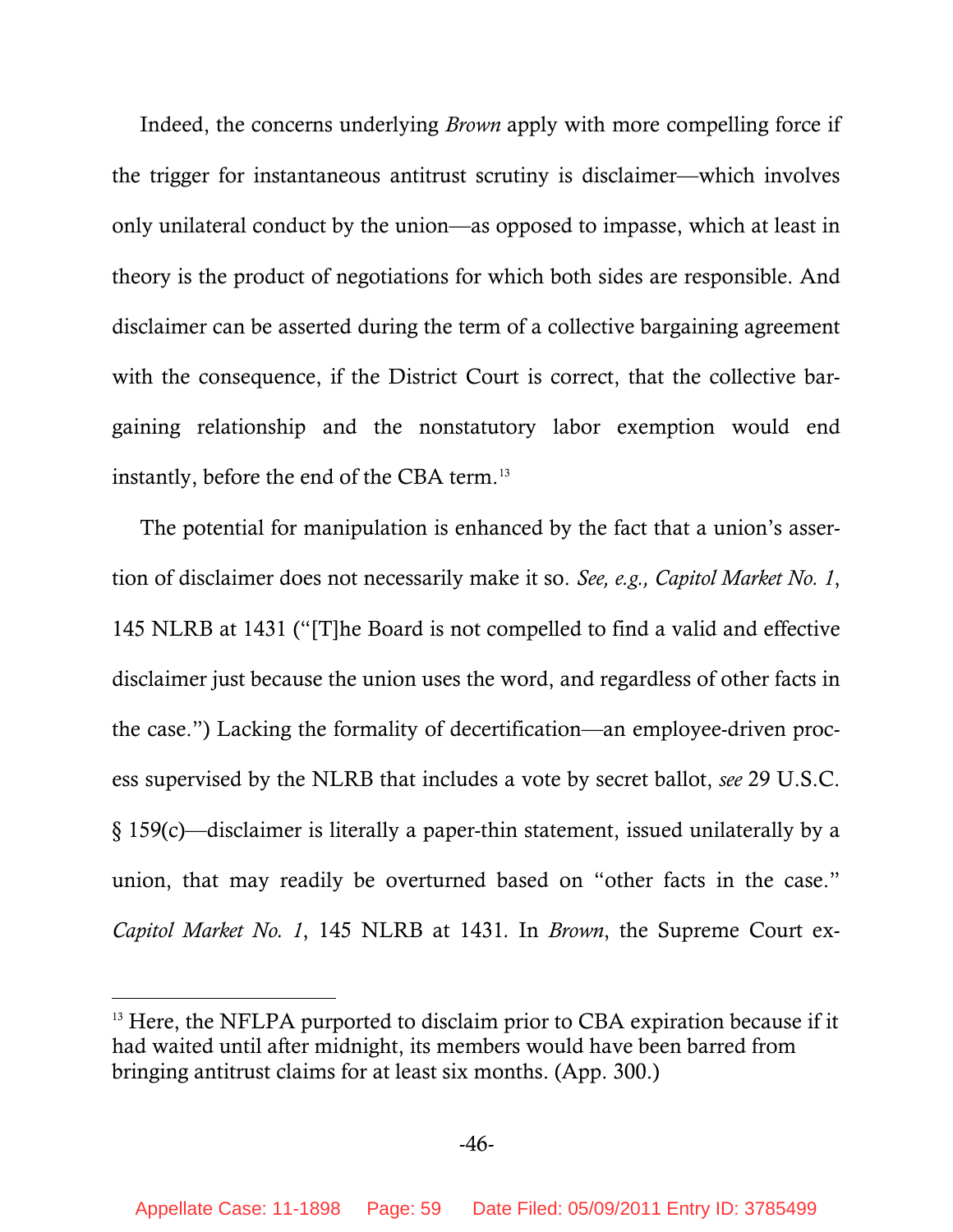pressed concerns about "the adverse consequences that flow from failing to guess how an *antitrust* court would later draw the impasse line." 518 U.S. at 246 (emphasis in original). The same is no less true of disclaimer, regardless of whether its validity is determined by a court or the NLRB. Indeed, at least with this Union, disclaimer has proven to be as temporary and fleeting as impasse.

If the leverage associated with potential antitrust claims were added to a union's arsenal, its incentives to bargain in good faith and to reach agreements would be diminished. At the same time, the risk of instantaneous and unpredictable antitrust exposure, triggered at will by the union, would be a powerful *disincentive* for employers to engage in multiemployer bargaining at all. Both consequences would undermine federal labor policy, which strongly favors multiemployer bargaining, and would introduce "instability and uncertainty into the collective bargaining process." 518 U.S. at 242.

The facts here show why. The District Court's view that the collective bargaining relationship has ended—and will not resume—ignores both history and the recent statements of the NFLPA's player leadership. Its conclusion that the disclaimer was not a tactic, because it had "consequences" for the plaintiffs (Add. 40, 47), ignores the fact that those "consequences" are at best temporary, if not wholly illusory, and can be readily reversed as they were in 1993. If this disclaimer is sufficient to defeat the exemption, then any unilateral

-47-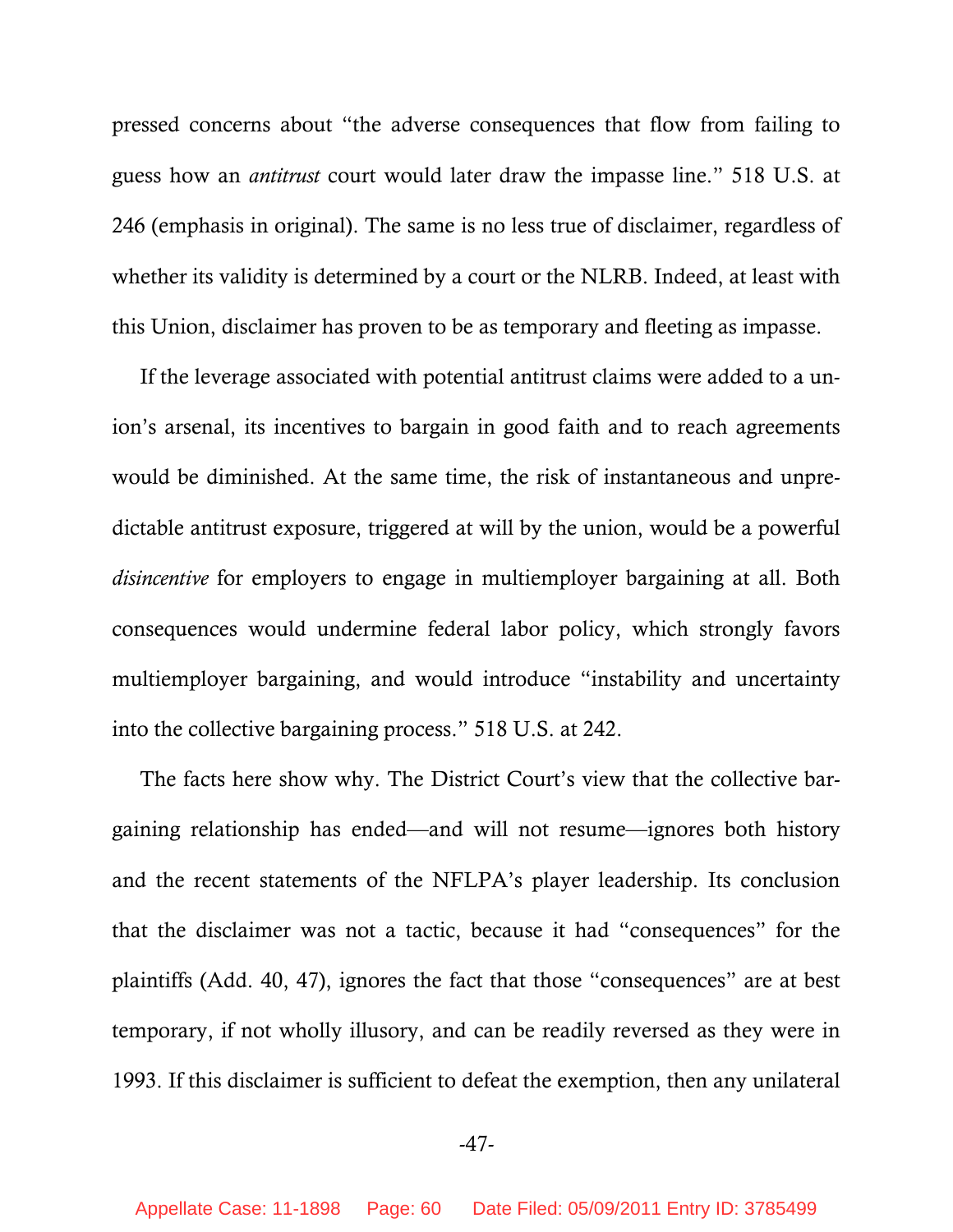disclaimer should suffice. The District Court's ruling would thus give employees a powerful new tool that they can use in multiemployer collective bargaining under the pretense that they have "left the collective bargaining framework entirely." (Add. 84.)

This does not mean that employees must remain unionized against their will. Indeed, *Brown* itself instructs that the nonstatutory exemption must end at some point, once the collective bargaining process has become a sufficiently distant memory. But the decision to engage in collective bargaining, especially multiemployer collective bargaining, has consequences. Even if a union purports to reverse that decision, it has no reasonable basis to assume that it can instantly and unilaterally shift the governing legal structure to the immediate disadvantage, if not peril, of the multiemployer bargaining unit. It cannot so immediately and easily convert collective conduct *encouraged* by the labor laws into collective conduct *condemned* by the antitrust laws.<sup>[14](#page-60-0)</sup>

When, as in this case, an antitrust suit follows disclaimer by mere hours, when that disclaimer is a direct response to events at the collective bargaining

-

<span id="page-60-0"></span><sup>&</sup>lt;sup>14</sup> Such instantaneous conversion would be especially pernicious in the context of professional sports leagues whose member clubs "must cooperate in the production and scheduling of games[, which] provides a perfectly sensible justification for making a host of collective decisions." *Am. Needle, Inc. v. NFL*, 140 S. Ct. 2201, 2216 (2010).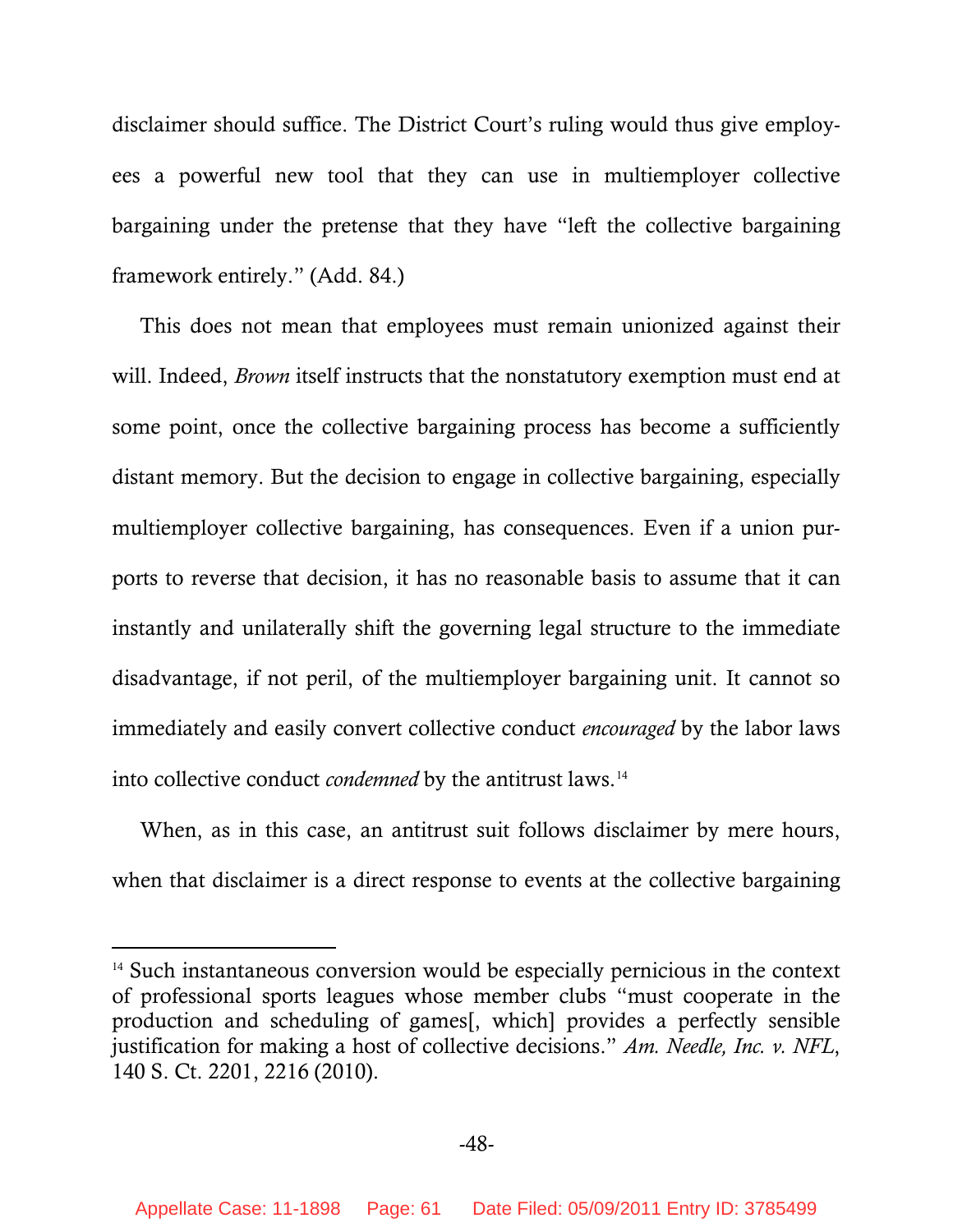table, and even more when there are strong indications that the union will return and enter into a new collective bargaining agreement—the suit cannot be said to be "sufficiently distant in time and in circumstances" from the collective bargaining process unless those words have no meaning. And, as this Court held in *Powell*, until the "termination point for the exemption" is reached, it is proper for both parties to utilize their "offsetting tools, both economic and legal, through which they may seek resolution of their dispute. 930 F.2d at 1303, 1302. Those tools include the employers' right to lock out. *Id.* at 1302 (citing *Am. Ship Bldg. Co. v. NLRB*, 380 U.S. 300 (1965)).

The District Court erred further in determining that the exemption did not apply without seeking or obtaining the views of the NLRB. The District Court concluded that it did not need to seek the Board's input because it believed that the disclaimer was valid and that it instantly terminated the exemption. (Add. 44-48 & n.32.)

But the question decided by the District Court is precisely the issue that the Supreme Court reserved in *Brown*. The Court squarely held that *without* "the detailed views of the Board," courts should not determine "*whether*" the exemption ends immediately upon the "collapse of the collective bargaining relationship, as evidenced by decertification of the union." 518 U.S. at 250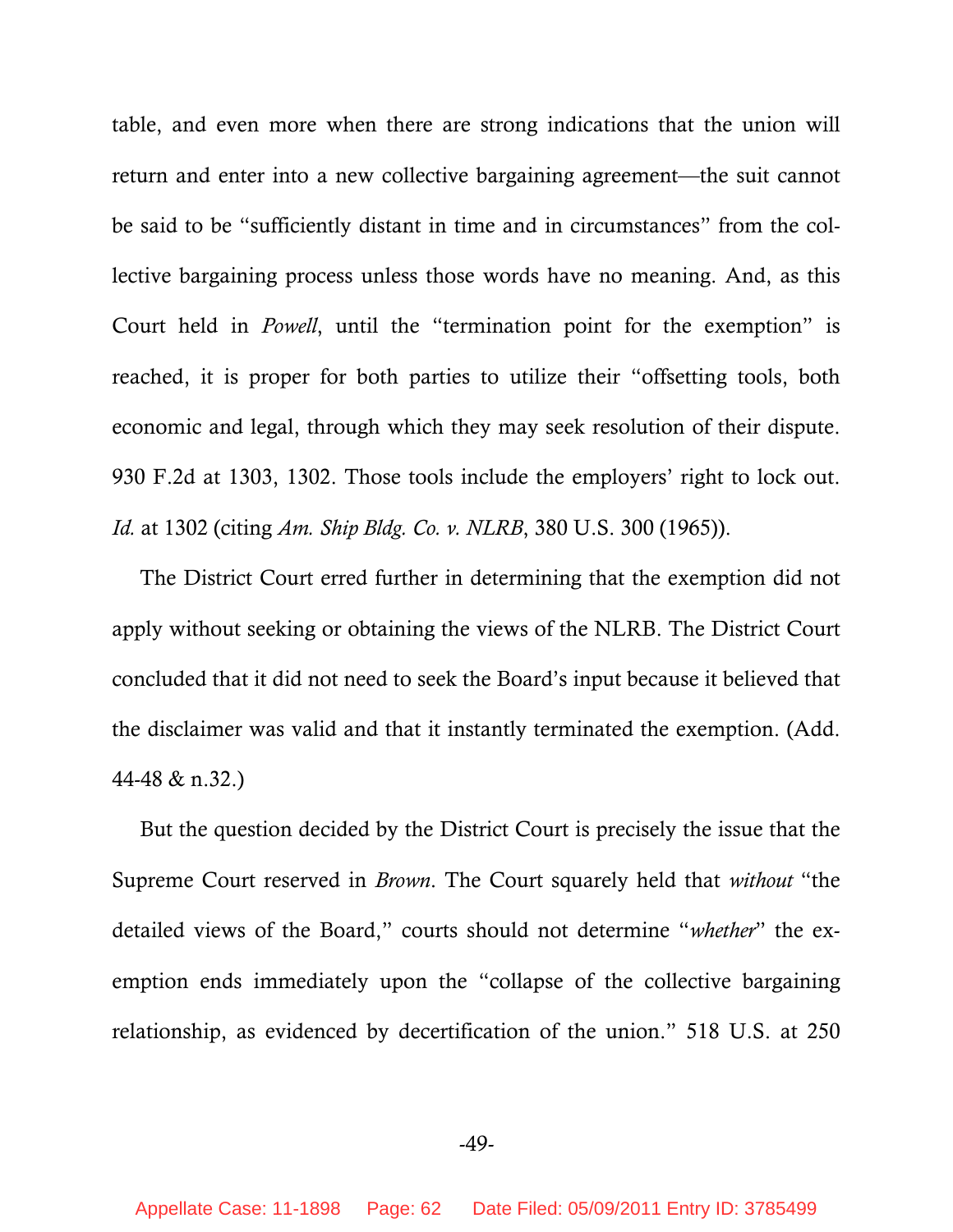(emphasis added).[15](#page-62-0) The District Court did here precisely what the Supreme Court held that it would not and could not do without the Board's input.

### C. The exemption applies to multiemployer lockouts.

The District Court also clearly erred by concluding that the nonstatutory labor exemption does not protect a multiemployer lockout on the ground that a lockout does not concern "mandatory subjects of collective bargaining." (Add. 85-86.) That conclusion was flawed in several respects.

First, the District Court's reading of *Amalgamated Meat Cutters v. Jewel Tea,*  381 U.S. 676 (1965), was incorrect. *Jewel Tea* stands for the proposition that the nonstatutory labor exemption cannot be used to shield agreements between unions and employers that are intended to impose anticompetitive restraints on *product* markets—like the "hot cargo" cases discussed in Part II above. *Id.* at 690-92 (Opinion of White, J.); *id.* at 732-33 (Opinion of Goldberg, J.). It does not stand for the proposition that *only* agreements that facially concern mandatory subjects of collective bargaining are exempt. *See Am. Fed. of Musicians v. Carroll*, 391 U.S. 99, 110 (1968) (noting that whether "only mandatory subjects of bargaining enjoy the [nonstatutory labor] exemption" is "a question not in

-

<span id="page-62-0"></span> $15$  There has been no decertification here. The reason is clear: Decertification, unlike a purported disclaimer, bars the Union's resurrection for at least twelve months. *See* 29 U.S.C. § 159(c)(3).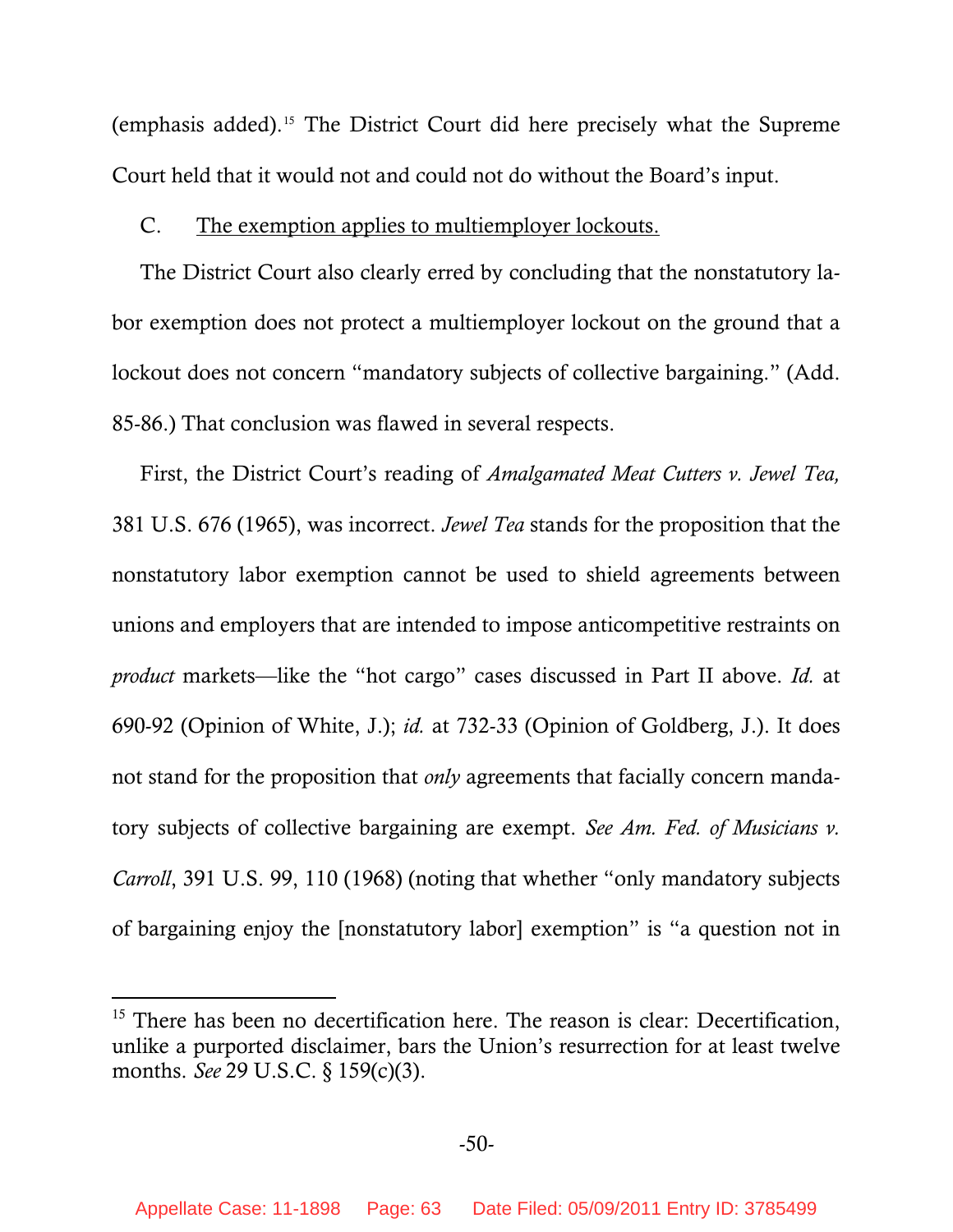this case and upon which we express no view" (citing *Jewel Tea,* 381 U.S. at 690 n.5 (Opinion of White, J.))).

Moreover, *Jewel Tea* made clear that the exemption should apply when an agreement "falls within the protection of the national labor policy." 381 U.S. at 690 (Opinion of White, J.). Multiemployer lockouts surely do, given that they have been repeatedly held to be an employer right granted by labor law. The Supreme Court expressly recognized this point in *Brown*: "Labor law permits employers, after impasse, to engage in considerable joint behavior, including *joint lockouts*." 518 U.S. at 245 (emphasis added); *see also id.* at 246 (rejecting rule that would shield lockouts from antitrust scrutiny only under certain circumstances).

This Court too has acknowledged that lockouts by members of a multiemployer bargaining unit are protected by the labor laws. *Powell*, 930 F.2d at 1302. Other courts are in accord. *E.g., Newspaper Drivers & Handlers' Local No. 372 v. NLRB,* 404 F.2d 1159, 1160 (6th Cir. 1968); *Williams,* 45 F.3d at 689. Indeed, in the opinion affirmed by the Supreme Court in *Brown*, the D.C. Circuit squarely rejected the District Court's premise that the exemption covers "terms" but not "tactics," characterizing that argument as "incomprehensible," and noting that the exemption protects any and all "lawful aspects of the col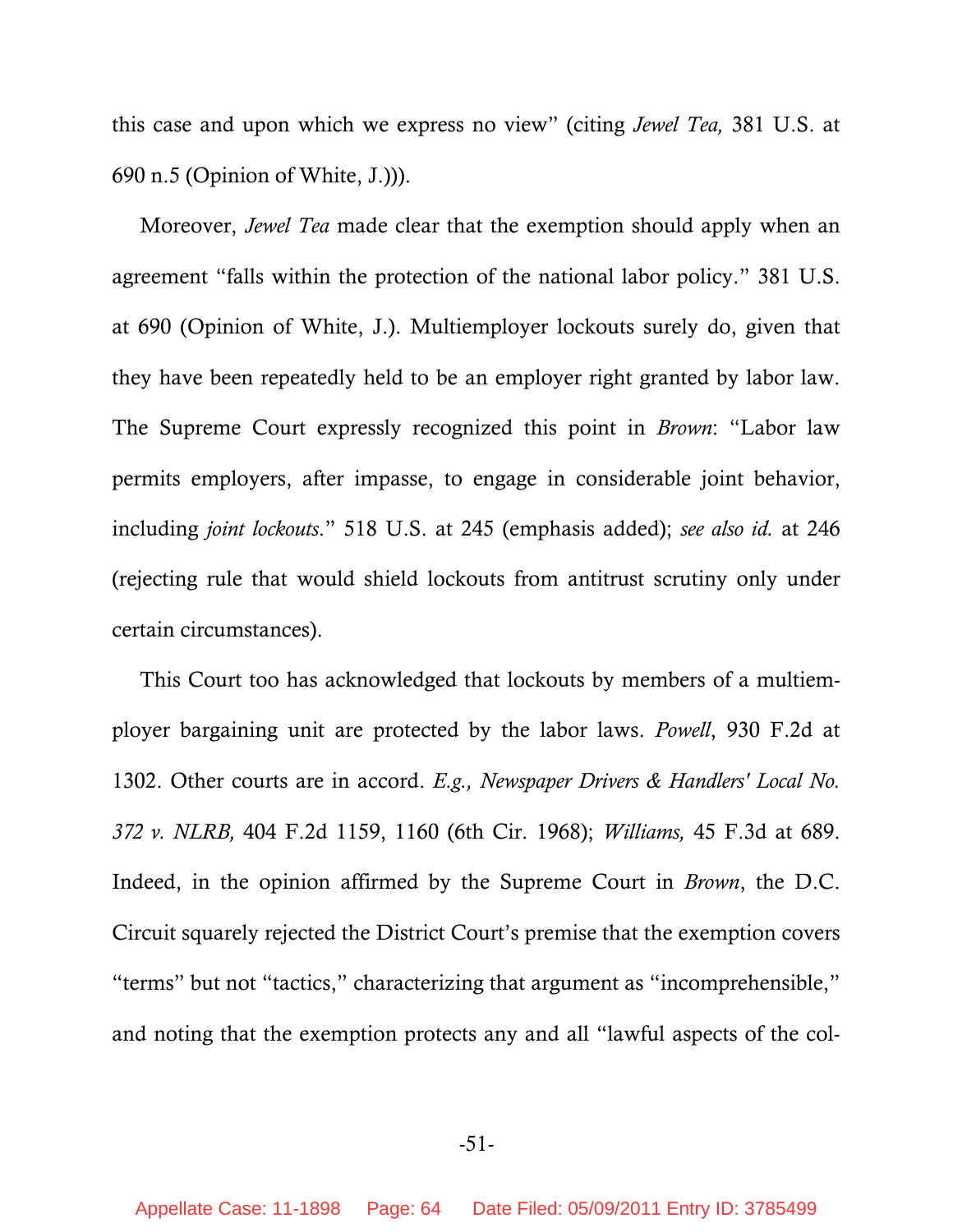lective bargaining process established by the NLRA." *Brown v. Pro Football, Inc.*, 50 F.3d 1041, 1053 (D.C. Cir. 1995).

D. Under *Powell*, the exemption must apply at least until the completion of Board proceedings.

In *Powell*, this Court held that the nonstatutory labor exemption applies to agreements among the NFL clubs "as long as there is a possibility that proceedings may be commenced before the Board or until final resolution of Board proceedings and appeals therefrom." 930 F.2d at 1303-04. That holding reflects the correct understanding—subsequently confirmed in *Brown—*that the antitrust laws should not be brought to bear on labor relations until some time after the Board declares (or the parties agree) that the bargaining process is over.

There is not just a possibility here that proceedings may be commenced before the Board; an unfair labor practice is pending. Plaintiffs' antitrust claims therefore are not actionable and should be dismissed or stayed.

While this appeal is of the grant of a preliminary injunction, this Court may "proceed further and address the merits" of the underlying dispute. *Munaf v. Geren*, 553 U.S. 674, 691 (2008). "Adjudication of the merits is most appropriate if the injunction rests on a question of law and it is plain that the plaintiff cannot prevail." *Id.* Rather than remand this case for proceedings clearly

-52-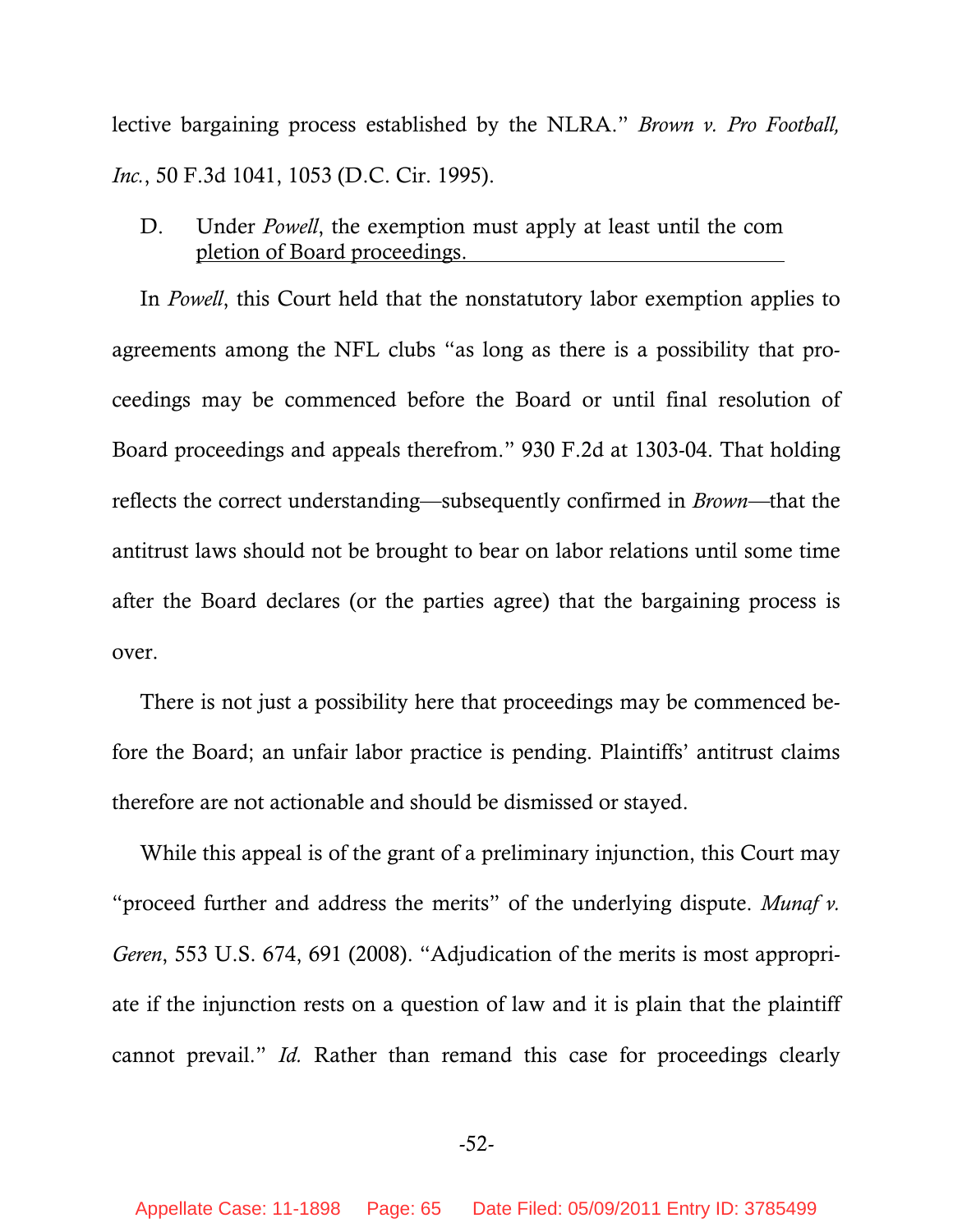barred by the doctrine of primary jurisdiction or inconsistent with *Brown* and *Powell*, this Court should follow the model of *Munaf* and adjudicate this case by vacating the injunction and remanding with instructions to either dismiss or stay the action*.*

# IV. *The District Court Erred in Applying the Factors for a Preliminary Injunction.*

The District Court awarded an injunction under Rule 65. But that Rule expressly does not apply to "any federal statute relating to [temporary injunctive relief] in actions affecting employer and employee." Fed. R. Civ. P. 65(e)(1). The District Court never should have reached the *Dataphase* factors both because it lacked jurisdiction to enter any injunction under the Norris-LaGuardia Act, and because it should have stayed the case under the doctrine of primary jurisdiction. But even if the District Court properly considered the plaintiffs' motion at all under Rule 65, it should not have granted it. Plaintiffs have no likelihood of success on the merits. And the District Court further erred in its balancing of the equities.

#### A. The District Court erred in assessing the likelihood of success.

Likelihood of success on the merits is the most important factor in deciding whether to issue a preliminary injunction. *CDI Energy Servs., Inc. v. W. River Pumps, Inc.*, 567 F.3d 398, 402 (8th Cir. 2009). Absent a showing of a "fair chance" of success on the merits, there is no need for a court to proceed to

### -53-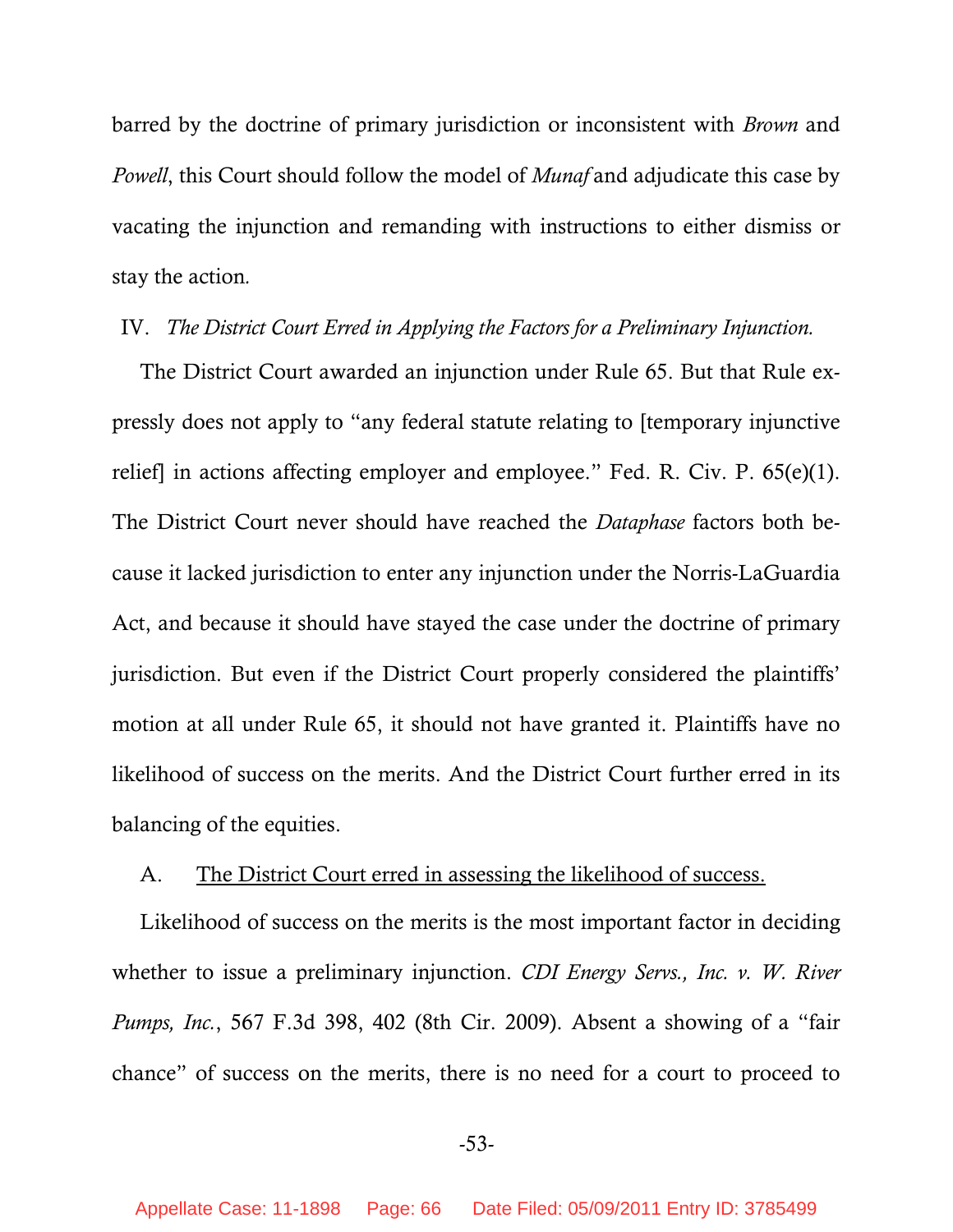analyze the other factors. *See, e.g.*, *Planned Parenthood v. Rounds*, 530 F.3d 724, 732 (8th Cir. 2008) (en banc) (only if a party with the burden of proof makes a threshold showing of likelihood of success should a court "proceed to weigh the other *Dataphase* factors"). Here, plaintiffs have no chance of success on the merits because the nonstatutory labor exemption bars plaintiffs' claims. *See*  Part III, *supra*.

# B. The District Court improperly weighed the equities.

The District Court also erred in its weighing of the equities. It failed entirely to consider the serious, immediate and irreparable harm the injunction posed to the NFL, it vastly overstated both the harm to the plaintiffs and the nature of that harm, and it failed to properly consider the public interest.

As to harm to the NFL, federal labor law permits an employer to institute a lockout "for the sole purpose of bringing economic pressure to bear in support of his legitimate bargaining position." *Am. Ship Bldg. Co.*, 380 U.S. at 318; *see also Powell*, 930 F.2d at 1302. The injunction undercut that leverage (and, in turn, delayed the ability of the parties to bargain for a comprehensive agreement on terms and conditions of employment). That is the essence of irreparable harm in this context, and the *raison d'etre* of the Norris-LaGuardia Act's bar on injunctive interference in labor disputes. *See, e.g.*, *Int'l Ass'n of Bridge, Structural & Ornamental Iron Workers v. Pauly Jail Bldg. Co.*, 118 F.2d 615,

### -54-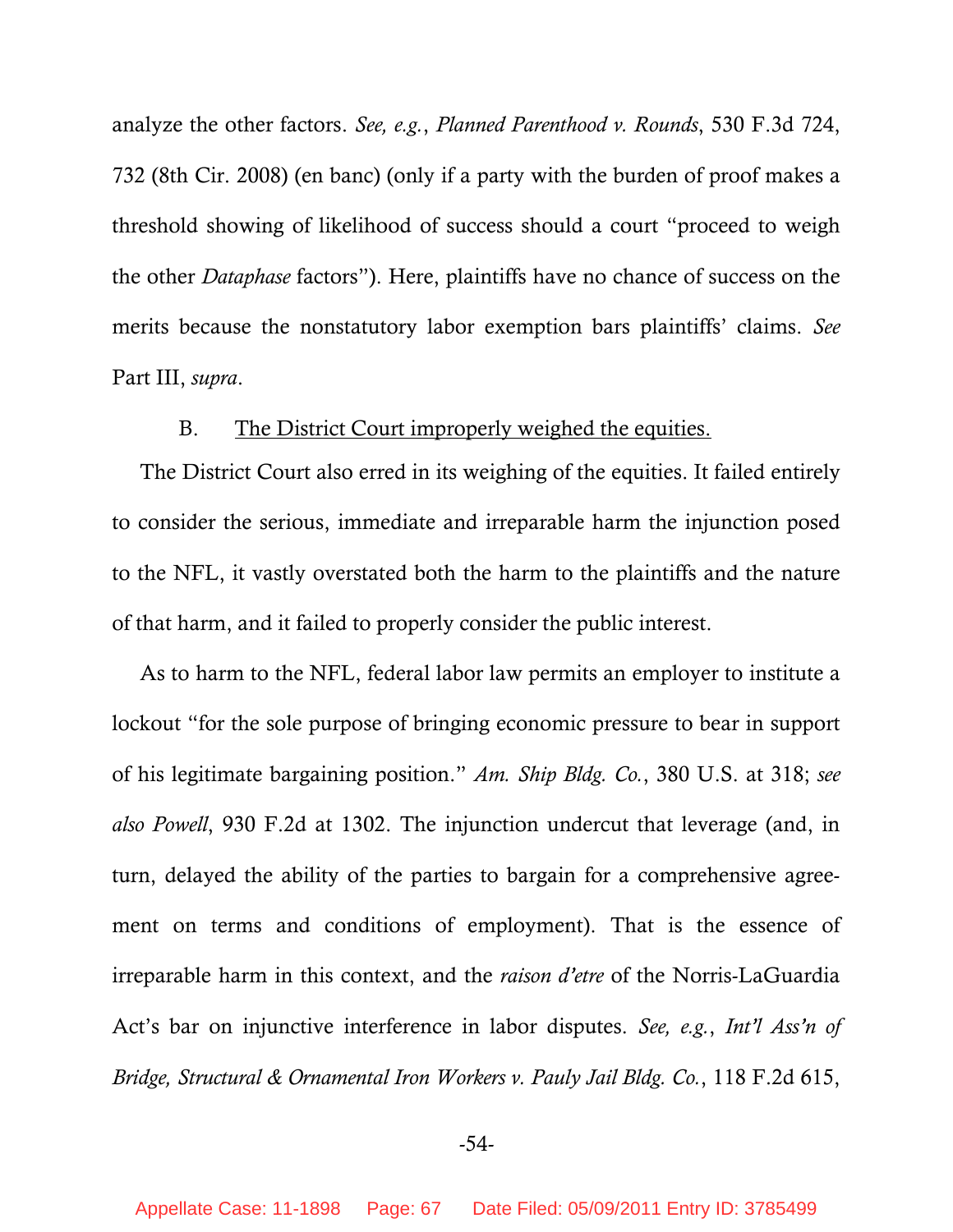616-17 (8th Cir. 1941) ("The fact must not be lost sight of, that however narrow the scope of injunctive relief may be in form, the issuance of the writ for any purpose in a labor dispute will generally tip the scales of the controversy. Plainly this was the very evil against with the Norris-LaGuardia Act was basically directed."); *In re Dist. No. 1*, 723 F.2d 70, 75 & n.4 (D.C. Cir. 1983) (federal labor policy is that of "unqualified *laissez-faire* in labor relations" and opposes "federal court intervention in private labor disputes" because of the heavy and irreparable skewing effect of an injunctive order).

In addition, the injunction—which, in effect, requires the clubs to conduct operations in contravention of their labor law right to temporarily shut down production in an effort to reach agreement on terms and conditions of employment—leads to the irreparable harm of which this Court has warned. (*See generally* App. 138 *et seq.* (Declaration of Peter Ruocco).) For example, effectively requiring the NFL clubs to resume football operations would likely lead to the more favorably-situated teams signing the best players. *Reynolds v. NFL*, 584 F.2d 280, 287 (8th Cir. 1978); *Powell v. NFL*, 690 F. Supp. 812, 818 (D. Minn. 1988) ("[T]he potential migration of many key players from less attractive clubs to more desirable ones could have a devastating, long-term impact on the competitive balance within the League."); *id.* at 816 (although such an injunction "would only be 'preliminary' pending final resolution of this matter,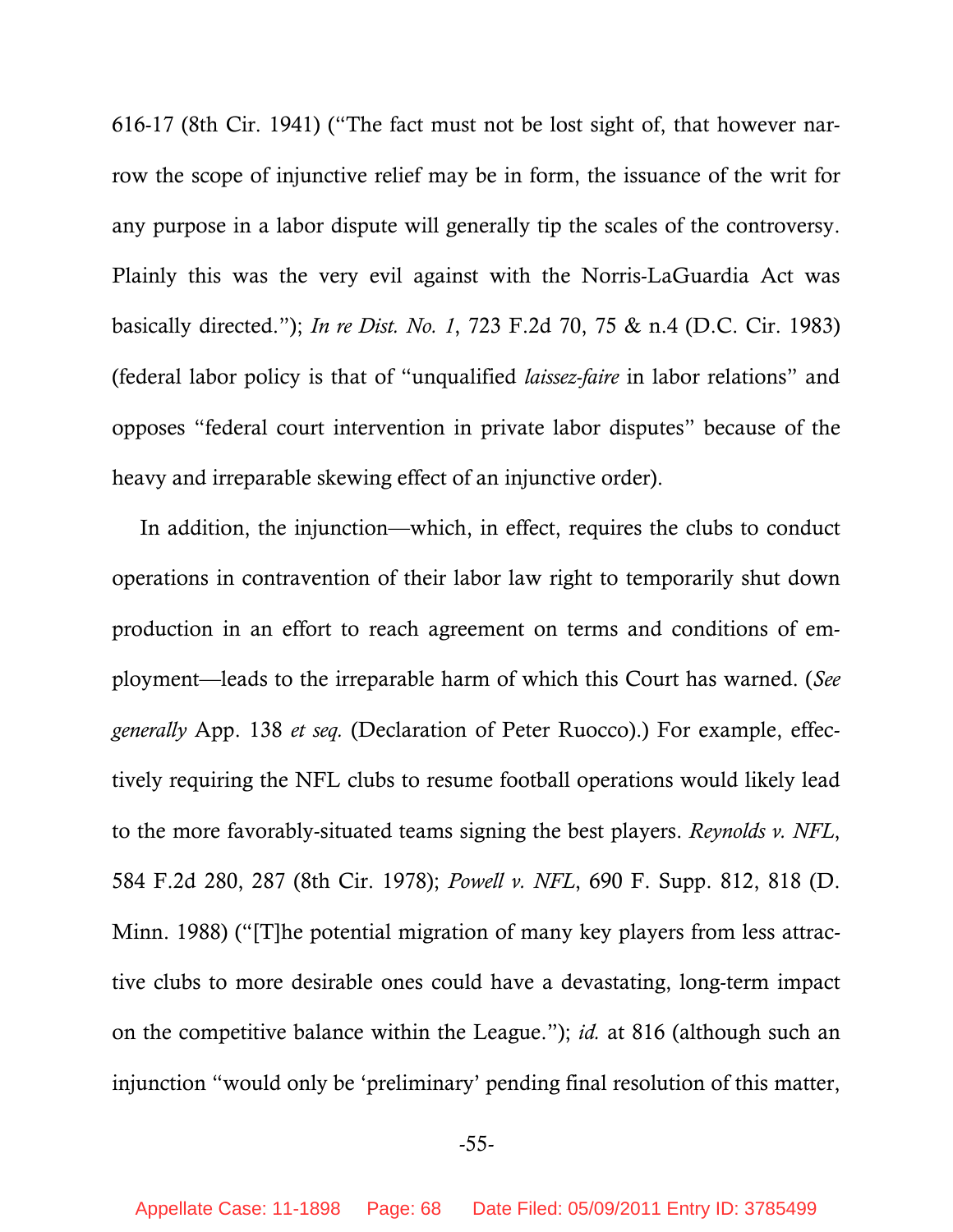its effects may be felt for years since many players who moved undoubtedly would sign long-term contracts with their new clubs"); (App. 138-40 (¶¶6-9).)

It would be difficult, if not impossible, to unscramble the eggs and return those players to clubs that otherwise may have had contract arrangements with (or, at least, a greater ability to enter into contracts with) such players in the absence of an injunction. (App. 138-39 (¶¶6-7).)

As to harm to the players, they assert claims for *treble* damages; such damages would be more than adequate (trebly adequate) to remedy any possible harm caused by the lockout. *See Rittmiller v. Blex Oil, Inc.*, 624 F.2d 857, 861 n.4 (8th Cir. 1980) ("The availability of treble damage relief is an important consideration ... weighing against granting an interlocutory injunction."). A party with an adequate remedy at law cannot demonstrate irreparable harm. *See Gen. Motors*, 563 F.3d at 319. The District Court's lengthy discussion of the alleged inability of plaintiffs Mankins, Manning, and Jackson to test their worth in a "free market" (Add. 75-78) is not an analysis of *irreparable* harm; if their market value is diminished due to the lockout, they have an adequate remedy at law.

The District Court also relied on cases concluding—based principally on theories of harm to reputation, loss of ability to compete for postseason honors, or damage to one's career vis-à-vis other players—that professional athletes would suffer "irreparable harm" without preliminary injunctive relief

### -56-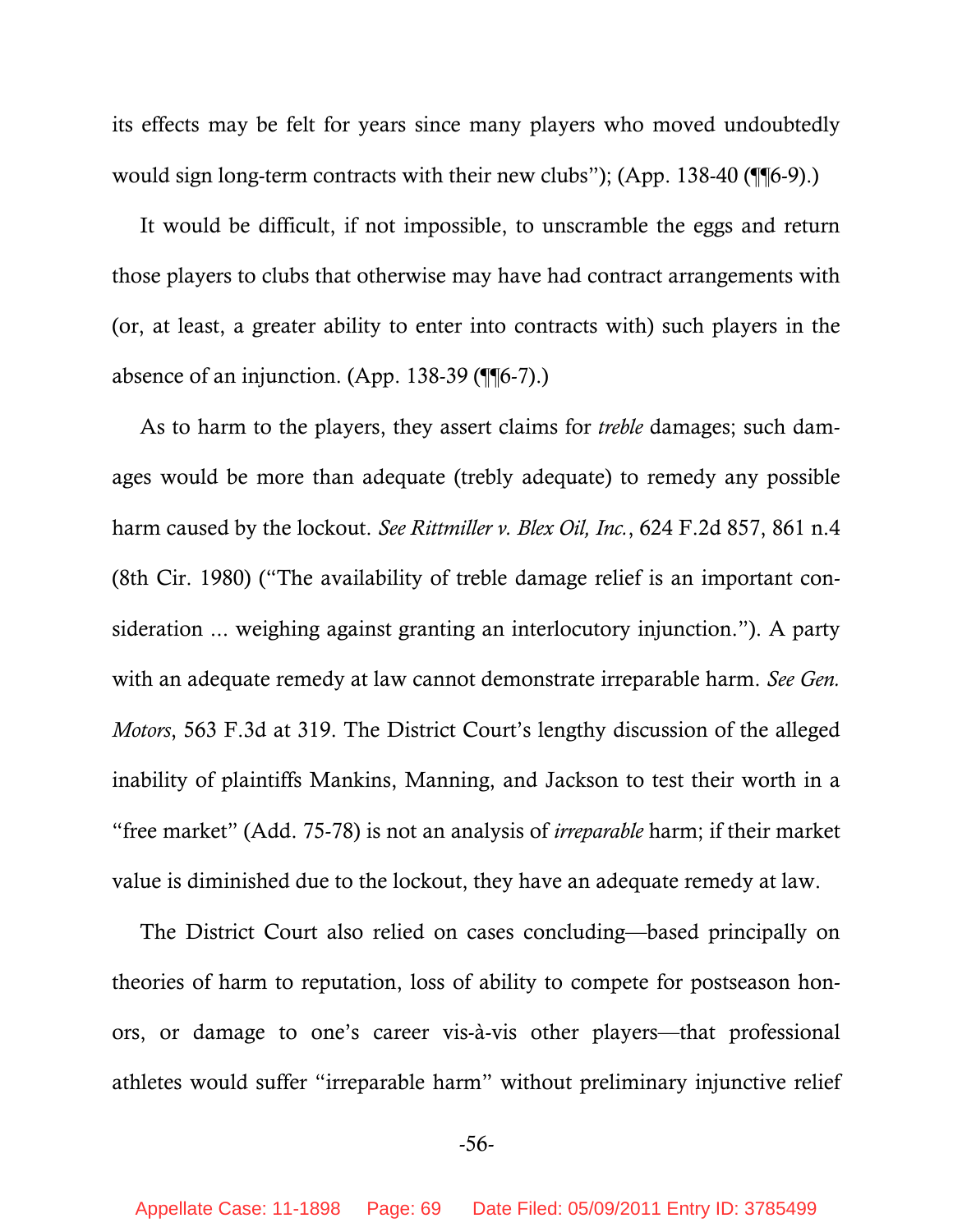permitting them to play in games. (*See* Add. 72-73 (citing, *inter alia*, *NFLPA v. NFL,* 598 F. Supp. 2d 971, 982-83 (D. Minn. 2008) (involving suspensions of two players under NFL steroid policy); *Jackson v. NFL*, 802 F. Supp. 226, 230- 31 (D. Minn. 1992) (involving a challenge to free agency rules preventing some but not all players from signing with other clubs); *Denver Rockets v. All-Pro Mgmt, Inc.*, 325 F. Supp. 1049, 1057 (C.D. Cal. 1971) (eligibility rule would have prohibited player from participating in the playoffs).) The District Court erred in concluding that these cases "in effect" establish that irreparable harm is being suffered by the plaintiffs in this case. (Add. 71 n.54.) Those cases are inapposite: No plaintiff's reputation suffers because of the lockout; no plaintiff is disadvantaged vis-à-vis other players, as the lockout applies equally to all.

Moreover, although the District Court found that playing football imposes wear and tear on players' bodies, it ignored the unrebutted evidence submitted by the NFL on the relevant point here: "Because there are no practices or other organized football activities conducted during a lockout, no player suffers a risk of career-threatening injury or physical wear and tear." (App. 140.)

Finally, the District Court based its conclusion as to irreparable harm on a perceived likelihood that the entire 2011 season would be lost due to a lockout. (*E.g.*, Add. 16, 73-74, 75 ("lost playing season"; "loss of an entire year"; "sitting out a season").) But that speculative assessment assumes that the parties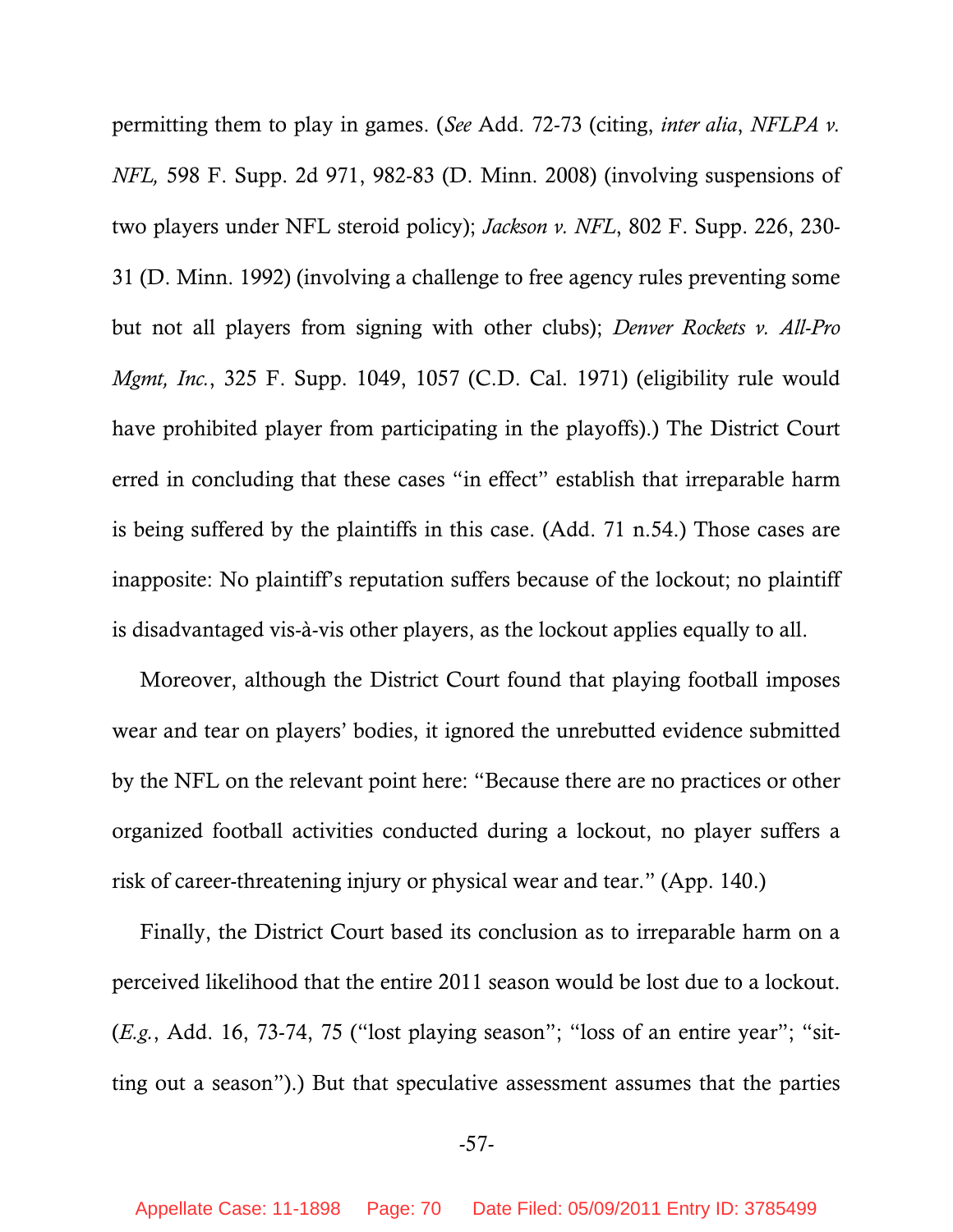will not be able to negotiate mutually acceptable terms and conditions of employment (even temporary ones) in the interim. While a lockout or strike *can* result in the loss of a business cycle or season, there is no reason to assume that it *will*, particularly with the powerful economic incentive for *both* sides to come to a compromise. Indeed, in some circumstances, a lockout or strike may provide just the incentive to ensure an agreement is reached and a season is not lost. In all events, the policy of the Norris-LaGuardia Act is clearly to allow those forces to be brought to bear, not to have them enjoined based on a judicial prediction that they will cause a season to be lost, rather than a compromise to be forged.

As to the public interest, it lies in "fair, unfettered collective bargaining" and in supporting the multiemployer bargaining process that federal labor policy favors. *Glenwood Bridge, Inc. v. City of Minneapolis*, 940 F.2d 367, 372 (8th Cir. 1991); *see also Brown*, 518 U.S. at 236. Enjoining one side in a labor dispute from using the economic tools available to it under the labor laws would contravene the policy underlying the Norris-LaGuardia Act, the primary jurisdiction of the NLRB, and federal labor law generally, by replacing bilateral negotiation with a unilateral ability to place a judicial injunctive thumb on the collective bargaining scale. *See, e.g.*, *Pauly Jail*, 118 F.2d at 616-17 (injunctions would "tip the scale" in a labor dispute).

### -58-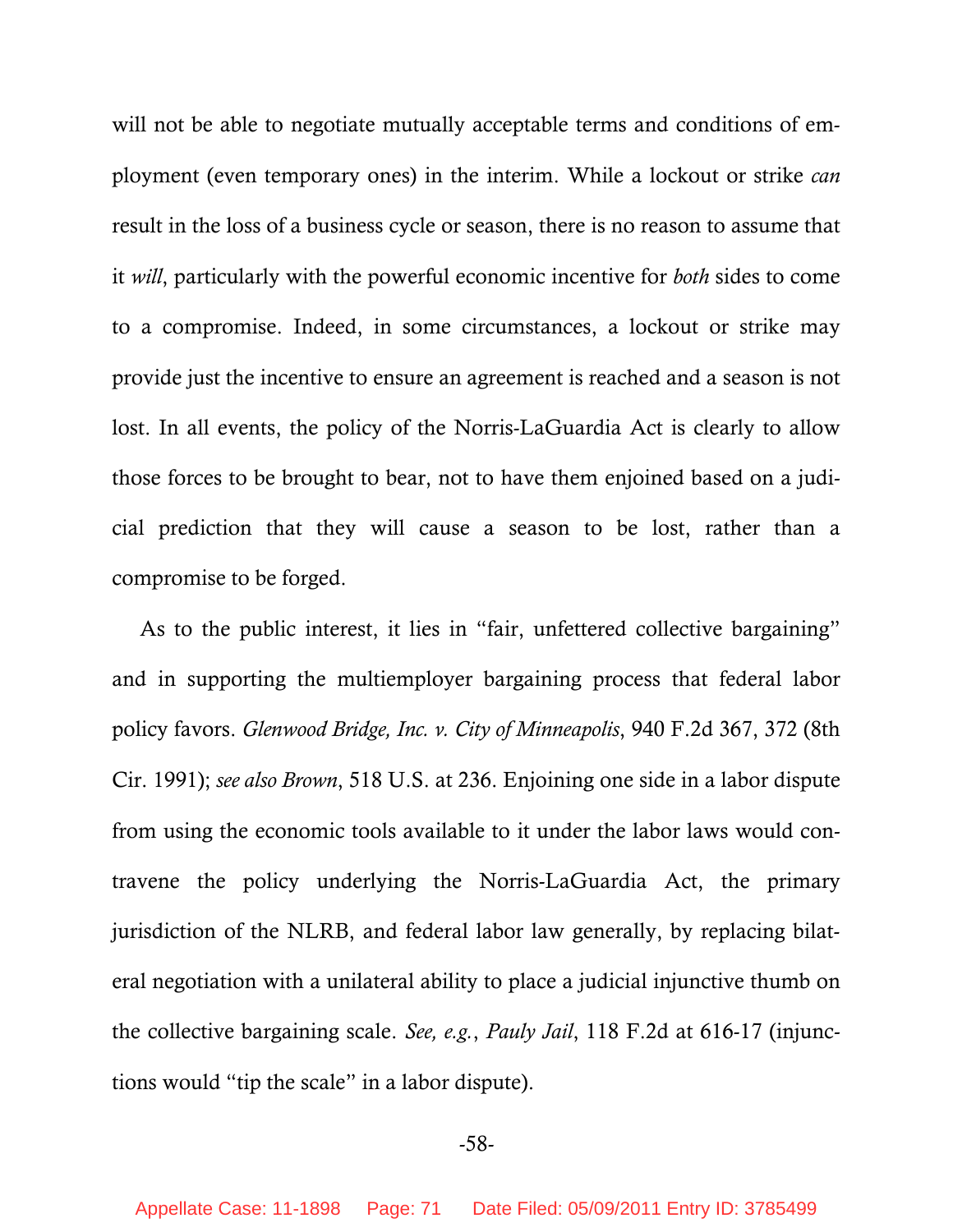In short, the public interest in a legal framework that promotes labor peace through collective bargaining, in preventing antitrust courts from roaming at large through the bargaining process, as well as the public interest in confining the courts to the jurisdiction granted by Congress all favor reversal of the decision below.

#### **CONCLUSION**

This Court should vacate the District Court's grant of a preliminary injunction and remand with instructions to dismiss or stay the action.

Respectfully submitted,

Gregg H. Levy Benjamin C. Block COVINGTON & BURLING LLP 1201 Pennsylvania Ave., NW Washington, DC 20004-2401 (202) 662-6000 (202) 662-6291 (fax)

David Boies William A. Isaacson BOIES, SCHILLER & FLEXNER LLP 333 Main Street Armonk, NY 10504 (914) 749-8200 (914) 749-8300 (fax)

 /s/Paul D. Clement Paul D. Clement BANCROFT PLLC 1919 M Street, NW Washington, DC 20036 (202) 234-0090 (202) 234-2806 (fax)

Daniel J. Connolly Aaron D. Van Oort FAEGRE & BENSON LLP 2200 Wells Fargo Center 90 South Seventh Street Minneapolis, MN 55402-3901 (612) 766-7806 (612) 766-1600 (fax)

*Counsel for Appellants*

May 9, 2011

### -59-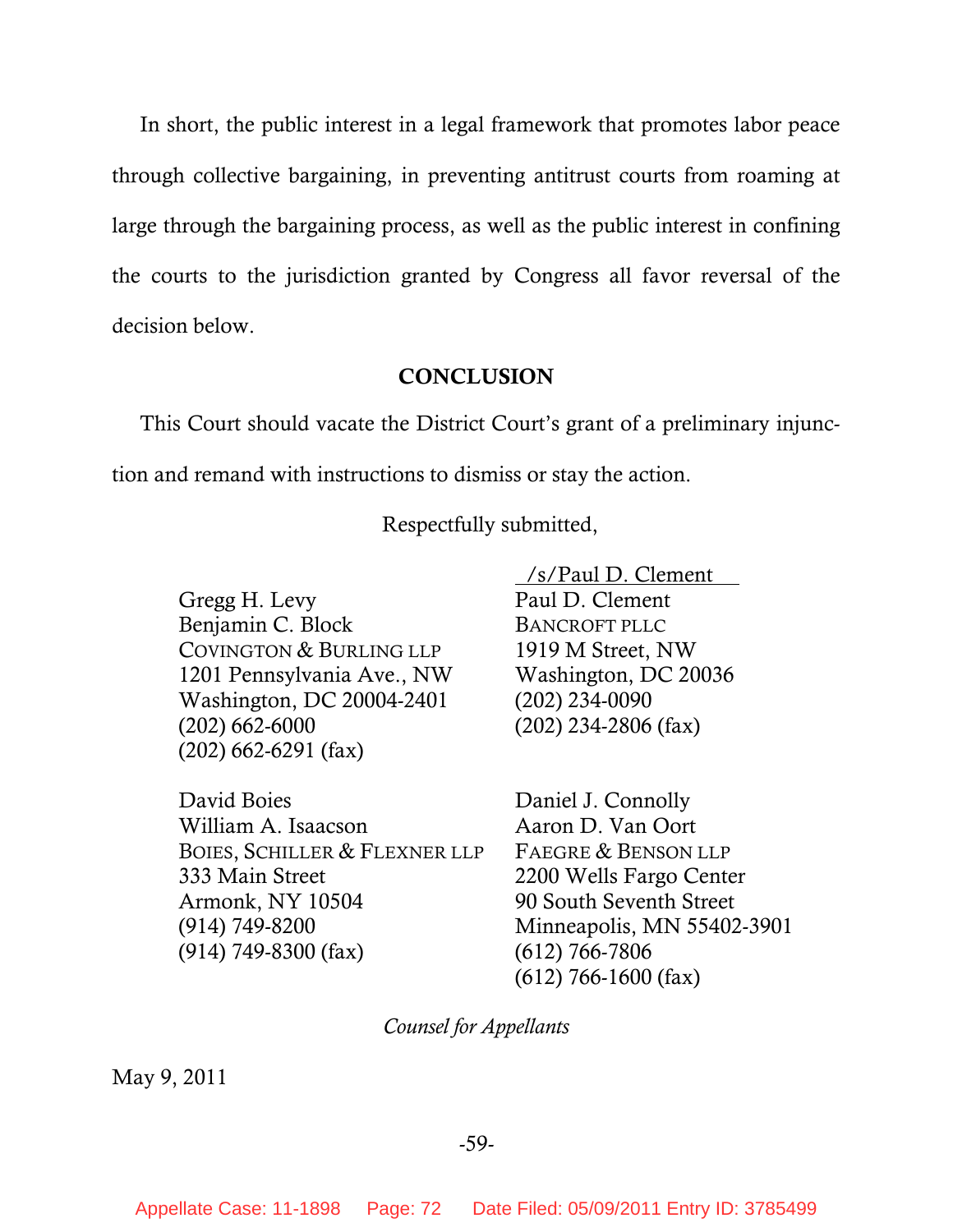## **CERTIFICATE OF COMPLIANCE**

Pursuant to Rule 32(a)(7)(C) of the Federal Rules of Appellate Procedure, I hereby certify that the textual portion of the foregoing brief (exclusive of the disclosure statement, tables of contents and authorities, certificates of service and compliance, but including footnotes) contains 13,760 words as determined by the word counting feature of Microsoft Word 2003.

Pursuant to Circuit Rule 28A(h), I also hereby certify that electronic files of this Brief and accompanying Addendum have been submitted to the Clerk via the Court's CM/ECF system. The files have been scanned for viruses and are virus-free.

Respectfully submitted,

 /s/Benjamin C. Block Benjamin C. Block

*Counsel for Appellants*